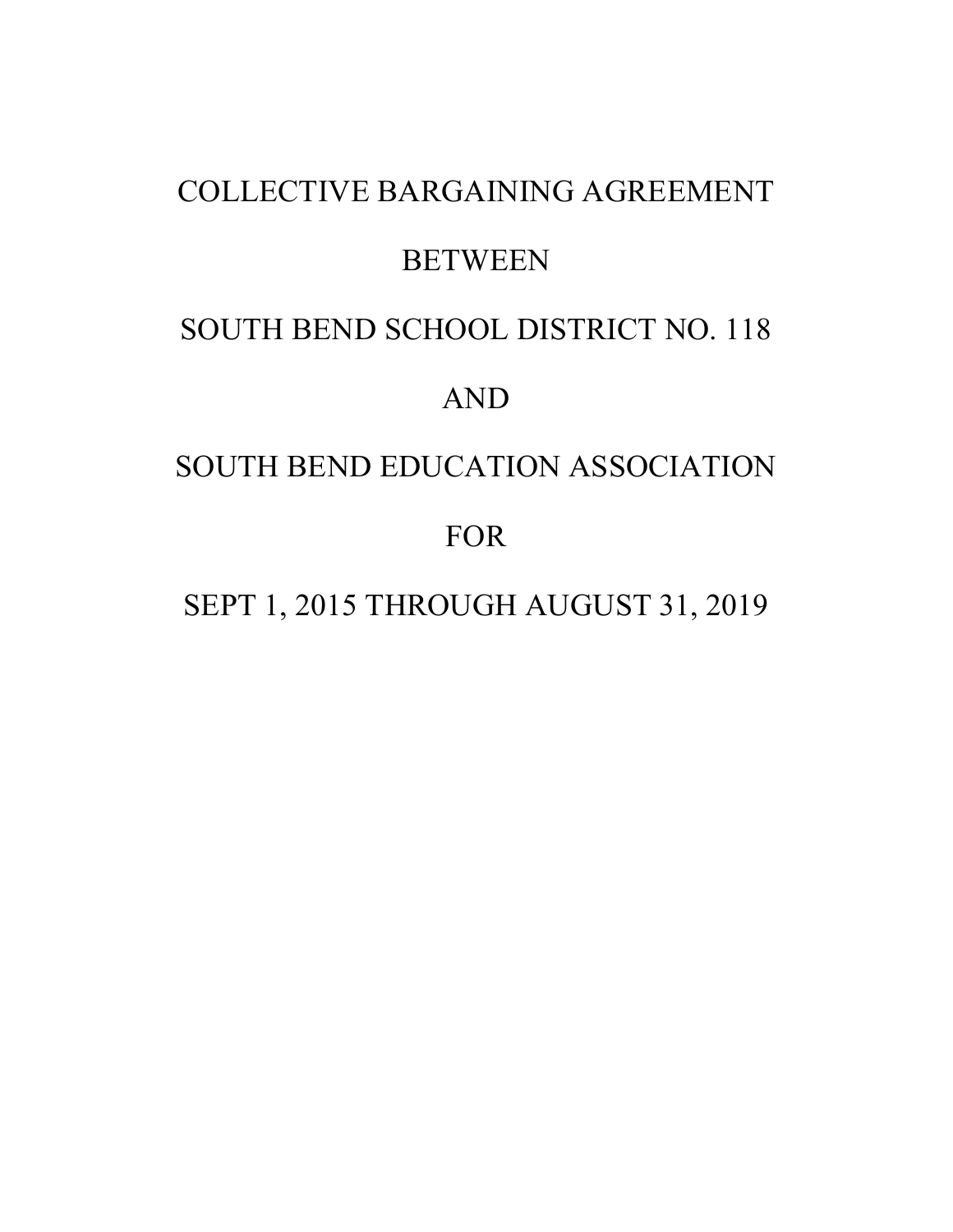## **TABLE OF CONTENTS**

## **PREAMBLE** 4

## **ARTICLE I - ADMINISTRATION OF CONTRACT**

| <b>SECTION A - PURPOSE</b>                            |   |
|-------------------------------------------------------|---|
| <b>SECTION B - RECOGNITION</b>                        |   |
| SECTION C - PROCEDURES                                | 6 |
| <b>SECTION D - AGREEMENT</b>                          |   |
| SECTION E - DISTRIBUTION OF AGREEMENT                 |   |
| <b>SECTION F - AMENDMENTS</b>                         |   |
| SECTION G - CONFORMITY TO LAW - SAVING CLAUSE         |   |
| SECTION H – LENGTH OF COLLECTIVE BARGAINING AGREEMENT | 7 |
|                                                       |   |

## **ARTICLE II - DUES DEDUCTIONS AND REPRESENTATION FEES**

| SECTION A - NOTICE OF DUES ASSESSMENT          |  |
|------------------------------------------------|--|
| <b>SECTION B - MEMBERSHIP DEDUCTION</b>        |  |
| SECTION C - REPRESENTATION FEE DEDUCTIONS      |  |
| SECTION D - CHARITABLE ORGANIZATION DEDUCTIONS |  |

## **ARTICLE III - PERSONNEL**

| <b>SECTION A - PERSONNEL FILES</b>                        | 10 |
|-----------------------------------------------------------|----|
| <b>SECTION B - ACADEMIC FREEDOM</b>                       | 10 |
| <b>SECTION C - INSURANCE BENEFITS</b>                     | 10 |
| SECTION D - LENGTH OF THE WORK DAY                        | 12 |
| <b>SECTION E - ATTENDANCE AT MEETINGS AND CONFERENCES</b> | 12 |
| <b>SECTION F - SICK LEAVE</b>                             | 13 |
| <b>SECTION G - EMPLOYEES ATTENDANCE INCENTIVE PROGRAM</b> | 13 |
| SECTION H - PERSONAL LEAVE (NOT BEREAVEMENT OR EMERG)     | 13 |
| <b>SECTION I - BEREAVEMENT</b>                            | 14 |
| <b>SECTION J-FAMILY LEAVE</b>                             | 14 |
| <b>SECTION K -CONTRACTS</b>                               | 16 |
| <b>SECTION L - RIGHT TO DUE PROCESS</b>                   | 16 |
| SECTION M - COMPENSATIONCOMPLIANCE                        | 17 |
|                                                           |    |

## **ARTICLE IV - INSTRUCTION**

| <b>SECTION A - IN SERVICE PROGRAMS</b>      | 17 |
|---------------------------------------------|----|
| SECTION B - CURRICULUM / PROF DEVELOPMENT   | 18 |
| <b>SECTION C - CLASSROOM LOADS</b>          | 18 |
| SECTION D - EVALUATION (See Appendix H)     | 18 |
| <b>SECTION E - PREPARATION AND PLANNING</b> | 18 |
| SECTION F - RIF POLICY (See Appendix F)     | 20 |
| <b>SECTION G - TEACHER REVITALIZATION</b>   | 20 |
| <b>SECTION H - COMMITTEE WORK</b>           | 20 |
| SECTION I - ADDITIONAL WORK PROJECTS        | 20 |
|                                             |    |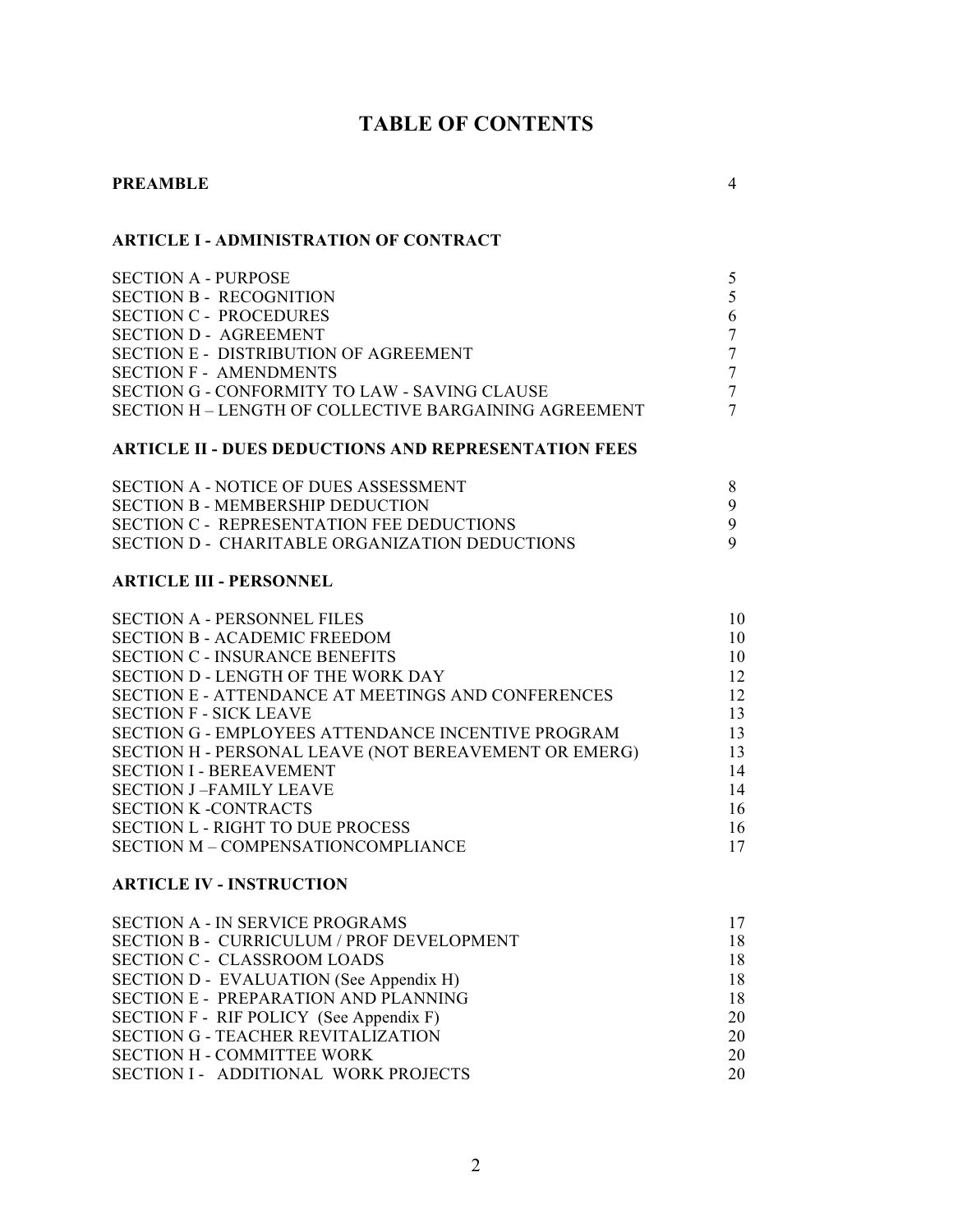## **APPENDIXES**

| <b>APPENDIX A</b>                               |    |
|-------------------------------------------------|----|
| DUES CHECK-OFF AUTHORIZATION AND ASSIGNMENT     | 21 |
| <b>APPENDIX B</b>                               |    |
| REPRESENTATION FEES CHECK-OFF AUTHORIZATION     | 22 |
| <b>APPENDIX C</b>                               |    |
| <b>SALARY SCHEDULE</b>                          | 23 |
| <b>APPENDIX D</b>                               |    |
| EXTRA CURRICULAR SALARY SCHEDULE                | 24 |
| <b>APPENDIX E</b>                               |    |
| STATEMENT OF PROCEDURE FOR ADJUSTING GRIEVANCES | 24 |
| <b>APPENDIX F</b>                               |    |
| CERTIFICATED STAFF REDUCTION POLICY             | 30 |
| <b>APPENDIX G</b>                               |    |
| <b>STUDENT CALENDAR</b>                         | 32 |
| <b>APPENDIX H</b>                               |    |
| <b>TEACHER EVALUATION</b>                       | 33 |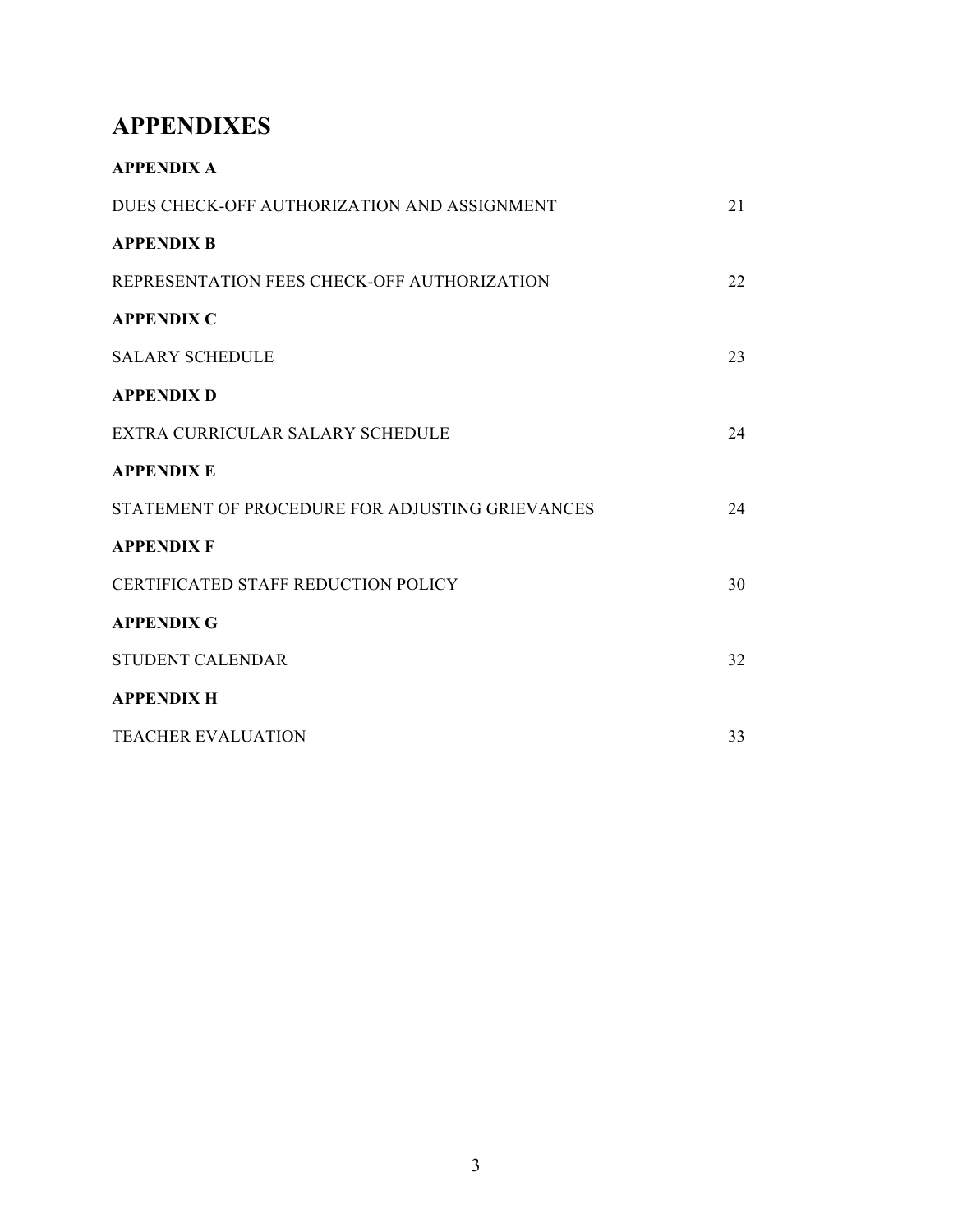## **PREAMBLE**

This Collective Bargaining Agreement entered into this 15<sup>h</sup> day of June, 2015 by and between the South Bend School District No. 118, hereinafter called the "District," acting by and through its superintendent and Board of Directors, hereinafter called the "Board," and the South Bend Education Association hereinafter called the "Association."

WHEREAS, the board and the Association have a statutory obligation pursuant to the Educational Employment Relations Act, Chapter 41.59, Laws of 1975, to bargain in good faith with respect to certain proposals presented in negotiations, and

WHEREAS, the parties have reached certain understandings which they desire to confirm in this contract.

It is hereby agreed as follows:

This agreement is in effect from Sept. 1, 2015 through August 31, 2019.

CHAIRMAN, BOARD OF DIRECTORS PRESIDENT,

SOUTH BEND ED. ASSOCIATION

SUPERINTENDENT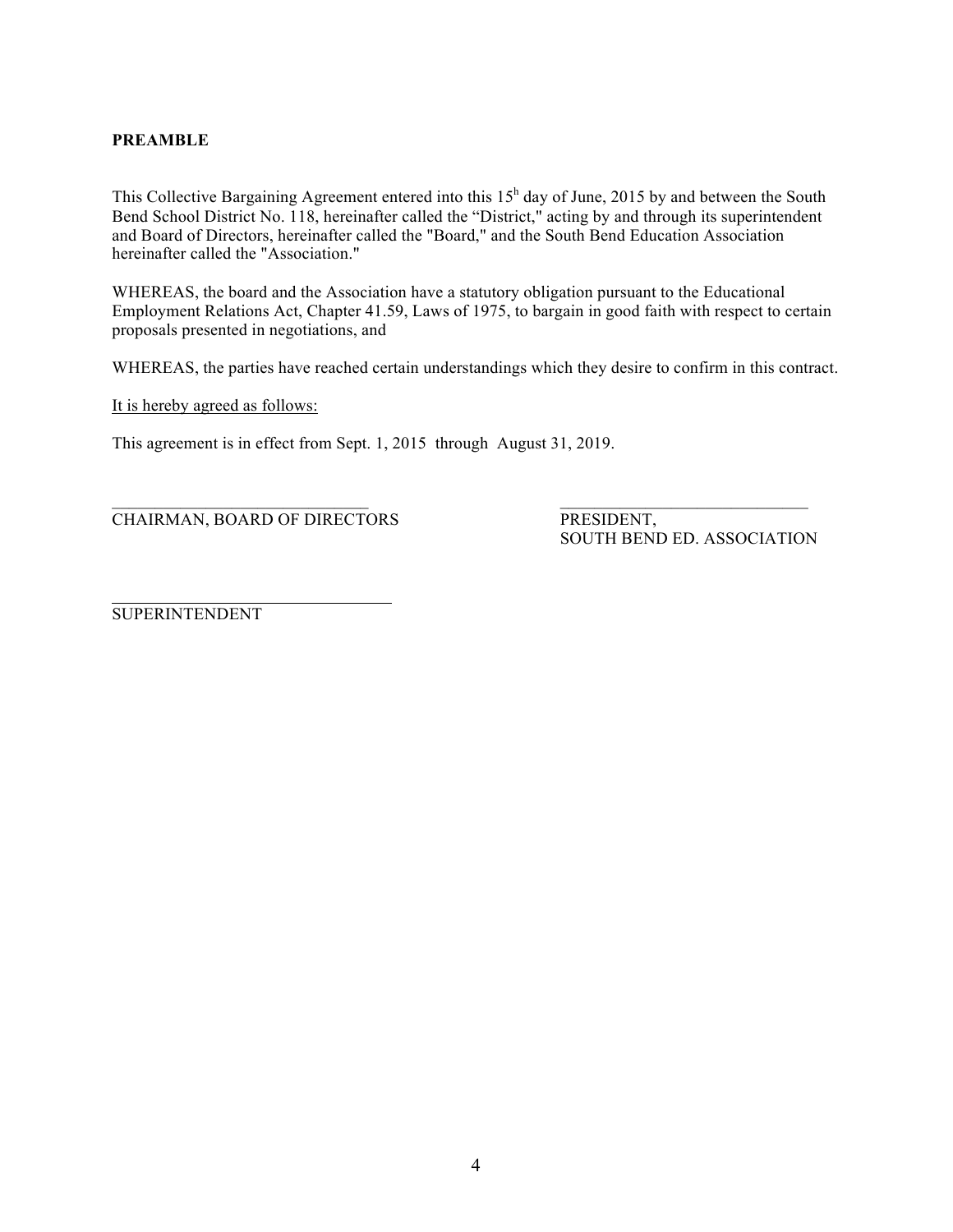## **ARTICLE I**

## **ADMINISTRATION OF CONTRACT**

## **SECTION A: PURPOSE**

The Board of Directors of the South Bend School District #118 and the South Bend Education Association agree:

**1.** that the education and well-being of all children is the prime responsibility of the South Bend School District , its staff and the Board of Directors: and the South Bend Education Association.

**2**. that teaching is a profession requiring maximum utilization of the knowledge and experience of professionally qualified personnel.

**3.** that the attainment of educational objectives of the District requires a free and open exchange of views between the District's Board and its staff of Certificated employees.

**4.** that the welfare of the pupils of the District may be strengthened by the establishment of effective channels and procedures of communication between the Board and the representatives of its staff of Certificated employees.

## **SECTION B: RECOGNITION**

**1.** Pursuant to Chapter 41.59, Laws of 1975, the Board of Directors recognizes the Association, Having won a majority of the votes cast by the Certificated staff, as the exclusive representative of all Certificated staff.\* Such representation shall exclude the Superintendent, administrative assistants, principals and substitutes.

**2.** The Association shall remain the exclusive representative of said employees until such time as another organization has been elected by secret ballot.

**3.** The Association may not discriminate in its membership on the basis of race, creed, sex, marital status, grade level or subject field.

**4.** Recognition shall entitle the Association to the use of school bulletin boards, payroll deduction of membership dues, inter-school mail service, and the use of school facilities for meetings.

**5.** The Association and its affiliates may use district school buildings for meetings and to transact official business on school property at all times when custodians are normally off duty before and after school hours.

 $\mathcal{L}_\text{max}$  and  $\mathcal{L}_\text{max}$  and  $\mathcal{L}_\text{max}$ \*Staff - Defined as any Certificated person working in a position that requires Certificated personnel except the superintendent, principals, substitutes, persons under temporary contract because of someone else's pregnancy and/or illness, and Certificated employees filling known aids' jobs.

## **SECTION C: PROCEDURES**

#### 1. **OBTAINING OBJECTIVES**

The process described in this agreement is dependent on mutual understanding and cooperation. It, therefore, requires a free and open exchange of views with parties participating in decisions. Both parties agree to meet at a reasonable time and place and to negotiate in good faith effort to reach agreement.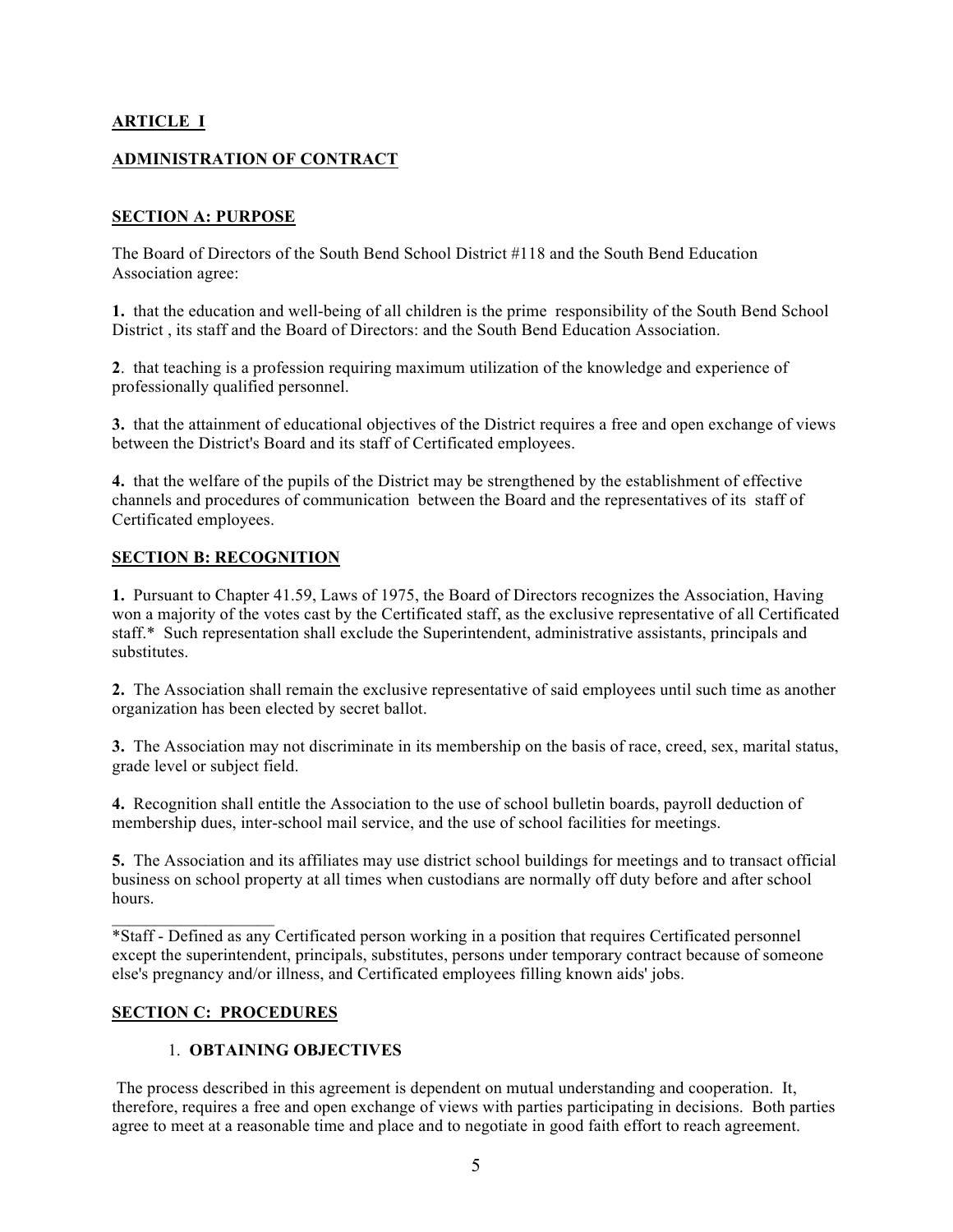#### 2. **REPRESENTATION**

Members of the Board, or their designated representatives and representatives named by the Association shall meet for the purpose of negotiating and seeking agreement. No member of the South Bend Education Association shall be used as a negotiator for the Board.

Consultants may be called upon by either party and utilized in the negotiating of any matter being considered by the negotiation team.

## **3. SUBJECT OF NEGOTIATIONS**

The negotiation teams shall negotiate items with regards to hours, wages, and terms and conditions of employment, which are regarded as mandatory.

## **4. DIRECTING REQUESTS**

Requests from the Association for meetings of the negotiating teams shall be made in writing directly to the Superintendent and the Board. Requests from the Board shall be made in writing directly to the President of the Association. Within ten (10) days of the date of request, a mutually convenient time and place shall be set.

Additional meetings shall be agreed upon by the negotiating teams as may be necessary to complete agenda items. Meetings shall be scheduled to avoid conflicts with school duties of Association representatives or released time shall be arranged when meetings are held during school.

## **5. GROUND RULES:**

**(A.)** The dates will be selected in advance for future sessions (time, length of session, place). The length of the session can be extended by mutual consent of both parties.

**(B.)** Minutes may be taken at each session.

**(C)** All proposals and counter proposals should be reviewed at each bargaining session to insure intent and content.

(**D)** Responses should be made in writing to all proposals and counter proposals.

**(E)** No outsiders will be included without advance notice of 48 hours or agreement of both parties.

**(F)** Once a tentative agreement is reached it cannot be withdrawn later without the consent of both parties.

**(G)** Any ground rule can be suspended by mutual consent.

## **6.****EXCHANGE OF INFORMATION**

The Board agrees to furnish the Association, upon reasonable request, non-confidential information, available within the district, as is requested by the Association for developing intelligent, feasible, and constructive proposals in behalf of teachers. This information shall include complete and accurate financial reports and the tentative and final budget for the next school year submitted for study when received by the Superintendent prior to the date of Board action thereon, and information on the level of teachers on the salary schedule.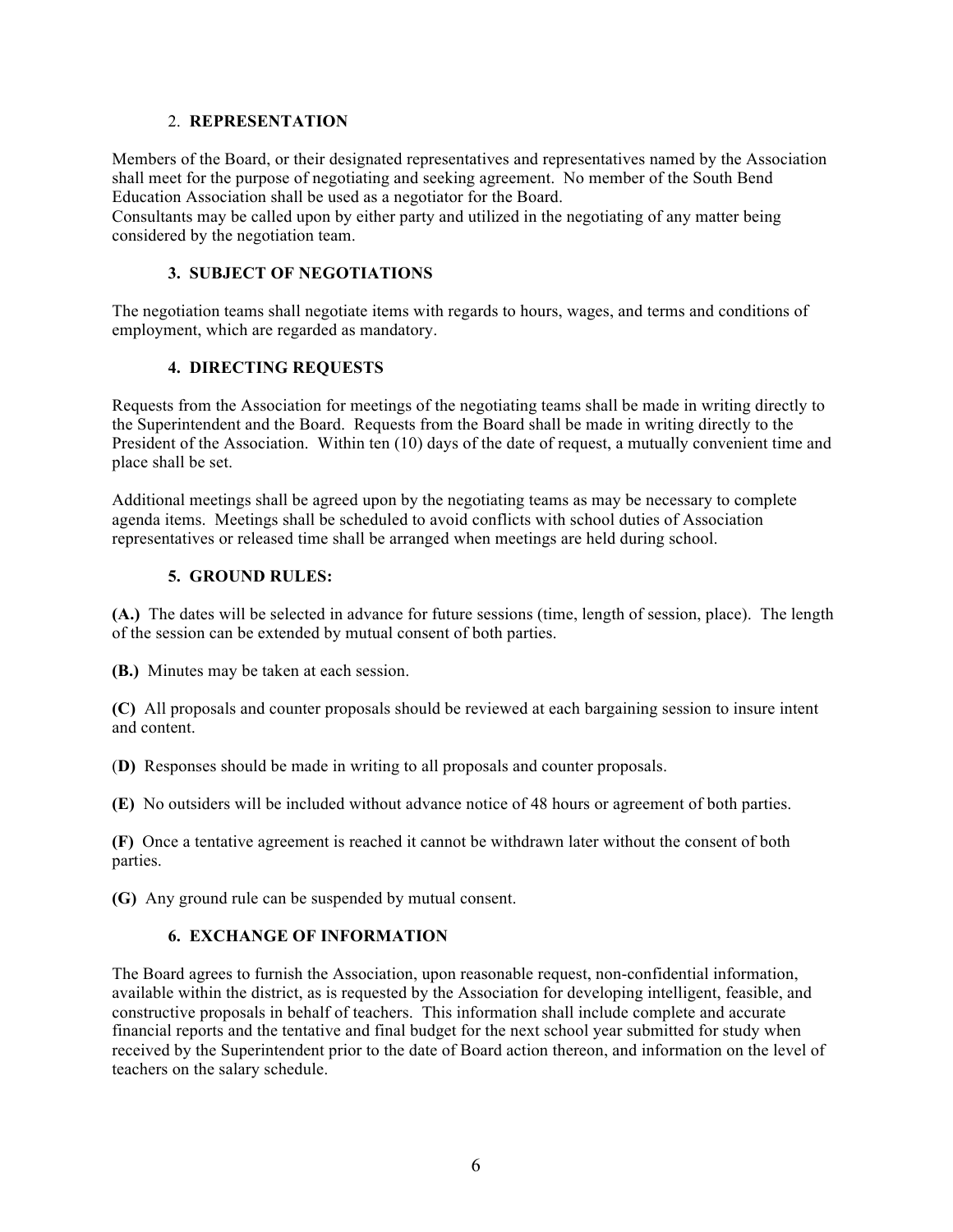## **SECTION D: AGREEMENT**

When a collective bargaining agreement is reached, it shall then be made in writing and submitted for ratification to the Board and to the Association. When approved by both parties, it shall be signed by their respective presidents and shall be entered into the official minutes of the Board.

## **SECTION E: DISTRIBUTION OF AGREEMENT**

The employer shall distribute this contract to all Certificated employees copies of this agreement electronically.

## **SECTION F: AMENDMENTS**

Either party desiring changes in the agreement shall notify the other party in writing requesting mutual reopening. If both parties agree, proposed amendments shall become agenda items for bargaining and are final when ratified by the Board and the Association. By mutual consent, the effective date of any amendment may be set prior to the completion of the current year.

## **For the duration of the contract:**

**1.** The salary schedule for all certificated employees under this agreement shall be the same as the State Allocation Model. Employees contracted less than full-time shall receive a pro-rata share of salary and benefits. Employees working less than half time will not be eligible for benefits.

**2.** Bargaining of the student calendar will be consistent with past practice. The District shall work cooperatively with the Association in the development of the calendar, in accordance with the aforementioned past practice.

**3.** Other subjects currently covered by the Collective Bargaining Agreement will not be raised by the Association in bargaining unless they have been impacted by legislation enacted following the execution of this agreement.

**4.** Other items can be introduced with mutual consent. These items should be introduced by May 1.

**5.** Each party will be allowed one re-opener each year of the contract, concerning subjects already included in the contract.

**6.** Other items not covered by #3 above but necessary as a result of new legislation will be bargained. Such items will not be considered as the re-opener in #5 above.

## **SECTION G: CONFORMITY TO LAW - SAVING CLAUSE**

If any provision of this agreement for any application of this agreement to any Certificated employee or group of Certificated employees shall be found contrary to law, then such provision or application shall not be deemed valid and subsisting except to the extend permitted by law, but all other provisions or application shall continue in full force and effect.

## **SECTION H: LENGTH OF COLLECTIVE BARGAINING AGREEMENT**

This Collective Bargaining Agreement shall be effective for four years, from Sept. 1, 2015, through August 31, 2019. This contractual agreement will be reopened for negotiation in the event of a double levy failure.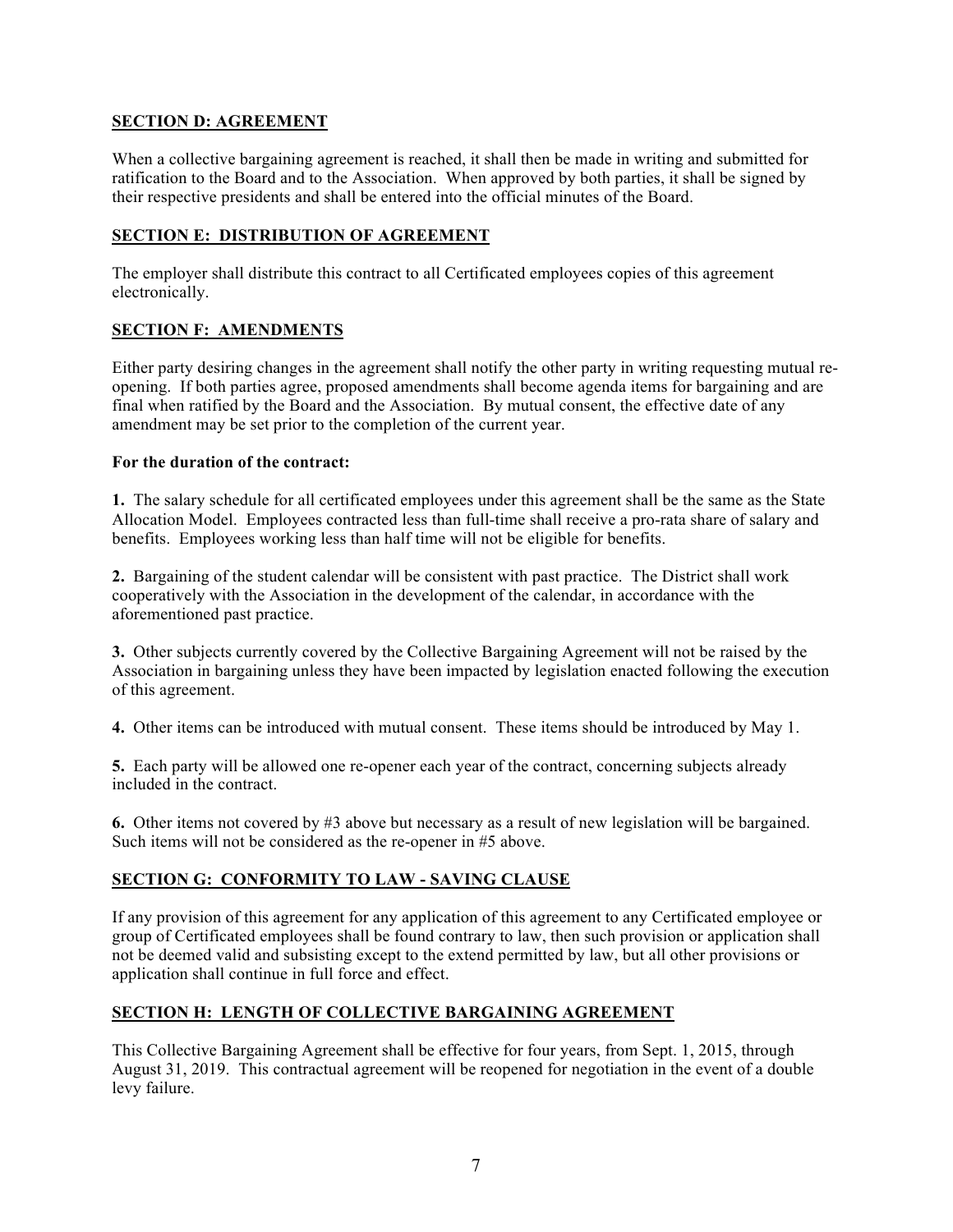## **ARTICLE II**

## **DUES DEDUCTIONS AND REPRESENTATION FEES**

## **SECTION A: NOTICE OF DUES ASSESSMENTS**

On or before August 25 of each school year the Association shall give written notice to the employer of (a) the dollar amount of dues and assessments of the Association including the National Education Association and the Washington Education Association which dues and assessments are to be deducted and (b) the name of the designated Charitable organization. The total for these deductions shall not be subject to change during the school year.

The deductions authorized above shall be made in twelve (12) equal amounts from each paycheck beginning the pay period in September through the pay period in August of each year. Employees who commence employment after or terminate employment before June shall have their deductions prorated at one tenth  $(1/10)$  of the total annual amount for each month employee is employed. The employer agrees promptly to remit directly to the Washington Education Association all moneys so deducted accompanied by a list of employees from when the deduction has been made. A duplicate list shall be promptly provided to the Association as receipt for said transaction. On or before the monthly pay period, the employer shall notify the Association of any changes in said list due to employees entering or leaving the employ of the District.

The Association agrees to reimburse any employees from whose pay dues and assessments or representation fees were deducted, those sums in excess of the total amount due to the Association at that time, provided the Association or its affiliate actually received the excessive amount.

## **SECTION B: MEMBERSHIP DEDUCTION**

Within ten (10) days of their commencement of employment, employees may sign and deliver to the employer an Assignment of Wages Form that is attached hereto and incorporated in this Agreement, (Appendix A) which Form shall authorize deduction of membership dues and assessments of the Association (including the National Education Association and the Washington Education Association). Such authorization shall continue in effect from year to year unless a request of revocation is submitted to the employer and the Association, signed by the employee, and received between August 1 and August 31, preceding the designated school year for which revocation is to take effect. Each month during the school year, the Association agrees to provide the employer with the names of those employees who have joined the Association and paid its dues and assessments by means other than through payroll deduction.

## **SECTION C: REPRESENTATION FEE DEDUCTIONS**

In the event that any employee fails to sign and deliver an Assessment of Wages Form as described herein, the employer agrees to deduct from the salary of such employee a representation fee in an amount equal to membership dues and assessments; however, employees who have joined the Association and paid by means other than payroll deduction, as verified by the monthly Association list, shall not be subject to this deduction. Representation fee deductions shall be handled and transmitted by the employer in the same fashion as membership deductions as provided for in this Article.

## **SECTION D: CHARITABLE ORGANIZATION DEDUCTIONS**

Any employee claiming a bona fide religious objection shall notify the Association and the employer of such objection within (10) days of commencement of employment.

Pending determination of any bona fide religious objection, the employer agrees to deduct from the salary of the employee claiming such objection, an amount equivalent to the Association dues and assessments. However, said moneys shall not be transmitted until such time as the employer is notified that a final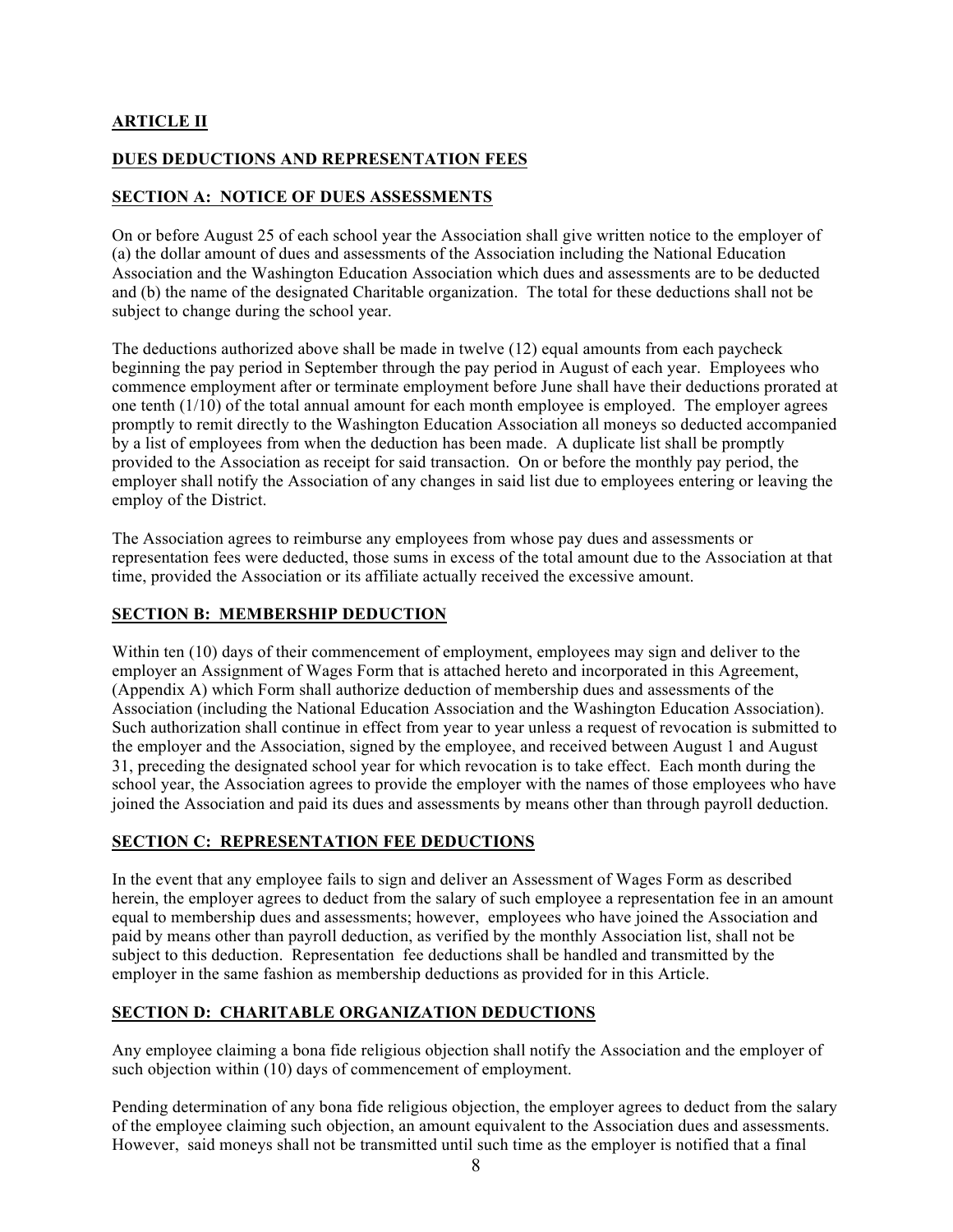determination pursuant to the Act has been made. In the event that it is finally determined that the employee does not have bona fide religious objection, the employer agrees promptly to remit to the Association all moneys being held.

In the event that an employee has been determined to have a bona fide religious objection to the payment of a representation fee or agency shop fee, said employee shall pay an amount of money equivalent to regular dues and fees to a designated charitable organization as heretofore established by the Association. Within (10) ten days of the commencement of employment or determination of bona fide religious objection, whichever occurs later, said employee may sign and deliver to the employer an assignment of Wages Form which is (Appendix B) attached hereto and incorporated in the Agreement, which shall authorize the deduction of an amount equal to the dues and assessments of the Association including the National Education Association and the Washington Education Association and payment in installments as herein above provided, including any deductions made but not previously transmitted to said designated charitable organization. The employer agrees to remit to the Association each month a list of employees on behalf of whom charitable deductions have been made.

## **ARTICLE III PERSONNEL**

#### **SECTION A: PERSONNEL FILES**

**1.** Employees and former employees, if they so request, shall be permitted to inspect all the contents of their own personnel files kept within the school district as well as employment references leaving the district if requested within  $\vec{6}$  months of departure. Anyone, at the employee's request, may be present at the inspection of the contents of the employee's own personnel file. The exception will be only those records that an employee has declared closed. Usually, this determination is made by an employee at the institution granting the employee's degree or certificate.

**2.** Any derogatory material not shown to a teacher within 10 school days after receipt or composition shall not be allowed as evidence in any grievance or any disciplinary action against an employee.

**3.** No evaluation, correspondence, or other material making derogatory reference to an employee's or former employee's competence, character, or manner shall be kept or placed on file without the employee's knowledge and opportunity to attach his own comments. Derogatory statements from nonprofessional sources shall not be included in any personnel file.

**4.** Upon request, a copy of any documents contained in the personnel file shall be afforded the employee at employee's expense.

**5.** All information placed in the personnel file forming the basis for any reprimand, warning, discipline, or adverse effect, shall be limited to matters and events occurring during the current school year.

**6.** No derogatory material, except work performance and/or evaluation forms, shall remain in any employee's personnel file for more than three (3) years from the date of entry.

#### **SECTION B: ACADEMIC FREEDOM**

**1.** The Certificated employee must be free to think and to express ideas, free from undue pressures of authority, and free to act within his professional group. Such freedom is to be used judiciously and prudently to the end that it promotes the free exercise of intelligence. The principle of academic freedom for Certificated employees will not supersede the basic responsibilities of the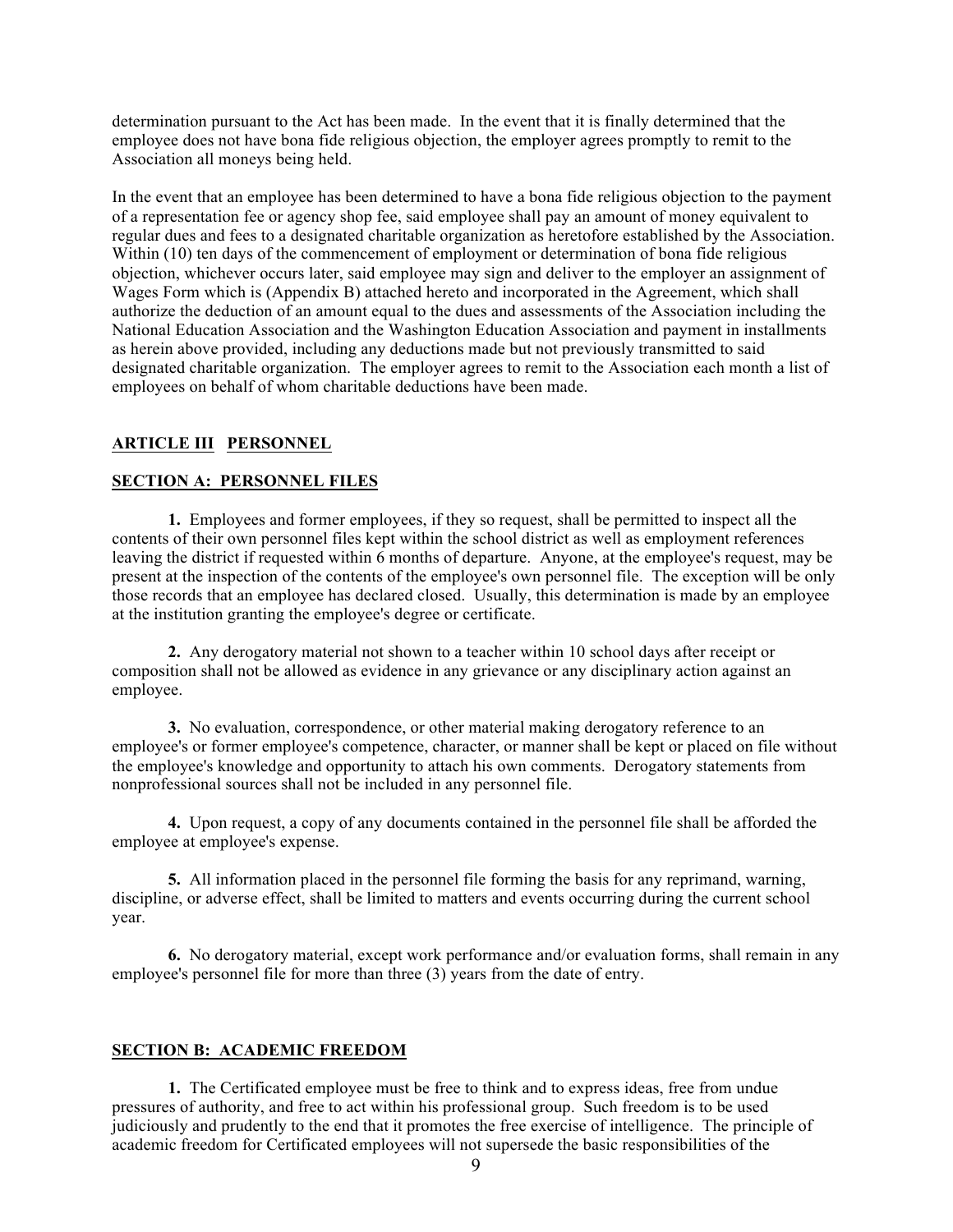Certificated employee to the education profession. These responsibilities include: (a) a commitment to democratic tradition as our way of life, and the methods implied in implementing this end; (b) a concern for the welfare, growth and development of children; and (c) an insistence upon objective scholarship.

**2.** Academic Freedom shall not violate district goals, objectives, policies, and procedures.

## **SECTION C: INSURANCE BENEFITS**

**1.** The employer shall provide insurance premium payments toward premiums of approved District group insurance programs in accordance with the provisions and options outlined herein. Annual enrollment for employee group insurance programs shall be during the first thirty (30) days of the school year. The enrollment or newly employed employees shall begin with their employment and shall be completed within the time specified by the insuring company. The full payment shall be granted to all full-time and more than half-time employees. One-half (1/2) the full payment shall be granted all halftime employees.

**2.** The District shall provide to employees at the least the pass through money provided by the state. Starting October 1 of each year, the States' Insurance Benefit Allocation will be contributed to approved insurance programs.

**(A)** The employer shall first pay the total premiums for Washington Dental Service dental Plan IV and Employee Benefit Coop Vision Plan for Certificated employees and their dependents. The employer shall pay the composite rate.

**(B)** The Employer shall next pay the composite rate premiums per month for the \$50,000 Occidental Term Life Insurance Plan.

**(C)** Of the remaining dollars per employee per month, the employee may have the balance applied to Blue Cross Medical Plan.

(D) The District shall contribute not more than the State's Insurance Benefit Allocation (SIBA) per month per full-time equivalent Certificated employee who is covered by this agreement, and a pro-rata portion of the SIBA per month per certificated employee who is less than a full time equivalent certificated employee and is covered by agreement: to provide dental insurance through Washington Dental Service, vision insurance coverage through Employee Benefit Coop, Blue Cross Medical, and Occidental Term Life Insurance Plan. In the event that any employee does not utilize the full amount of District contribution moneys available as described in this section, then the amount not utilized shall be allocated on an equal dollar basis for those other employees who must pay additional moneys above SIBA per month for medical, vision, life insurance, and dental insurance coverage, but in no event shall any employee receive any amount in excess of the amount necessary for employee medical, vision, life insurance, and dental insurance coverage. For purpose of administering this section, all employees desiring insurance coverage by this agreement shall be required to sign up no later than ten (10) working days from the date of ratification and signing of this agreement. For those employees who are newly hired to the District subsequent to (10) working days from the date of ratification and signing of this agreement, the above provisions shall not apply, and for such newly hired employees, the District shall contribute up to the SIBA per month or pro-rated amount of the SIBA per month, based upon the full time equivalency weighing of such newly hired employees, to provide dental and medical insurance coverage as described above.

(E) Carve Out – The District agrees to pay "carve out" set at the rate of \$65.25 in 2015-16 and thereafter. All insurance money from the state designated for the members insurance will be pooled.

**3.** Approved Insurance programs are those which are agreed to by the Employer and the Association. They are mentioned in paragraph 2 by name.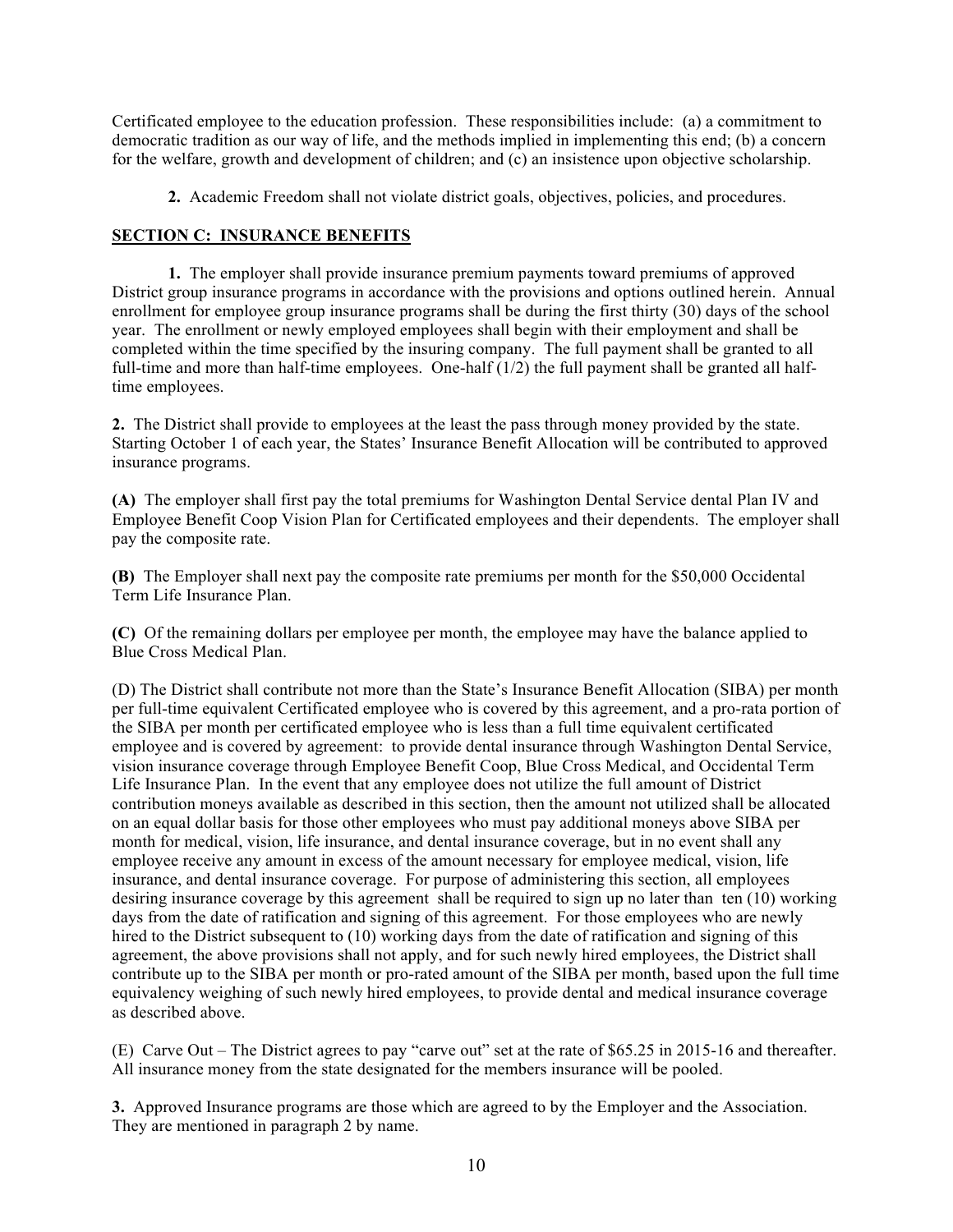**4.** The Employer shall permit deductions for other W.E.A. endorsed insurance and tax sheltered annuity programs.

**5.** The District shall implement a 125 Plan which allows the employees to shelter from federal income taxes the amount of the insurance premium which is the employees contribution and also participate in VEBA I and VEBA III.

## **SECTION D: LENGTH OF THE WORK DAY**

**1.** In compliance with the laws of the State of Washington, a half-hour continuous duty free lunch period shall be provided for employees.

**2.** The staff will be available to students and/or parents one-half hour before and one-half hour after the student workday.

**3.** In the event the Basic Education law demands additional contact student hours, the South Bend School Board of Directors will meet with the S.B.E.A. Executive Board to accommodate the mandatory adjustments.

## **SECTION E: ATTENDANCE AT MEETINGS AND CONFERENCES**

Leaves of absence without deduction and with reimbursement of certain expenses may be granted to attend professional meetings after written request has been approved by the Superintendent.

## **SECTION F: SICK LEAVE**

At the beginning of each school year, each Certificated employee will be credited with an advance sick leave allowance of 12 days to be used for absence caused by illness, injury, poor health, quarantine, or family illness which necessitates the presence of the employee. Certificated employees shall be informed by July 31 each year as to the total number of sick leave days accumulated, up to at least 180 days as permitted by the RCWs.

Teacher training days are vital to the improvement of district and staff professional development. These six (6) days, which include the 3 days from the modified calendar and the three (3) District financed LID Days, require mandatory attendance by the teacher. Sick days and personal days may not be used for absence on these days. Failure to attend will result in the loss of per diem pay for that day. Medical emergencies will be evaluated by the superintendent and may be honored in some extreme situations.

## **SECTION G: EMPLOYEES ATTENDANCE INCENTIVE PROGRAM**

The attendance incentive program (sick leave buy back) authorized by Substitute Senate Bill No. 3880 of the 1983 Legislature will be available to employees. Implementation of the program will be in accordance with the Revised Code of Washington and the Washington Administrative Code.

## **SECTION H: PERSONAL LEAVE DAY - NOT BEREAVEMENT OR EMERGENCY**

1. Three personal leave days will be awarded at the beginning of each school year to each certificated employee.

- 2. Certificated employees will provide the substitute with lesson plans.
- 3. Use of personal days requires administrative approval.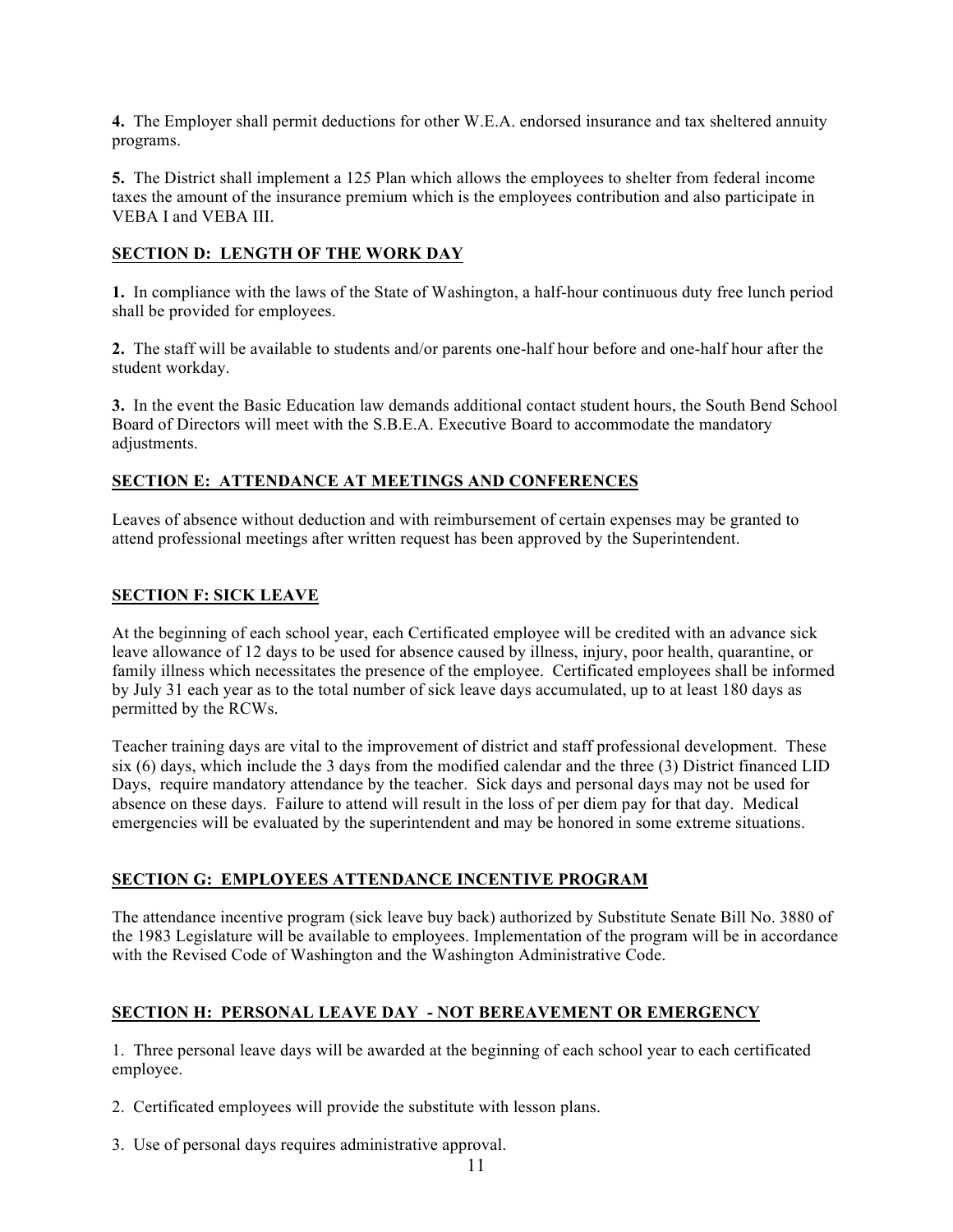4. Requests for such leave should be made two (2) weeks in advance, but reason for leave need not be stated. Personal leave or sick days shall not be taken on the district paid LID Days, Teacher Training Days as identified by the school calendar or on the first or last day of school.

5. No more than two staff members per building may be gone at the same time for personal leave on any given day. If a person works in both buildings, both principals need to approve the request. In the event of more than two requests, requests will be awarded on a first come, first serve basis.

6. Employees ending the student school year with unused personal days will be paid for them at the rate of \$175 per day.

The superintendent on a case-by-case basis may grant exceptions to the above. Such exceptions shall not establish a precedent or binding practice.

## **SECTION I: BEREAVEMENT LEAVE**

Employees will entitled to a maximum of three (3) days leave with pay for absence caused by the death of an employee's child, spouse, parent, step parent, grandparent, sibling/sibling-in-law or parent in-law. Bereavement leave is non-cumulative. Additional time, which may be required by the employee, shall be deducted from the employee's accrued sick leave up to a limit of five days. Additional approved bereavement days beyond the five days will be without pay.

One day of bereavement shall be awarded for funerals outside of the family structure as defined above. The entire day shall be taken and sick leave will be used.

## **SECTION J: FAMILY LEAVE:**

All requests for Family Medical Family Leave will need to have a written verification from the employee's health care provider

#### Maternity Leave:

Any employee who is pregnant while employed by the district shall not be required to take maternity leave at any arbitrary time, but shall be allowed to continue teaching as long as she is capable of performing the duties of her job and as long as her physician concurs.

Any employee desiring to exercise maternity leave shall submit such a request in writing to the building principal at least one month prior to the beginning of such leave if possible, if not, then as soon as possible.

#### The written request shall specify the following:

Date on which maternity leave shall commence.

Date on which maternity leave is expected to terminate.

Statement regarding the number of sick leave days to be applied to such leave. Up to 60 sick leave days following the birth of the child(ren) may be used.

The following stipulations shall govern the granting of maternity leave:

Leave shall be without pay except for that portion covered by sick leave.

Extenuating circumstances may develop that must be verified by a medical practitioner's written statement in which case leave may require extension.

All employment rights shall be maintained during such leave.

Upon return from leave, the employee shall be placed in the position last held and shall return to her position on the salary schedule.

Adoption Leave: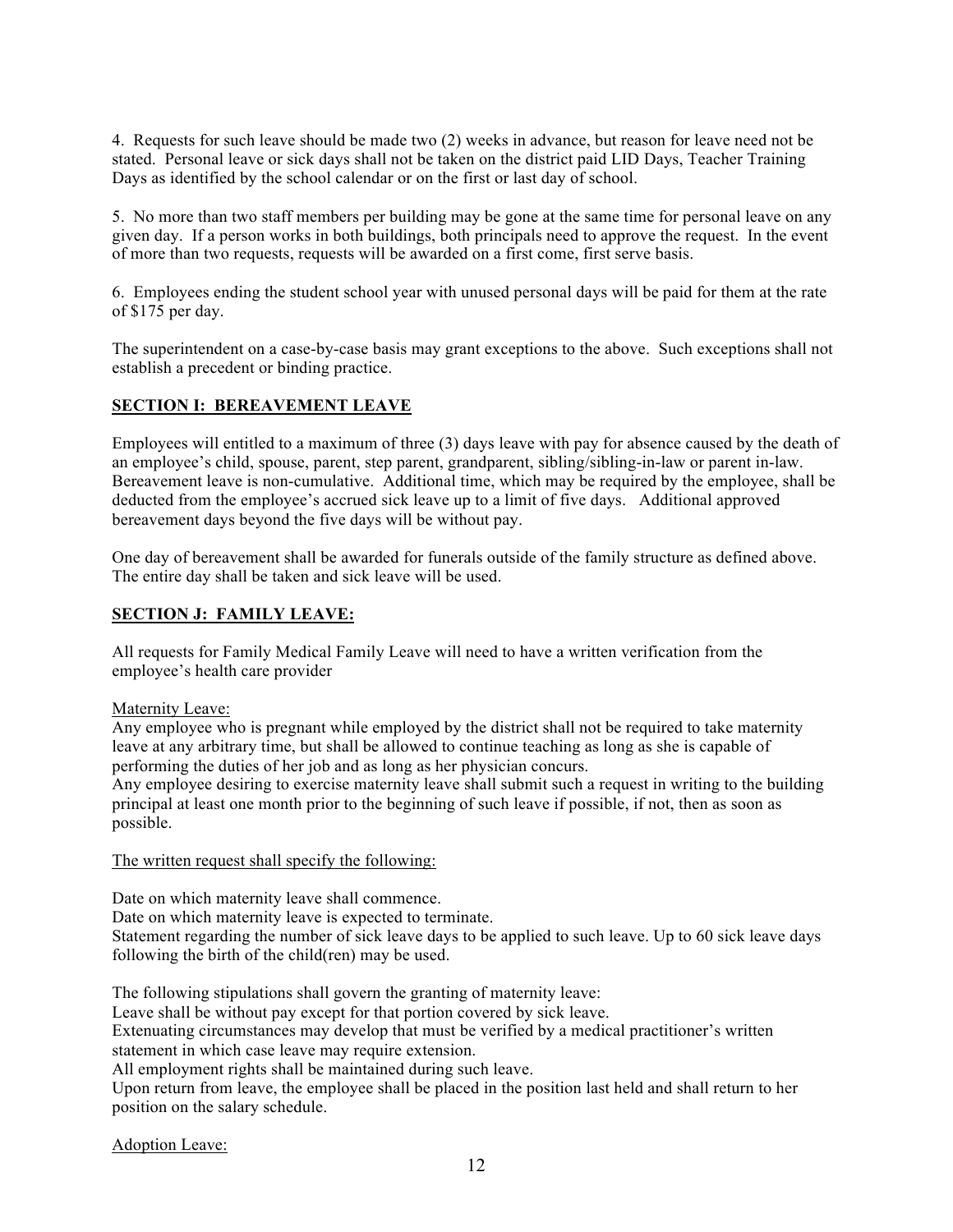Any employee desiring to exercise adoption leave shall submit such a request in writing to the building principal at least one month prior to the beginning of leave or will follow RCW 49.78.250.

The written leave shall specify the following:

Date on which leave shall commence.

Date on which such leave is expected to terminate.

Statement regarding the number of sick leave days to be applied to such leave. Up to 60 sick leave days following the birth/placement of the child(ren) may be used for children aged birth to four years old. The following stipulations shall govern the granting of adoption leave:

Each employee shall be granted upon request (2) two days with pay, for the legal proceedings for the adoption. These days can be used from sick leave or personal leave.

Leave shall be without pay except for that portion covered by sick leave.

Extenuating circumstances may arise that must be verified by a medical practitioner's written statement in which case leave may be extended.

All employment rights shall be maintained during such leave.

Upon return from leave, the employee shall be placed in the position last held and shall return to his/her position on the salary schedule.

\*Parent or parents adopting a child of an age greater than five years old and who is enrolled as a full time student shall not be afforded the same maternity/adoptive leave as previously outlined above.

Parent or parents adopting a child of an age greater than five years and who is enrolled as a full time student shall be afforded the following leave provisions:

5 sick leave days following the placement of the child(ren). More days can be provided at the discretion of the superintendent on a case by case basis if needed.

If the child is five years old and cannot be enrolled in school due to mental health and/or medical reasons that are beyond the control of the adoptive parents, then those parents shall be afforded the same opportunities as if the child were in the birth to four year old range.

If the child is age five or greater and not enrolled in school solely at the discretion of the parents, then the same provisions apply as if the child were enrolled in school.

Paternity Leave:

In the event of the birth of a child to an employee, or their spouse, up to five sick leave days shall be granted to the employee. The employee may choose to extend this leave by utilizing personal leave days. This paternity leave shall also apply to the father in the event of an adoption/placement. In the event of extenuating medical circumstances, (c-section or other emergency) the employee may extend this leave. This extenuating circumstance must be verified with a written statement from a medical practitioner.

For the purposes of Maternity/Adoption/Paternity leave the employee shall have all the rights as they apply as provided in the Family Medical Leave Act of 1993.

Leave for 2 employees in the same family will be granted under RCW 49.78.260.

## **SECTION K: CONTRACTS**

1. The certificated employee salary schedule is included as Appendix C.

2. Extracurricular Salary Schedule (See Appendix D)

3. Extended Contracts:Employees with extended contracts shall be paid at the same daily rate as the rate in their regular contract. The Superintendent shall determine those who are to receive extended contracts.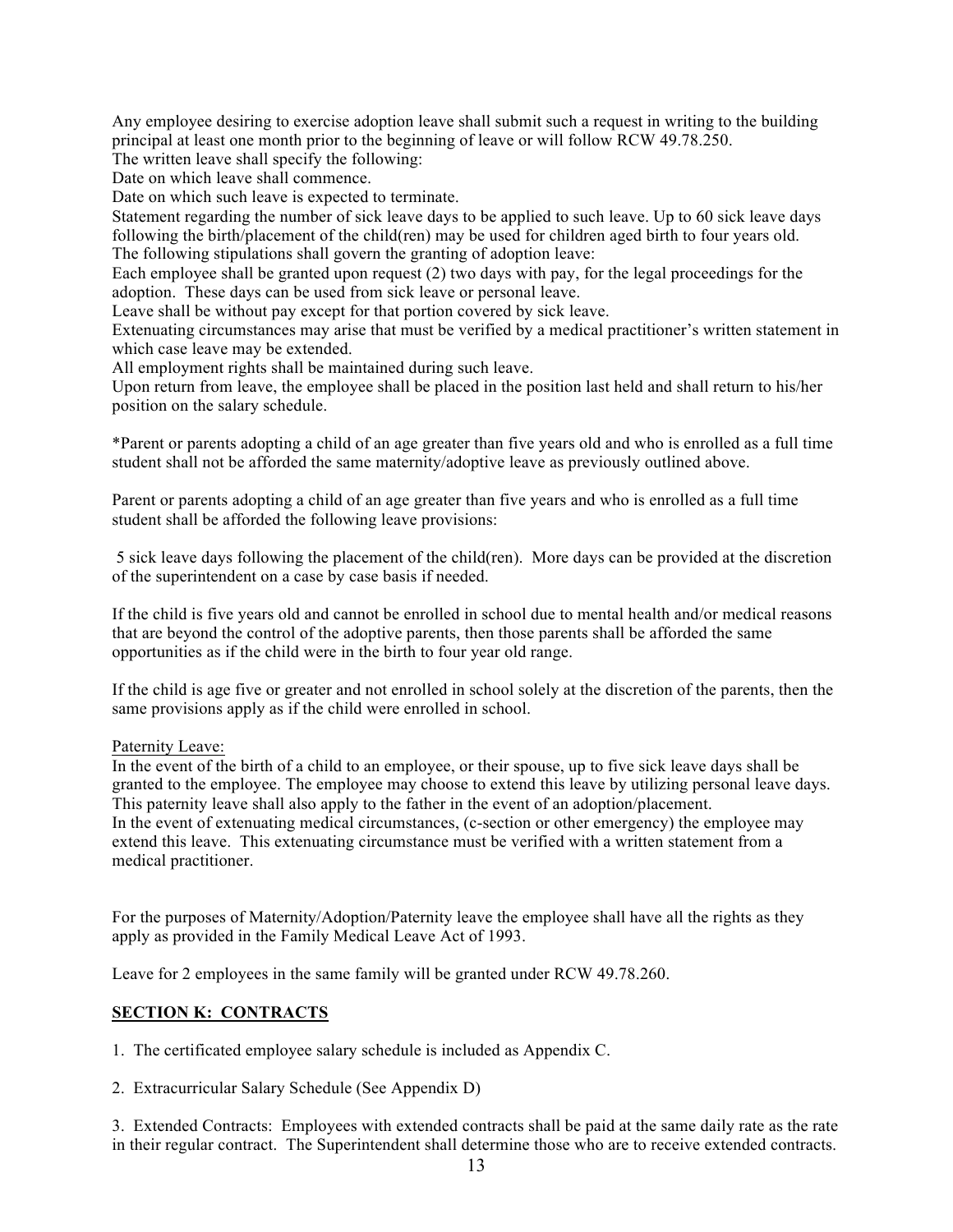4. Grievance Procedures - (See Appendix E)

5. Work year - The work year shall consist of 184 days, including one work day prior to the students' first day of school as provided by the Washington State Legislature and the three LID Day sponsored and paid for by the school district. In addition, there will be one optional workday on the day following the students' last day or last staff workday. There will be 2 TRI days. Staff will be paid for that day on a per diem basis. Per diem will be paid at the rate of 1/184 per day (181 days plus the district three paid LID days) of the Certificated employees' salary for the identified per diem.

Up to two district financed LID days will be removed from the contract if and when the state provides funding for staff development / LID days. If the state provides one day of funding then one district paid day will be removed from the contract etc.

Student Calendar (See Appendix G) A committee which includes certificated staff will work with the superintendent to develop a student calendar each year.

Classroom budgets will be given teachers each year to buy basic supplies and materials. These budgets will be determined by the building administrators.

A tentative JH/HS Schedule will be developed and shared with staff by May 25 or three weeks before the end of school. It is recognized that this schedule may change due to staffing or budgetary restraints. There may need to be "Schedule A and Schedule B" due to the above concerns.

Involuntary Transfers: Involuntary transfers cannot occur twice every three years outside of a teacher's P-3, 4-8, or 7-12 assignment area. For example, a 3<sup>rd</sup> grade teacher cannot be assigned a 5<sup>th</sup> grade position one year, a  $7-12$  position the next year and finally a  $5<sup>th</sup>$  grade position in year three.

## **SECTION L: RIGHT TO DUE PROCESS**

**1.** No non-provisional teacher shall be non-renewed, RIF'ed, placed on probation or discharged without just and sufficient cause. In the event of any of the aforementioned actions listed in Section 1, the appeal and/or review procedure to be followed will be that prescribed by law (i.e., hearing officer and/or court).

**2.** No teacher shall be disciplined or otherwise adversely affected (including status of extracurricular contracts) without just and sufficient cause. In the event of any of the aforementioned actions listed in Section 2, the appeal and/or review procedure will be the grievance procedure of this Collective Bargaining Agreement (Appendix E).

**3.** Except for verbal warnings or reprimands, the specific grounds forming the basis for disciplinary action will be made available to the teacher and the Association at the request of the teacher in writing.

**4.** Any complaint made against a teacher or person for whom the teacher is administratively responsible, by any parent, student, or other person will be called to the attention of the teacher within seven (7) school days with the name of the complainant being given, if it is to be used as evidence against the teacher. Any complaint not called to the attention of the teacher may not be used as the basis for any disciplinary action against the teacher.

## **SECTION M: COMPENSATION COMPLIANCE**

If the salary settlement causes the District to exceed the amount and/or percentage of funds authorized by law for employees salaries or causes the District to exceed the amount funded to and received by, the District for employees salaries and fringe benefits and/or compensation, the District shall automatically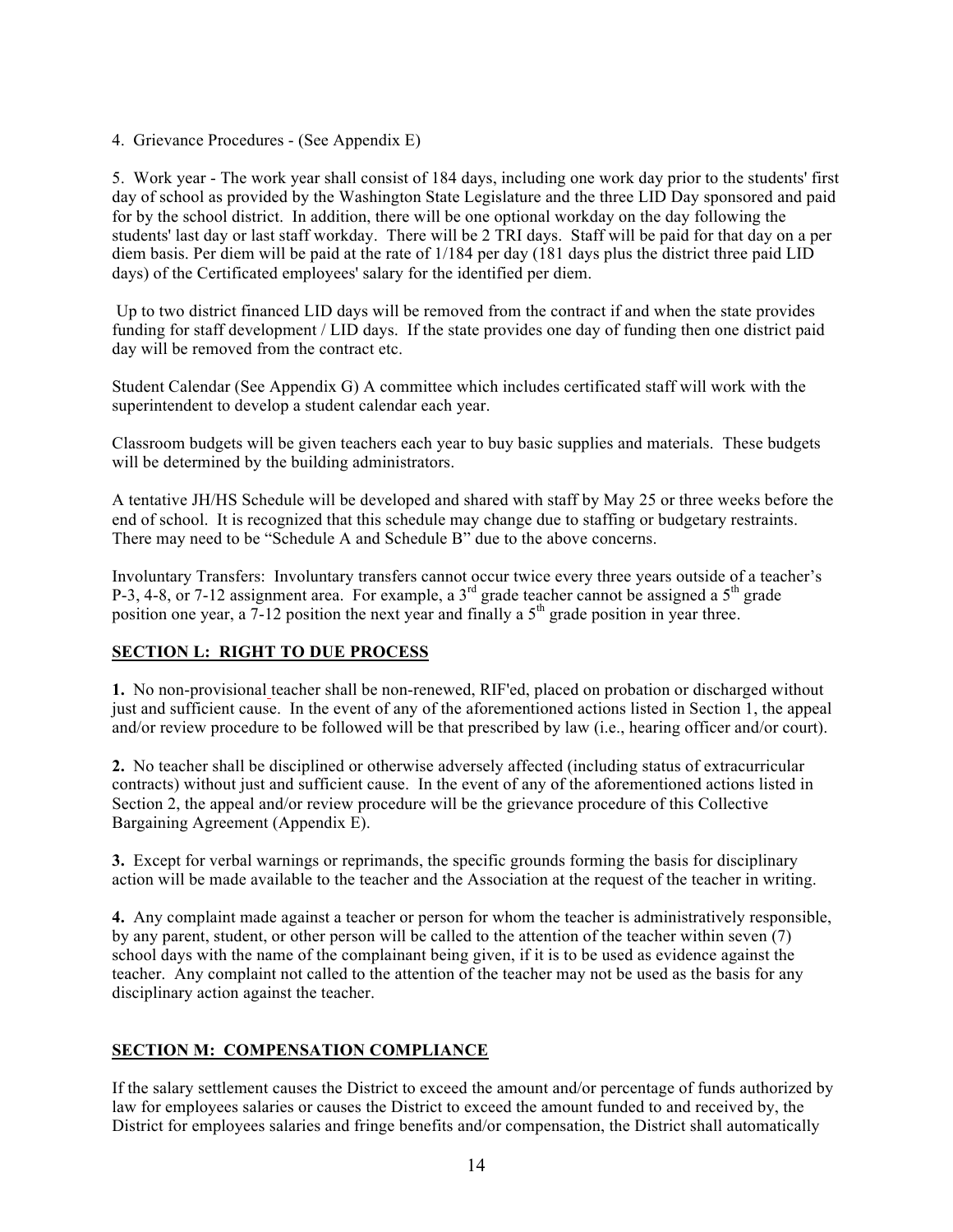adjust employees salaries and compensation to provide full compliance with R.C.W. 28 O. 95 and the State Operating Appropriation Act EMB 1079.

For each year of this Agreement, the parties agree to meet in January (and June if requested by either party) to determine if:

**1.** The bargaining unit is in compliance with exiting state laws.

**2.** The unit is out of compliance, confer and make the adjustments necessary to bring the unit back into compliance.

**3.** The unit is under compliance, adjust the salary schedule base upward to the maximum allowed by the current law.

## **ARTICLE IV**

## **INSTRUCTION**

## **SECTION A: IN SERVICE PROGRAMS**

Attempts will be made to offer classes, in-service programs, and workshops to aid teachers in updating their instructional methods. Teacher training days are vital to the improvement of district and staff professional development. These six (6) days , which include the 3 days from the modified calendar and the district sponsored three (3)LID Days require mandatory attendance by the teacher. Sick days and personal days may not be used for absence on these days. Failure to attend will result in the loss of per diem day for that day. Medical emergencies will be evaluated by the superintendent and may be honored in some extreme situations.

## **SECTION B: CURRICULUM / PROFESSIONAL DEVELOPMENT**

## **\*\* This section is suspended until the state fully funds I-728**

The Board shall provide for necessary expenses connected with the curriculum study groups, which are not limited to, but may include extended contracts, workshops, materials and supplies, travel expenses and consultants. The district agrees to budget at least \$200 / year per certificated employee from I-728 funds for the purpose of professional development. These funds will be available to staff for activities based upon building improvement plans.

## **SECTION C: CLASSROOM LOADS**

The district shall make every possible effort to equalize classroom loads with regards to number of students and student abilities.

#### **Academic Preps**

JH/HS staff who have four or more academic, core preps will be paid a \$125 stipend per semester.

#### Special Education Class Loads

Any regular academic classroom teacher who has 5 or more special education students in their classroom shall be entitled to a \$250 stipend per semester. Students must be in the classroom for a minimum of one hour a day and not just on the roster in the case of high needs students. Teachers are expected to work cooperatively with RR instructors in the implementation of education plans, accommodations, attend IEP meetings and turn in a log of time and dates. Stipend will be limited to \$500. Building principals must sign off on log and turn into the district office for approval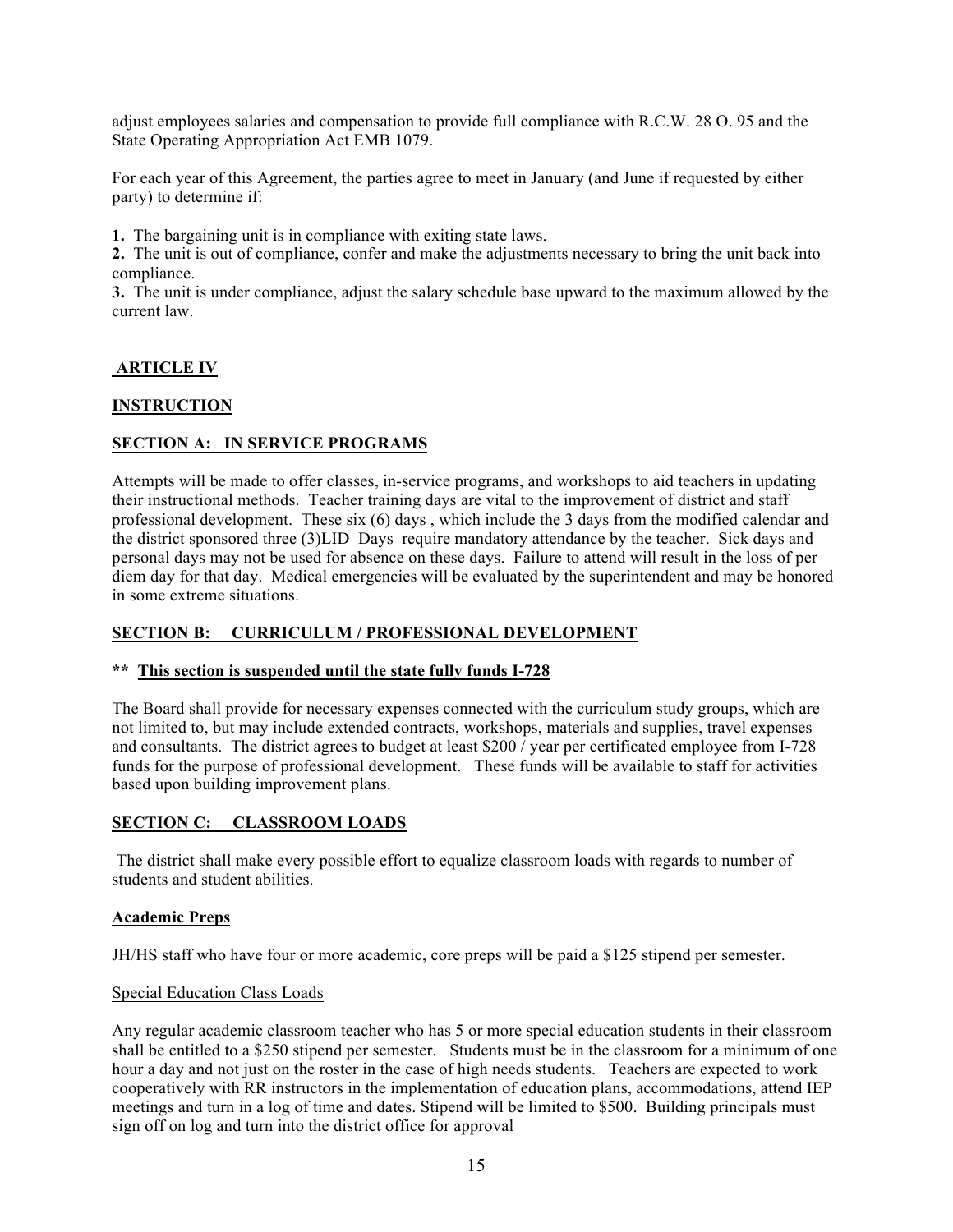## **SECTION D: EVALUATION**

See Appendix H

## **SECTION E: PREPARATION AND PLANNING**

To establish appropriate planning time for teachers, the following will be provided:

1. Each teacher shall receive an average of fifty (50) continuous minutes per day for professional preparation.

2. A morning (before school) duty aide will be provided for the elementary school.

3. A room duty aide and a playground aide will be provided for all elementary school recesses.

Additional classified aide time will be provided elementary teachers in the following instances. Such time will be used to assist the teacher with correcting, photocopying, preparation of materials, etc.

(1) For teachers with 27 or more FTE students, an additional one hour of aide time per week.

(2) For teachers in district initiated or requested split or blended classes, with 24 or more students, an additional one hour of aide time.

(C) The District may provide additional time.

(A)The principal may request a teacher to cover a class for an absent or otherwise occupied employee during that planning time. Such an assignment will be paid at the per diem rate per class period. Staff may work cooperatively to cover each other in the event of needing to leave early for appointment's, etc.. These will not be considered as a request by the district.

(B) A teacher may teach a class during the provided planning time upon mutual agreement between administration and teacher. In addition to their regular rate of pay, a sum of \$5500 shall be paid for that school year or prorated in the event it is only for a semester. Teachers may choose to work an extra period for no additional pay.

## **SECTION F:** RIF POLICY (See Appendix F)

## **SECTION G: TEACHER REVITALIZATION**

In the case of vacancies in new or existing positions, favorable consideration will be given to qualified applicants among current employees. All vacancies and new positions shall be posted for at least seven (7) school days before being filled.

## **SECTION H: COMMITTEE WORK**

**1.** Assignment to work on after school committees shall be voluntary.

**2.** Remuneration for this additional work will be paid at the rate of \$325 per committee.

## **SECTION I: ADDITIONAL WORK PROJECTS**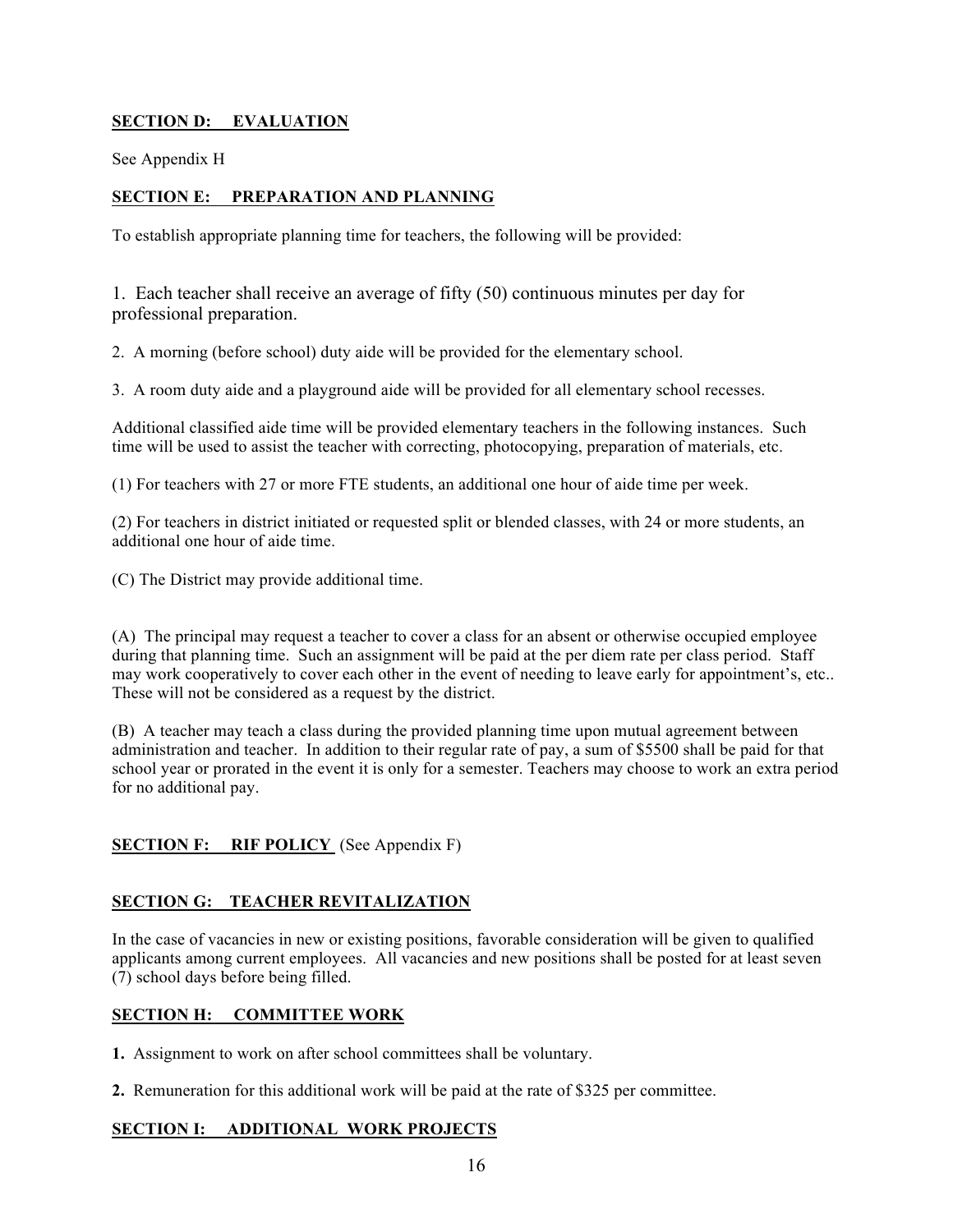1. Additional work projects are classified as District directed, Administrative directed, and Teacher Initiated and are those projects which demand additional work in excess of the 184 day contracts which include any District LID days and the optional day at the end of the year.

(A) District Directed Additional Work Projects are those defined by the South Bend School District Board of Directors annually. One hundred percent participation is expected from those selected..

(B) Teacher Initiated Work Projects are those defined as proposed by certificated staff members, submitted for approval of the Building Administrator and authorized by the Superintendent.

2. Renumeration for additional work project days will be paid at the rate of 1/184 per day of the certificated employee's salary and shall not be less than 1/2 day. Each teacher will have an assured availability of two (2) work project days per year during the life of the contract which includes "A" below.

(A) Classroom teachers may request at least one project day, for time spent beyond the contract year and/or hours, for preparation of their classroom, classroom materials, and classroom curriculum. The District may require appropriate proof of time spent to accomplish such work.

(B) For the life of this contract the district will provide a sum of \$800 per certificated employee for time spent outside of the school day in performance of their duties each year. These outside duties will include, but not be limited to parent nights, student led conferences, parent teacher nights, concerts, etc.. Building administrators will communicate and work with staff to determine dates of events in a timely manner.

3.Additional work project days may be approved by the principal and superintendent.

4. Teachers with 15+ years of experience will receive a \$400 longevity stipend.

#### **APPENDIX A**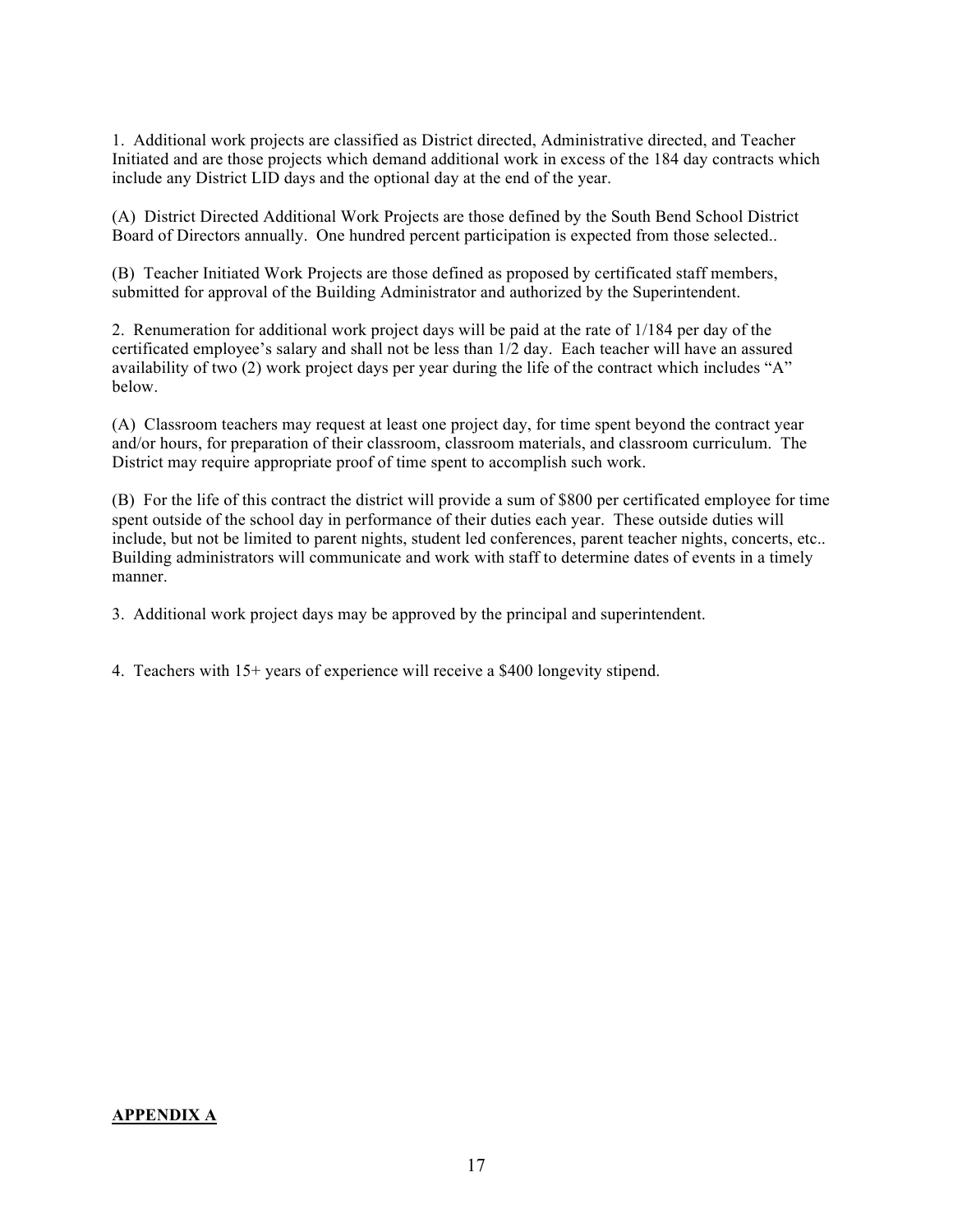## **SOUTH BEND EDUCATION ASSOCIATION DUES CHECK-OFF AUTHORIZATION AND ASSIGNMENT**

NAME: \_\_\_\_\_\_\_\_\_\_\_\_\_\_\_\_\_\_\_\_\_\_\_\_\_\_\_\_\_\_\_\_\_\_\_\_\_\_\_\_\_\_\_\_\_\_\_\_\_\_\_

ADDRESS: \_\_\_\_\_\_\_\_\_\_\_\_\_\_\_\_\_\_\_\_\_\_\_\_\_\_\_\_\_\_\_\_\_\_\_\_\_\_\_\_\_\_\_\_\_\_\_\_\_

 $CITY:$   $ZIP:$ 

TO: South Bend School District:

I, the undersigned, acknowledge that I am a member of the South Bend Education Association, an affiliate of the Washington Education Association and the National Education Association. I hereby authorize you as my employer to deduct from my salary and to pay to the Washington Education Association membership dues in such amounts as the Association may certify as due and owing by me in accordance with its constitution.

I agree that this authorization and assignment shall be irrevocable for the current school year and shall be automatically renewed each year thereafter unless written notice or revocation is given by me to you and South Bend Education Association between August 1 and August 31 of any calendar year and further agree that my revocation shall be effective on August 31 of the year in which notice of revocation is given.

DATE SIGNATURE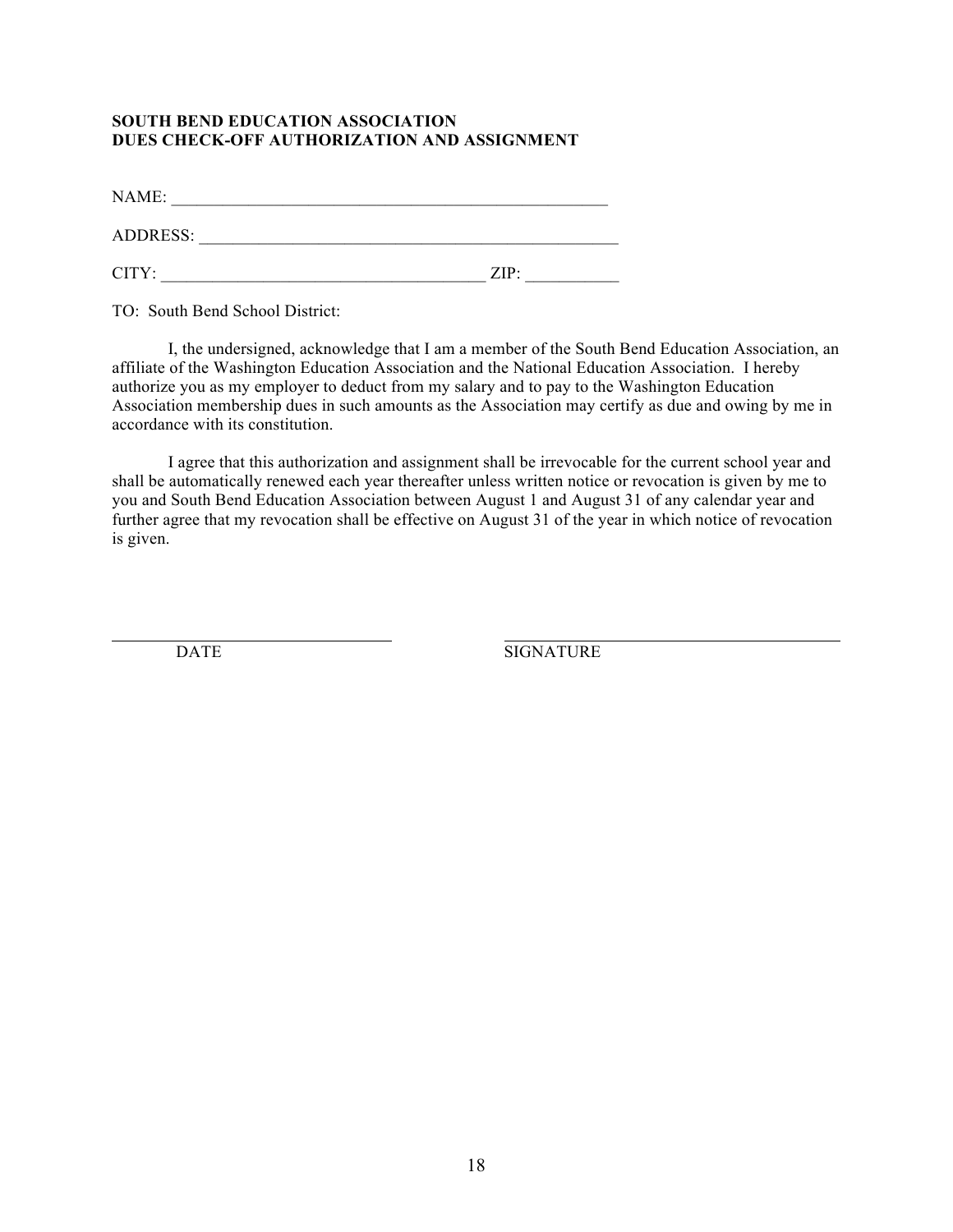## **APPENDIX B**

#### **REPRESENTATION FEES CHECK-OFF AUTHORIZATION AND ASSESSMENT**

| NAME:           |      |
|-----------------|------|
| <b>ADDRESS:</b> |      |
| CITY:           | ZIP: |

#### TO: SOUTH BEND SCHOOL DISTRICT

I, the undersigned, hereby authorize you, as my employer, to deduct from my salary and pay to

the \_\_\_\_\_\_\_\_\_\_\_\_\_\_\_\_\_\_\_\_\_\_\_\_\_

charitable organization representation fees equivalent in amount to the membership dues and assessments as certified by the Association.

I agree that this authorization and assignment shall be irrevocable for the current school year and shall be automatically renewed each year thereafter unless written notice of revocation is given by me to you and the South Bend Education Association between August 1 and August 31 of any calendar year and further agree that my revocation shall be effective on August 31 of the year in which notice of revocation is given.

\_\_\_\_\_\_\_\_\_\_\_\_\_\_\_\_\_\_\_\_\_\_\_\_\_ \_\_\_\_\_\_\_\_\_\_\_\_\_\_\_\_\_\_\_\_\_\_\_\_\_\_\_\_

DATE SIGNATURE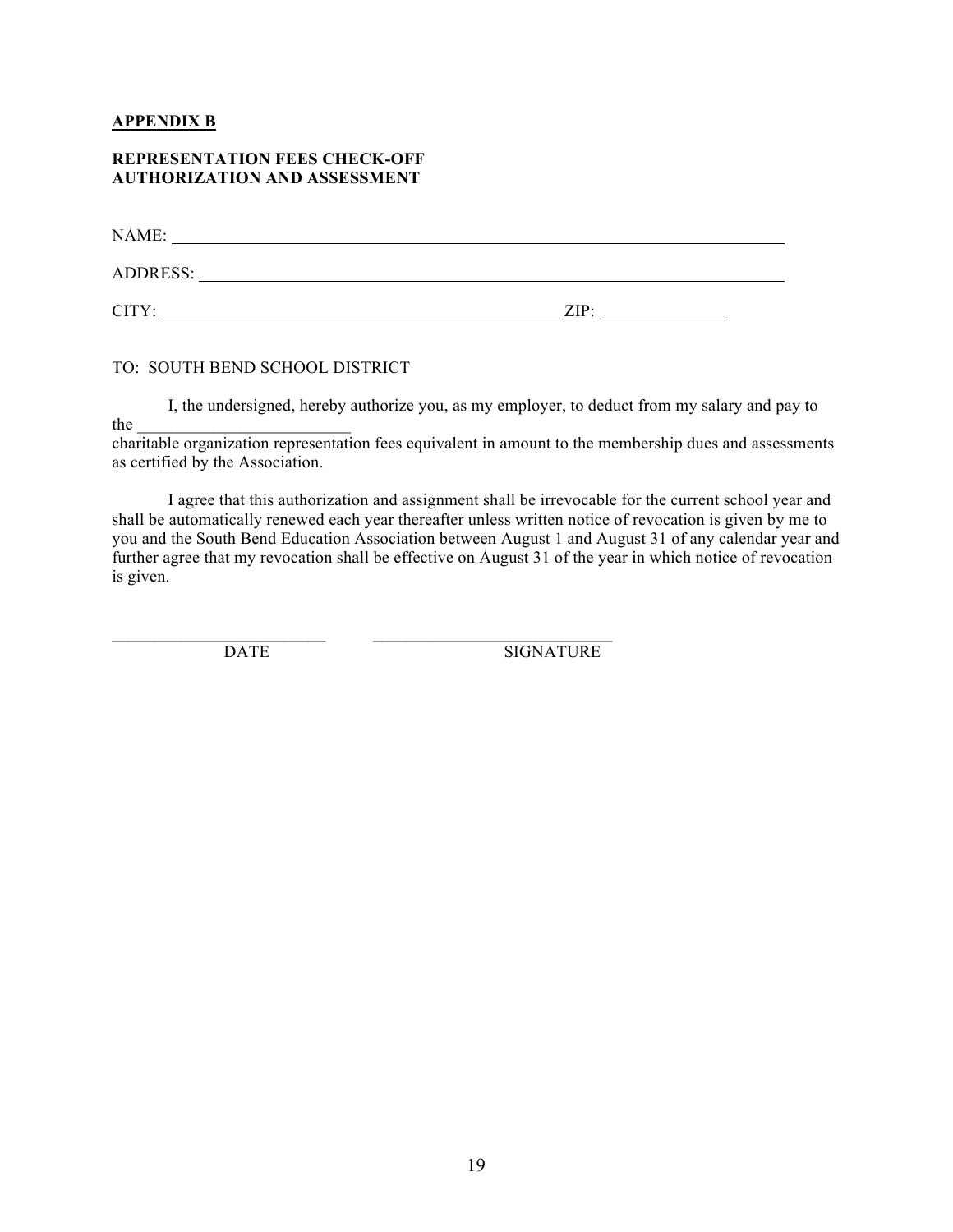## **APPENDIX C**

#### **SALARY SCHEDULE**

## **NOTES:**

**1.** All employees covered by the collective bargaining agreement shall be paid only the amount listed on the salary schedule.

**2.** Yearly increases in hourly wages for teachers involved in driver education will be computed on the basis of average percentage increase. The computational method is as follows: Previous year dollar per hour X Salary increase of base X average salary factor = new dollar per hour amount.

**3.** In computing the number of additional college credits for salary purposes, the date a person receives a bachelor or master degree in education will be the starting point. Credits earned in excess of those needed for a degree will not be counted.

**4.** In computing steps for longevity, an individual can only move one incremental step a year.

**5.** Credit for out-of-state teaching experience shall be counted as follows: Full credit for up to four years of experience. One-half credit for out-of-state experience beyond four years to a maximum of ten years in all.

**6.** A half year (90 student days) of teaching experience will count as a whole year when establishing longevity steps.

**7.** Ten (10) SPI approved clock hours will count as one (1) quarter hour.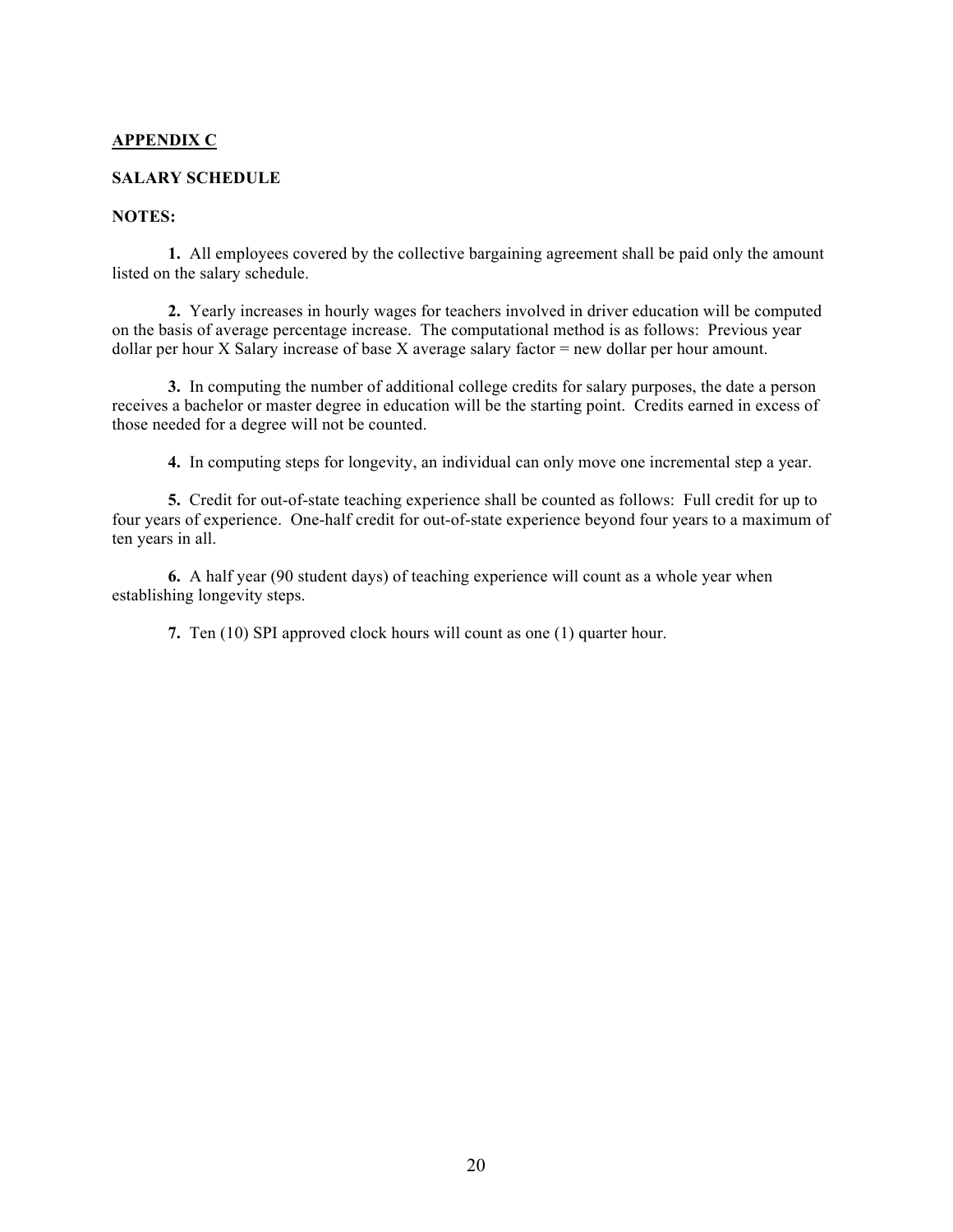## **APPENDIX D**

## **EXTRA CURRICULAR SALARY SCHEDULE**

|                                 | $0-4YR$ | 5-9YR | $10+YR$ |
|---------------------------------|---------|-------|---------|
| <b>HIGH SCHOOL</b>              |         |       |         |
| O-Band-Pep Band                 | 3000    | 3900  | 4800    |
| Knowledge Bowl                  | 1100    | 1100  | 1400    |
| National Jr. High Honor Society | 800     | 800   | 800     |
| National H.S. Honor Society     | 1100    | 1100  | 1100    |
| Drama                           | 1200    | 1300  | 1400    |
| Key Club                        | 1000    | 1100  | 1200    |
| Senior Class Advisor            | 1400    | 1400  | 1600    |
| Junior Class Advisor            | 1100    | 1100  | 1300    |
| Sophomore Class Advisor         | 800     | 800   | 1100    |
| Freshmen Class Advisor          | 800     | 800   | 1100    |

## **APPENDIX E**

## **STATEMENT OF PROCEDURE FOR ADJUSTING GRIEVANCES**

#### **I PURPOSE**

The purpose of this procedure is to provide a means for the orderly and expeditious adjustment of grievances of the recognized employee organization, the individual Certificated employees of the South Bend School District #18. It is agreed that it is in the best interest of both parties not to have grievances filed that are superfluous; likewise, it is in the best interest of both parties that grievances be dealt with rapidly and with every effort toward resolution at the lowest level possible.

## **II DEFINITIONS**

As used in this statement:

**(A)** "Grievance" means a claim by the recognized employee organization or individual Certificated employee, that an agreement between the District and the recognized employee organization, and existing school policy or an established practice has been violated, misinterpreted, misapplied, or applied unevenly or unfairly, and any other point of difference or dissatisfaction arising out of the employment relationship.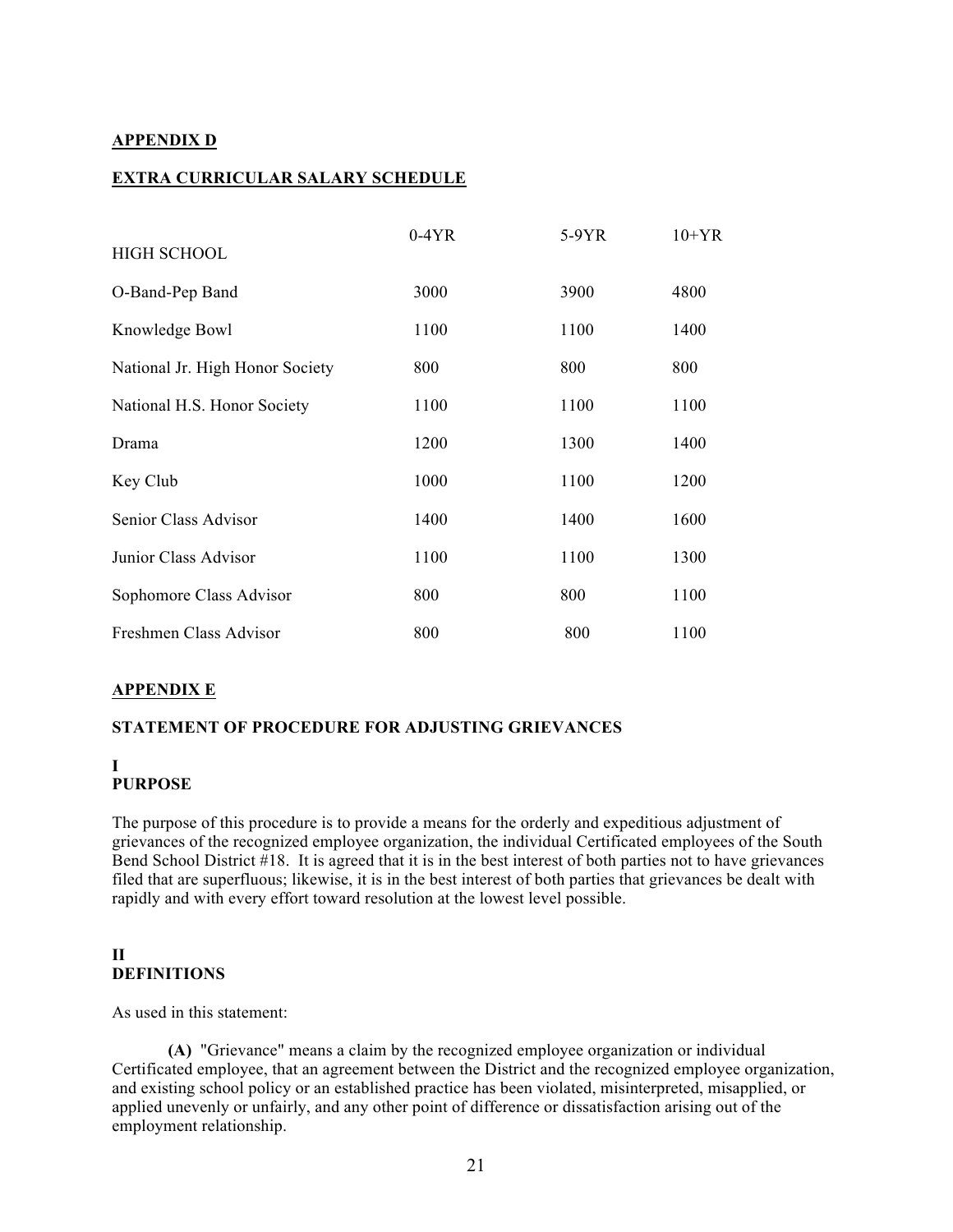**(B)** Grievant" means the recognized employee organization or a Certificated employee of the District having a grievance; and

**(C)** "Certificated employee" means any employee of the South Bend School District holding a regular teaching certificate from the State of Washington, except the District's Superintendent, principals; and

**(D)** "Recognized employee organization" means the South Bend Education Association or such other organization as may hereafter in a majority in an election represent the District's Certificated employees as provided in Educational Employment Relations Act, Chapter 41.59 Laws of 1975; and

**(E)** "District" means South Bend School District No. 118; and

**(F)** "Board" Means the District's Board of Directors; and

**(G)** "Superintendent" means the district's chief administrative officer. "Principals" mean building principal responsible for building units; and

**(H)** "grievance Review Request form: means a printed form utilized in the process of adjusting grievances under this procedure. A specimen of the Grievance Request Form is attached to this statement at the end.

**(I)** Words denoting gender shall include the masculine, feminine, and neuter, and words denoting number shall include both the singular and the plural.

#### **III GENERAL CONDITIONS**

**(A) Time limits:** The adjustment of grievances shall be accomplished as rapidly as is possible. To that end, the number of days within which each step is prescribed to be accomplished as rapidly as possible. To that end, the number of days within which each step is prescribed to be accomplished shall be considered as maximum and every effort shall be made to expedite the process. Under unusual circumstances, the time limits prescribed to be accomplished shall be considered as maximum and every effort shall be made to expedite the process. Under unusual circumstances, the time limits prescribed in this statement may be extended by mutual consent of the grievant and the person or persons by whom his grievance is being considered. To the extent that time limits are expressed in days, the days shall consist of school days except that after June 1st, they shall consist of all weekdays so that the grievance may be adjusted before the close of the school year or as soon thereafter as is possible.

**(B) Representation:** At each formal step in the procedure the grievant may be represented by a representative of the recognized employee organization: however, the organization shall not be obligated to represent any grievant at any step of the procedure and whether it does so shall lie within its sole discretion. Any grievant shall have the right at any time to present grievances and to utilize each step of this procedure with counsel of his own choice and without the intervention of the recognized employee organization so long as the resulting adjustment does not conflict with the terms of any agreement between the District and the recognized employee organization or with existing District policy, or with established District practice, Provided that the recognized employee organization has been given an opportunity to have its representative present at all meetings, hearings, and other proceedings giving rise to the adjustment.

**(C) Confidentiality:** All matters pertaining to specific grievances shall be confidential information and shall not be unnecessarily or indiscriminately related, disclosed or divulged by any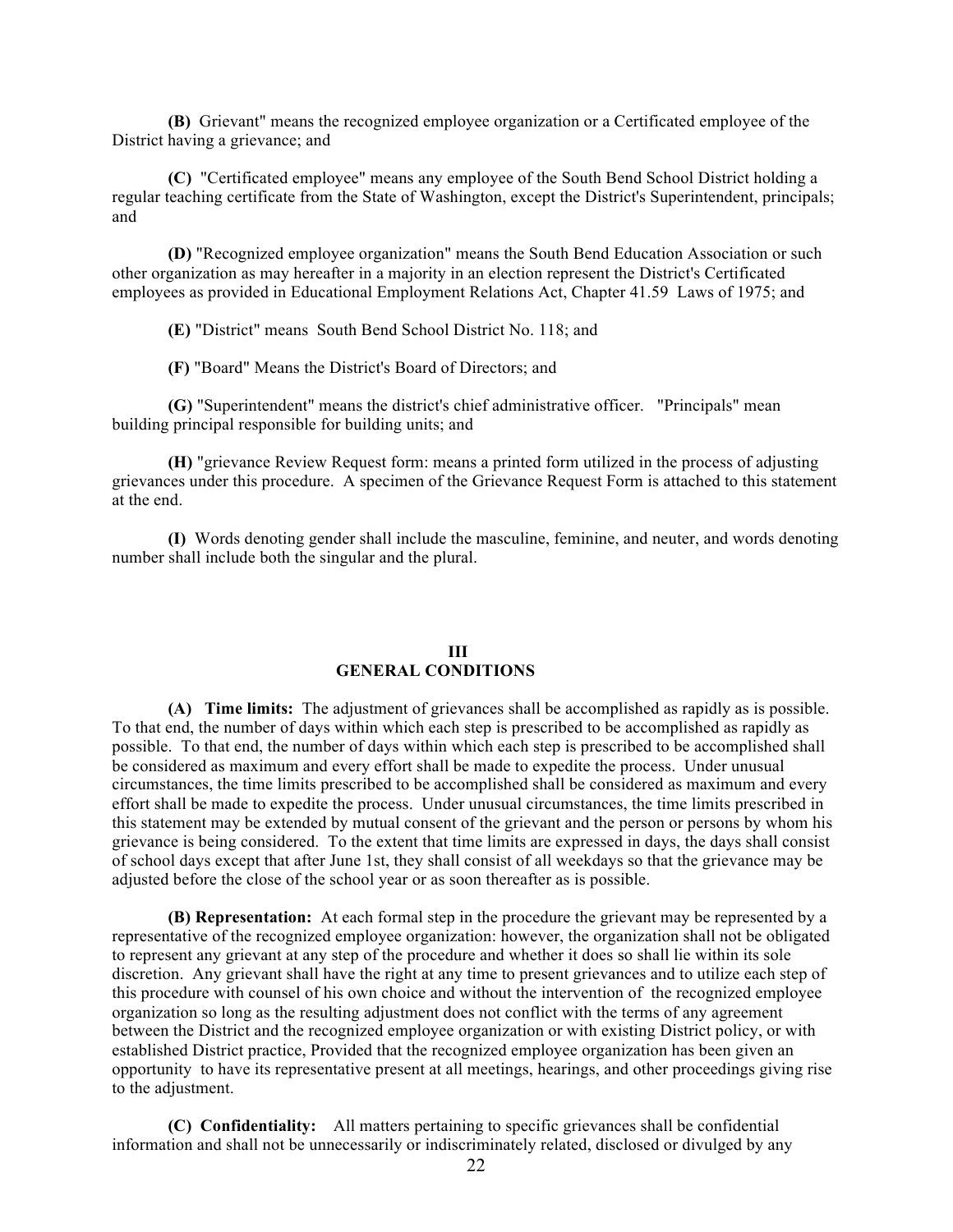participant in the grievance adjusting process or by any employee or director of the District. All documents, communications and records dealing with grievances and their adjustment shall be filed separately from the grievant's personnel file and two years after the adjustment has resulted, all such documents, communications and records, excepting a record of the grievance and the final adjustment thereof, shall be destroyed. If the grievant so requests in writing, a record of the final adjustment of his grievance shall be placed in his personnel file.

**(D) Freedom from reprisal:** Individuals involved in grievance adjustment proceedings, whether as a grievant, a witness, a representative of the recognized employee organization, or otherwise, shall not suffer any restraint, interference, discrimination, coercion or reprisal on account of their participation in the grievance adjusting process.

**(E) Assistance in investigation:** During the course of any investigation by the recognized employee organization, either to determine whether it will represent a grievant or to enable it to represent the grievant effectively, the District shall cooperate with the organization and furnish to it such information germane to the grievance as the recognized employee organization may request.

**(F) Release from duty:** If attendance at any meeting, hearing, appeals or other proceedings relating to the grievance adjusting process, whether as a grievant, a witness, a representative of the recognized employee's absence from his regular duty assignment, he shall be released from such duty assignment without loss of pay or other penalty.

## **PROCEDURES**

Every effort shall be made to resolve grievances, or potential grievances, through free and informal communications between the grievant and his immediate administrative supervisor. However, if such informal processed fail to provide an acceptable adjustment of the grievance, then the grievance may be processed as follows:

**STEP 1:** The grievant, or at his request the recognized employee organization on his behalf, may submit an executed Grievance Review Request Form to the grievant's immediate administrative supervisor who shall arrange for a meeting to take place within (4) four days after receipt of the form. Others who might contribute to better understanding of the fact and issue or otherwise contribute to an acceptable adjustment of the grievance may be at the meeting. The supervisor shall provide the grievant and the recognized employee organization with a written response to the Grievance Review Request within (2) days after the meeting.

**STEP 2:** If the grievance is not adjusted at STEP 1 to the satisfaction of the grievant, then the grievant, or at his request the recognized employee organization acting on his behalf, may refer the grievance to the superintendent within six (6) days after receipt of the answer prescribed in step 1 or within eight (8) after the meeting prescribed in step 1 is held, whichever is the later. The Superintendent shall arrange to meet with the grievant and with representatives of the recognized employee organization within four (4) days after the receipt of the grievance.

If a demand for arbitration is not filed within (15) days of the date on which the meeting prescribed in Step 2 is held, then the grievance shall be deemed withdrawn.

**STEP 3:** Arbitration. In the event the person bringing the grievance is not satisfied at step two, or in the event no solution is reached within ten days after he or his employee organization has first met with the superintendent, the grievant and superintendent shall select one person from the local or immediate adjacent communities who is mutually acceptable for binding arbitration of the grievance. If one person cannot be found who is mutually acceptable, the superintendent shall select one person from the local or immediate adjacent communities who is mutually acceptable to represent him. The two representatives shall select a third party from the local or immediate adjacent communities who is mutually agreeable to them for binding arbitration.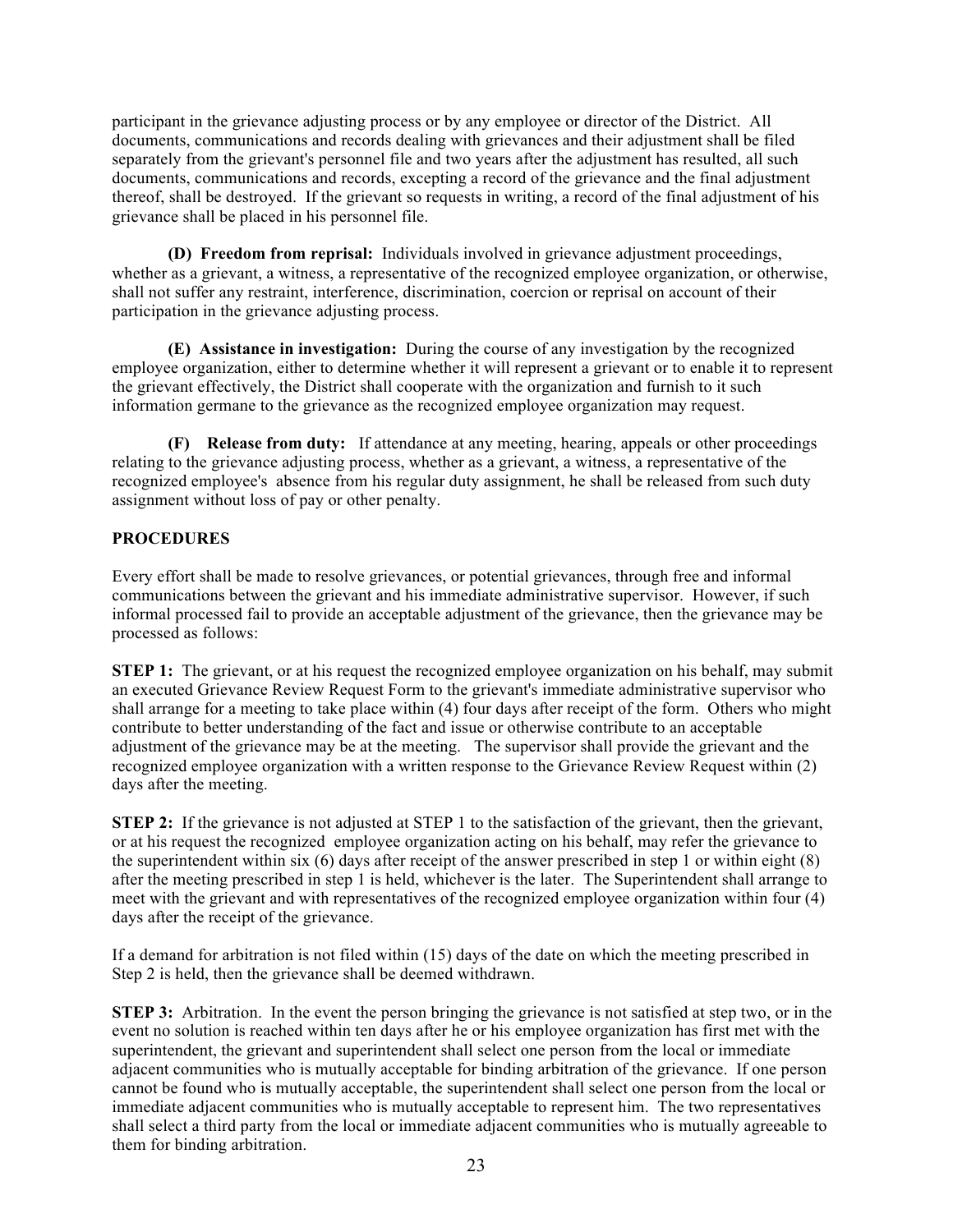The arbitrator or the arbitration committee shall be sent a letter (by the grievance committee of the association and/or superintendent) stating the pertinent facts relative to the grievance and shall be accompanied by all official documentation accumulated at prior steps within the grievance policy. Neither the District nor the grievant shall be permitted to assert any grounds or evidence before the arbitrator or arbitration committee which has not been disclosed to the other previously. The arbitration committee grievance decision shall be binding on both parties. The School District shall within 10 days act in accordance with the recommendation of the arbiter or the arbitration committee. All expenses incurred resulting from binding arbitration shall be shared equally by the employee organization and the school district.

## **DEVIATIONS FROM PROCEDURE**

By agreement of the grievant and the Superintendent, Step 1 of this procedure or Step 2 of this procedure, or both Steps 1 and 2 of the procedure, may be bypassed and the grievance initiated at the next step level. Grievances involving the recognized employee organization and grievances involving an administrator above the level of building principal may be initiated at Step 2 at the sole option of the grievant.

#### **EXCLUSION OF CERTAIN MATTERS**

Matters for which another method of review is required by law shall be excluded from this grievance procedure.

Grievances on the non-renewal of provisional employees shall not proceed to arbitration.

#### **RIGHT TO DUE PROCESS**

**1.** No non-provisional teacher shall be non-renewed, RIF'ed, placed on probation, or discharged without just and sufficient cause. In the event of any of the aforementioned actions listed in Section 1, the appeal and/or review procedure to be followed will be that prescribed by law (i.e. hearing officer and/or court.).

**2.** No teacher shall be disciplined or otherwise adversely affected (including status of extracurricular contracts) without just and sufficient cause. In the event of any of the aforementioned actions listed in Section 2, the appeal and/or review procedure will be the grievance procedure of this Collective Bargaining Agreement. (Appendix E).

**3.** Except for verbal warnings or reprimands, the specific grounds forming the basis for disciplinary action will be made available to the teacher and the Association at the request of the teacher in writing.

**4.** Any compliant mad against a teacher or person for whom the teacher is administratively responsible, by any parent, student, or other person will be called to the attention of the teacher within ten (10) days with the name of the complainant being given if it is to be used as evidence against the teacher. Any complaint not called to the attention of the teacher may not be used as the basis for any disciplinary action against the teacher.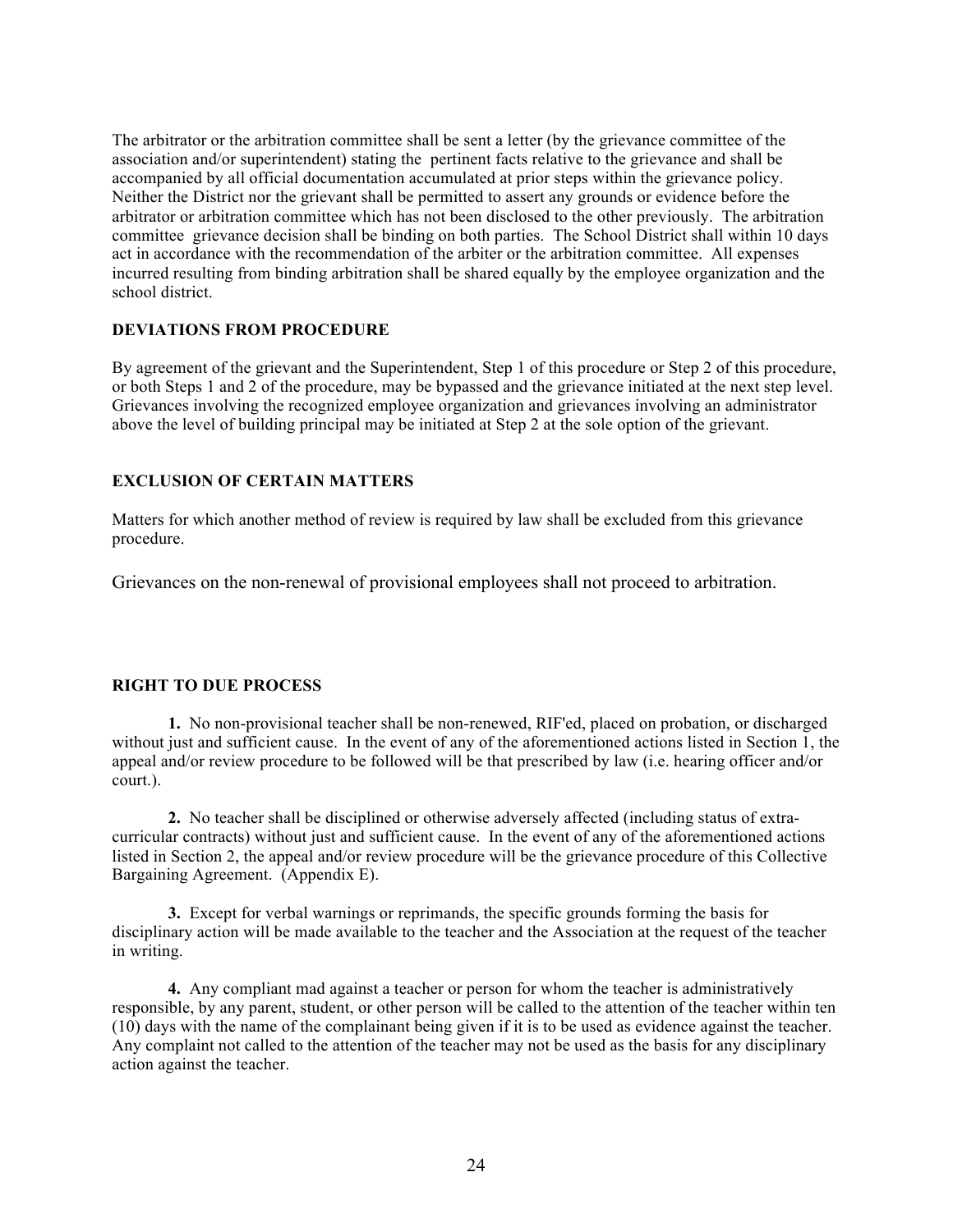## **GRIEVANCE REVIEW REQUEST**

This form is to be utilized in initiating a grievance review pursuant to the procedure for adjusting grievances adopted by the District's Board of Directors.

The completed, signed Grievance Review Request must be submitted in presenting a grievance at Steps 1, 2, and 4. The form must be addressed and delivered to the appropriate administrative supervisor at Step 1, and to the Superintendent at Steps 2 and 4.

| <b>TITLE</b>                                                                                                                                                                                   |  |
|------------------------------------------------------------------------------------------------------------------------------------------------------------------------------------------------|--|
| Grievant's Name                                                                                                                                                                                |  |
|                                                                                                                                                                                                |  |
| Home Phone                                                                                                                                                                                     |  |
| Position (or Title)                                                                                                                                                                            |  |
|                                                                                                                                                                                                |  |
| 1. Consistent with the procedure for adjusting grievances, I have taken the following actions:<br>(Indicate specifically by name and title who has officially reviewed the grievance to date.) |  |
| $\begin{tabular}{c} \bf STEP 1 \\ \hline \end{tabular}$                                                                                                                                        |  |
| $STEP$ 2                                                                                                                                                                                       |  |
| 2. The nature of my grievance is: (use reverse side if necessary)                                                                                                                              |  |

3. The adjustment I am recommending and seeking is:

| $\sim$<br>aature<br>$\mathrm{S12}$ | 'au |
|------------------------------------|-----|
|                                    |     |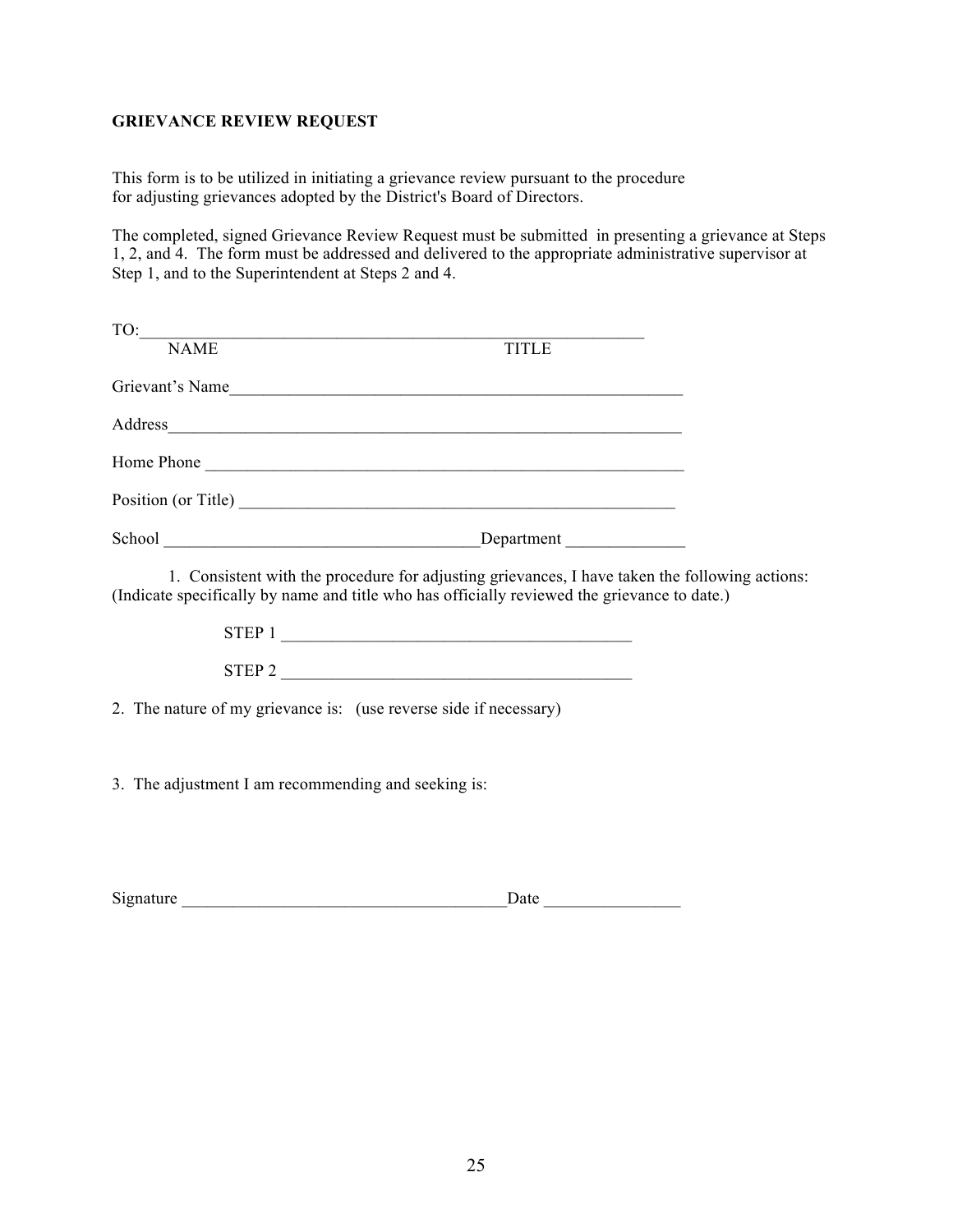#### **APPENDIX F**

#### **CERTIFICATED STAFF REDUCTION POLICY**

The necessity for and the extent of Staff reduction will be determined by the board of Directors after receiving the recommendation of the Superintendent and his staff. The following, in the order listed, will be the factors considered in determining the educational program or service to be provided in educational program or service.

#### **A. Educational Program or Service**

In making a recommendation on the educational program or service to be provided the district, the Superintendent and his staff shall give consideration to the following factors:

**1.** The needs of students as developed by historical subject enrollments of students, requirements for graduation W A C 180-56-030, requirements for accreditation, and minimum program requirements in accordance with 180-16-165.

**2.** The funds available for the implementation of the educational program or service.

**3.** The curriculum offerings based on the material developed under subdivisions 1 and 2

above.

**4.** The positions needed to operate the educational program or service developed under subdivisions 1, 2, and 3 above.

#### **B. Certificated Staff**

If an educational program or service in the district is to be reduced, modified, or eliminated, the Superintendent and his staff shall develop a list of Certificated employees to be recommended to the Board of Directors for retention by the District to fill the positions needed to operate the educational program or service. The following criteria shall be applied in the order in which it is listed to the teaching staff and to the administrative and support staff in developing the list of Certificated employees.

#### **I. Teaching Staff**

**A. Certificate** - A teacher shall possess an appropriate valid Washington State Certificate for the particular position being filled.

#### **B. Preparation- College Training and Experience**

**(1) P-3** A person must have a major, or 35 quarter hours in elementary education. The requirement of college preparation shall be waived for any Certificated employees if he or she has taught in the elementary program for one of the four previous years.

**(2) 4-6** A person must have a major, or minor, or 35 quarter hours in elementary education. The requirement of college preparation shall be waived for any Certificated employee if he or she has taught in the elementary program for one of the four previous years.

**(3) 7-12** A person must have college training or teaching experience in at least 60 per cent of the subject areas (3 out of 5 period day) for a secondary teaching position. College training to be defined as a minimum of 9 quarter hours.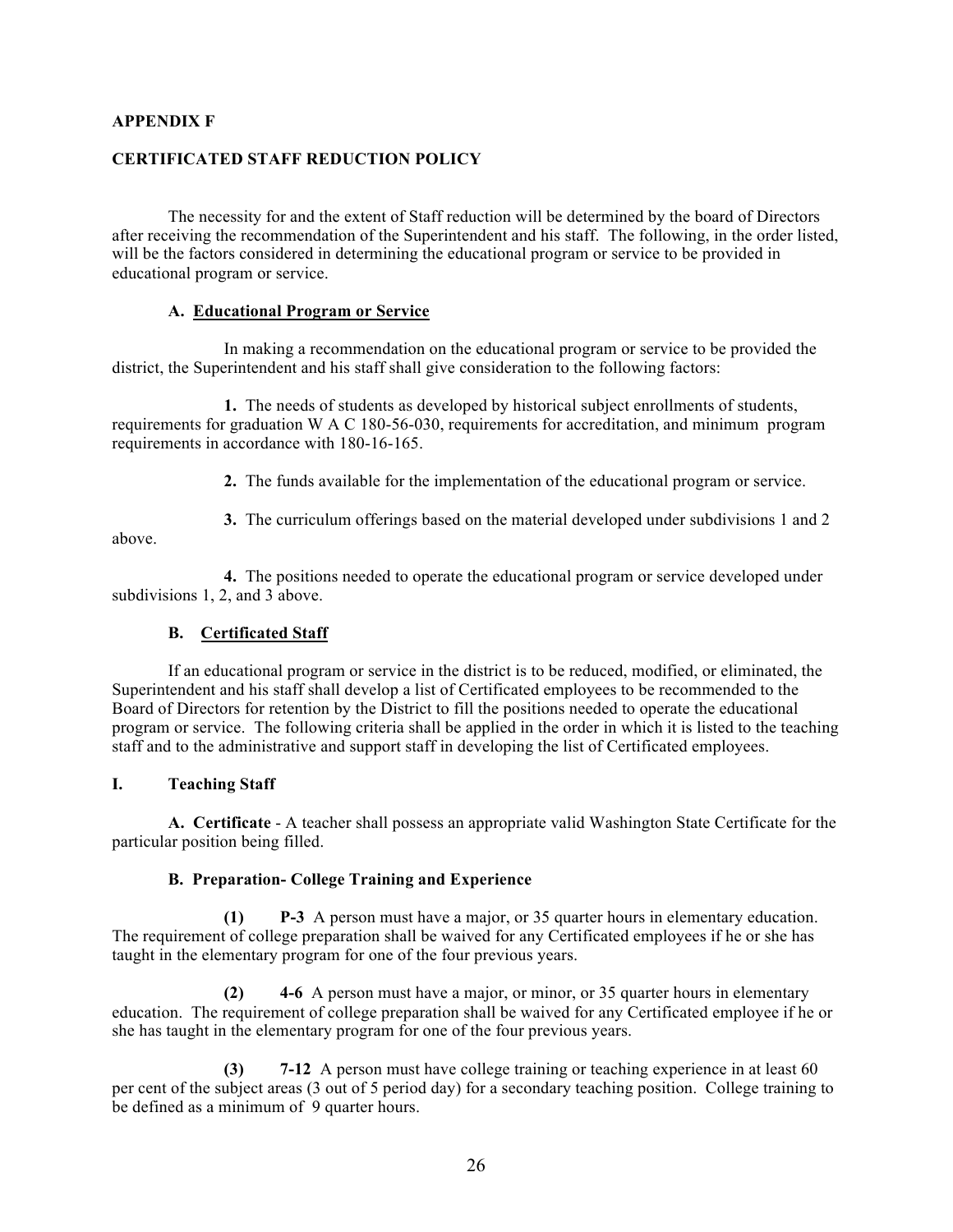**(4) Special Education** In order to qualify as a Special Education teacher, the Certificated employee must meet the requirements set forth by the Superintendent of Public Instruction in WAC 392-171-115 as now or hereinafter amended.

## **C. Length of Service**

When more than one person qualifies for a particular position under the criteria listed above, the teacher who has the greatest length of service, in whole years, as a teacher in Washington State shall be given the position.

## **D. Additional Preparation**

When more that one person qualifies for a particular position under the criteria listed above, the person who has achieved the greatest number off quarter hours of college credit after receipt of a bachelor's degree shall be given the position.

## **III. Supportive Staff**

## **A. Definition**

The supportive staff shall consist of psychologists, and communications disorder specialists.

## **B. Certification**

Supportive staff members with a continuing educational staff associate credential then holding a position as such shall be selected over supportive staff members with a temporary or an Initial staff associate credential. Supportive staff members shall have the special credential or certificate required for the particular position.

## **C. Length of Service**

When more than one person qualifies for a particular supportive staff position under the criteria listed above, the person with the greatest length of service in the supportive staff position shall be given the position.

## **D. Additional Preparation**

When more than one person qualifies for a particular position under the criteria listed above, the person who has achieved the greatest number of quarter hours of college credit beyond a bachelor degree shall be given the position.

## **IV. Board Review and Action**

The Board of Directors shall review the recommendation of the Superintendent. After review, the Board shall take such action as may be necessary and such notice shall be given Certificated staff members as required by law. All Certificated employees who receive notice of probable cause will be placed in a district employment pool and will be considered for any vacancy in the district which thereafter occurs unless qualified employees are not available for a particular position in the employment pool. In filling any vacancy, the same criteria specified above shall be used. The term "vacancy" shall be liberally construed and shall include all positions that may become available for any reasons. All Certificated employees will be retained in the district employment pool for a period of two years with period ending on June 30th. In addition all teachers affected by the Reduction in Force will be placed on the substitute teacher's list and will be considered first for employment as a substitute.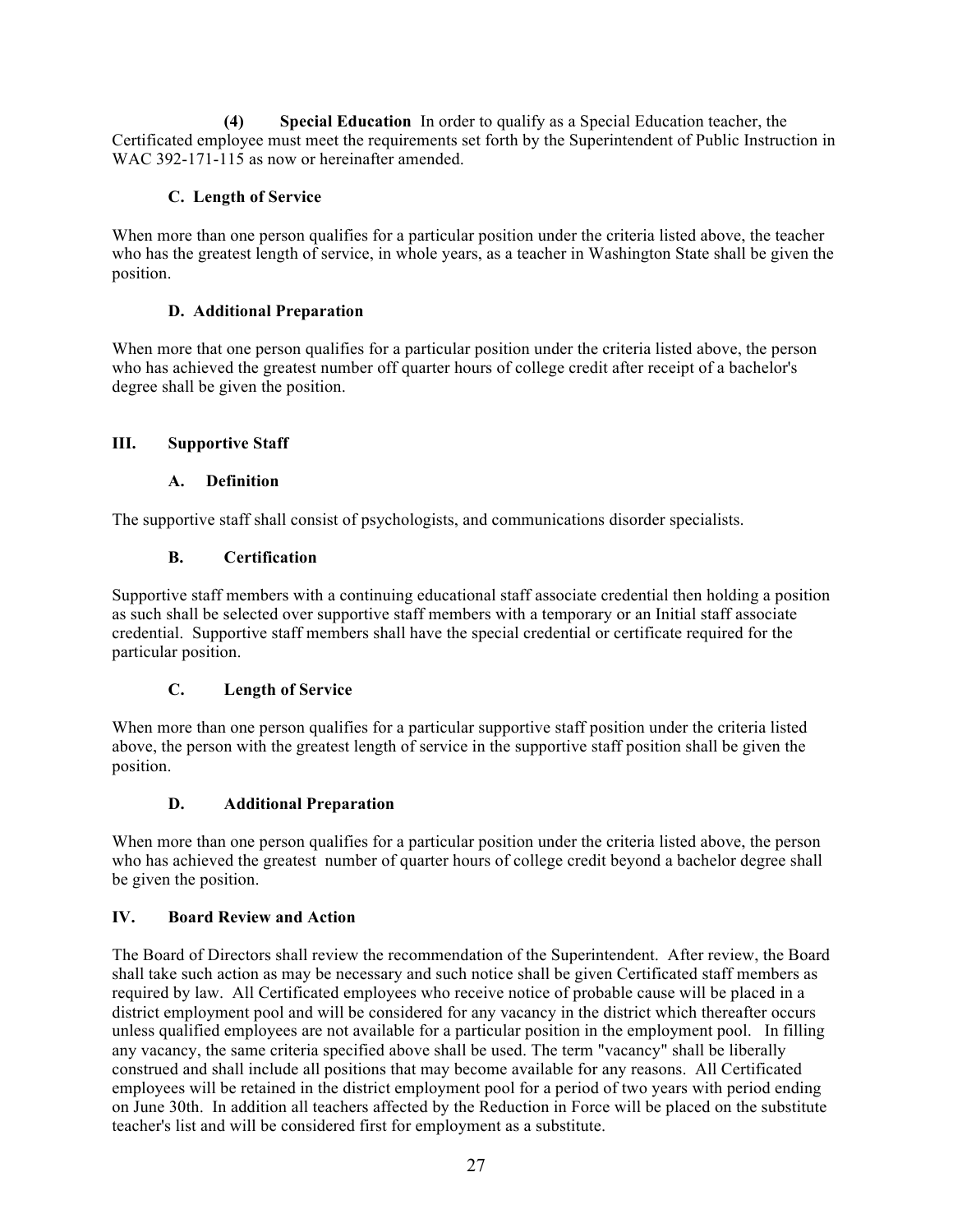A person who is retained under the curtailed program may choose to take a leave of absence for one school year with a guarantee of returning at the end of the leave of absence, unless given notice of probable cause for his or her nonrenewal as required by law. This leave of absence must have the approval of the Board of Directors. The "vacancy" created shall be filled in accordance with the above provision.

## **APPENDIX G**

## **STUDENT CALENDAR**

This Appendix shall be distributed each year after final Board Approval.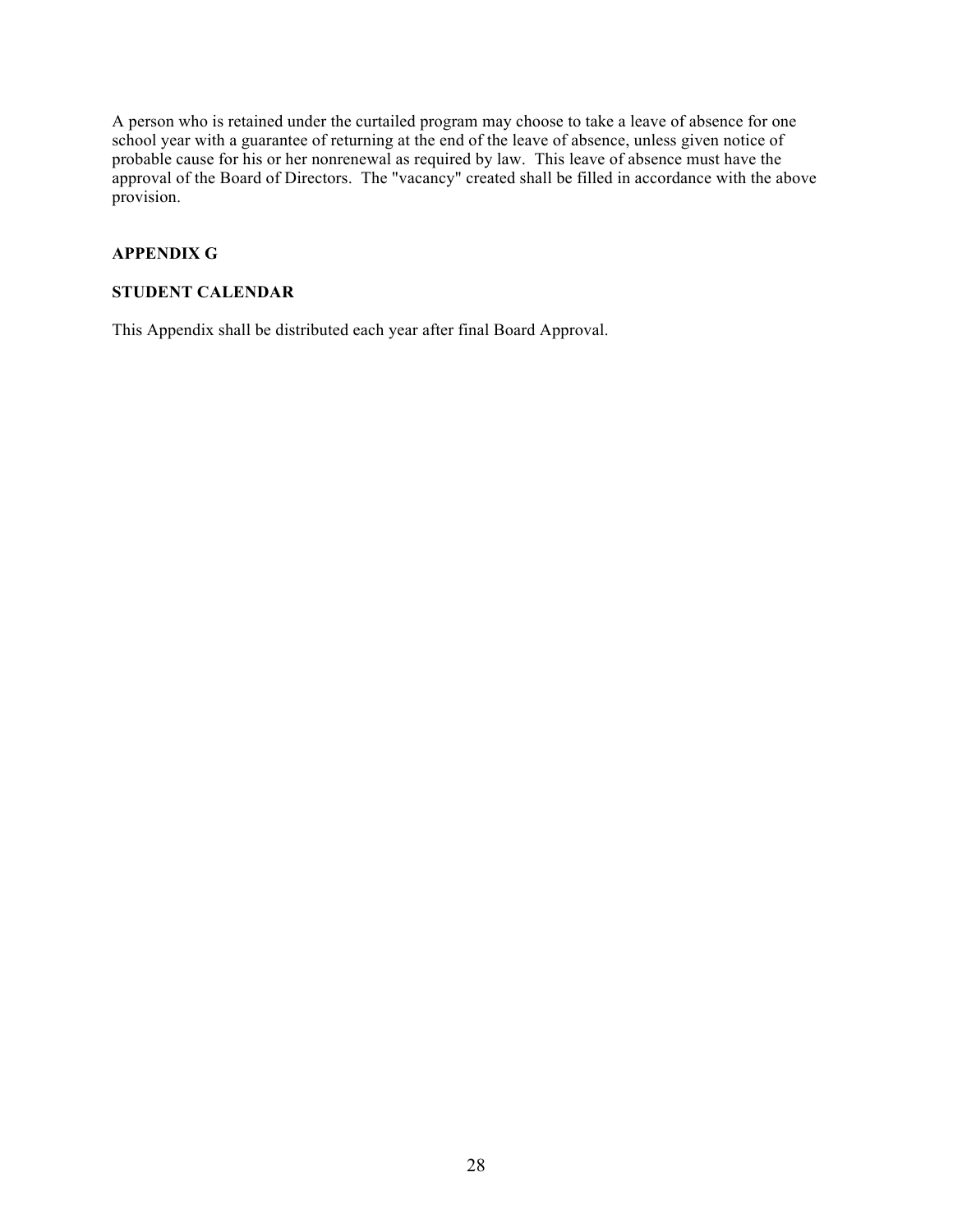## **APPENDIX H**

## **EVALUATION**

## **Practicing Philosophy and Purpose of Personnel Evaluation**

The primary purpose of a program of evaluation should be the improvement of instruction. Evaluation should be positive, developmental, and a continuous process based on established criteria an involving employees and their evaluators in a growth relationship. It is intended that students will be the chief beneficiaries when teachers, librarians, and educational staff associates are evaluated.

For evaluation to serve the purpose of improving performance, it is essential that criteria exist and be known and understood by those to be evaluated, as well as those doing the evaluating. The evaluation process should provide for the participation of the individual being assessed; and for the necessary inservice or assistance required by the individual to improve or enhance his/her professional competency. An important assumption in evaluation is that people desire to change and grow in effectiveness as professionals.

In addition, the evaluation system is designed to recognize strengths, encourage improvements, and stimulate growth.

## **Procedures for Evaluation**

1. All certificated staff shall be evaluated each school year by their principal(s) or the principal's designee.

2. Within four (4) weeks of the beginning of school, each building principal will hold a general teachers' meeting and/or individual conferences to review the evaluation criteria and procedures.

3. A minimum of two (2) formal observations will be made for each teacher with a total visitation time of not less than sixty minutes each school year. Following each observation, the principal or other evaluator shall document the results of the observation in writing and shall provide the employee with a copy of the observation in writing within four (4) days.

4. After an observation, the teacher or principal may request a post-observation conference during which the observation and/or the teacher's performance may be discussed. During this conference, the teacher may request clarification of the evaluation and the principal may suggest a plan for improving the teacher's performance.

5. Each certificated classroom teacher and certificated support personnel will be given an annual evaluation in a private conference prior to the 15th of May using the District's evaluation forms. The certificated person is to be given a copy of the evaluation during the conference. The certificated person should sign the report indicating he or she has read it, discussed it with the principal, and has received a copy. The signature does not imply agreement. If the certificated person is in disagreement with the evaluation, he/she may write a report stating the area of disagreement. This report will be attached to and filed with the evaluation.

6. All annual evaluation reports are to be forwarded to the Superintendent prior to May 30. After review, the reports will be filed according to the personnel policy contained in this Collective Bargaining Agreement.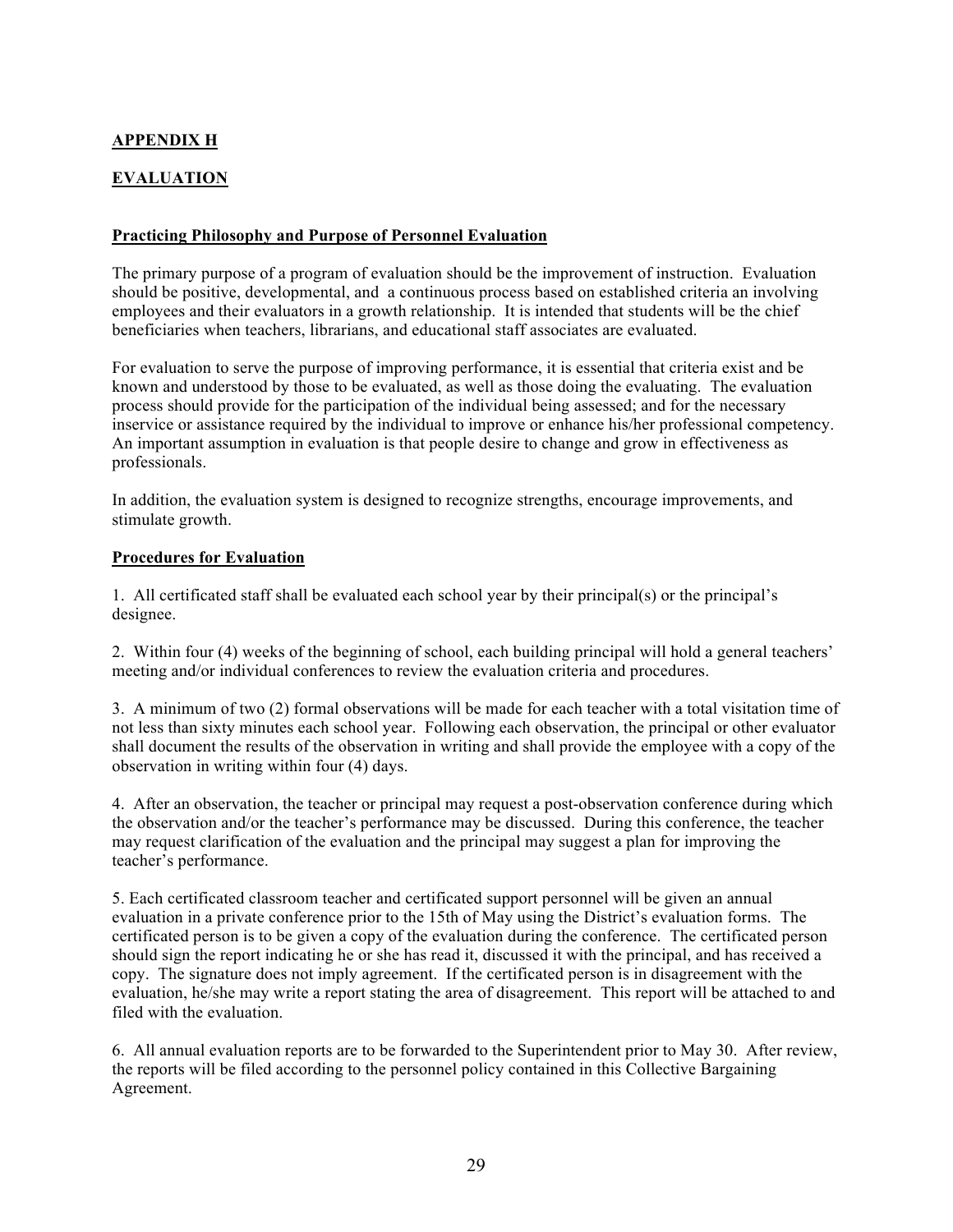## **Observation of New Employees**

New employees shall be evaluated at least once for a total observation time of thirty minutes during the first ninety calendar days of their employment.

## **Probation**

1. If the evaluator concludes, in accordance with the District's procedures and criteria for evaluating certificated employees, an employee's work is unsatisfactory, the evaluator shall recommend to the Superintendent on or before February 1 of each year that the employee be placed on probation.

2. On or before February of each year, every teacher whose work is judged unsatisfactory based on District evaluation criteria shall be notified in writing of stated specific areas of deficiencies along with a suggested specific reasonable program for improvement and the expected level of satisfactory performance.

3. A probationary period shall be established beginning on or before February 1 and ending no later than May 1. The purpose of the probationary period is to give the employee opportunity to demonstrate improvements in his or her areas of deficiency. The establishment of the probationary period and the giving of the notice to the employee of deficiency shall be made by the Superintendent.

4. During the probationary period, the evaluator shall meet with the employee at least twice monthly to supervise and make a written evaluation of the progress, if any, made by the employee and document such.

5. The evaluator may authorize one additional administrator to evaluate the probationer and to aid the employee in improving his or her areas of deficiency.

6. The probationer may be removed from probation if he or she has demonstrated improvement to the satisfaction of the evaluator in those areas specifically detailed in his or her improvement program. Lack of necessary improvement shall be specifically documented in writing with notification to the probationer and shall constitute grounds for a finding of probable cause under RCW 28A.405.300 or RCW 28A.405.210.

7. Copies of the Teacher Deficiency Report shall be kept in the teacher's file according to the personnel policy contained in this Collective Bargaining Agreement.

## **Evaluation Criteria - Certificated Classroom Teachers**

**Criteria 1: Instructional Skills**: The certificated classroom teacher demonstrates, in his or her performance, a competent level of knowledge and skill in designing and conducting an instructional experience.

The teacher:

1. identifies the learning needs of individual students and adjusts instruction, when needed, to meet those needs.

2. establishes learning objectives/outcomes consistent with individual pupil learning needs and with the District learning objectives and goals.

3. develops and presents in a sequential manner valid unit and lesson objectives for learners and subjects,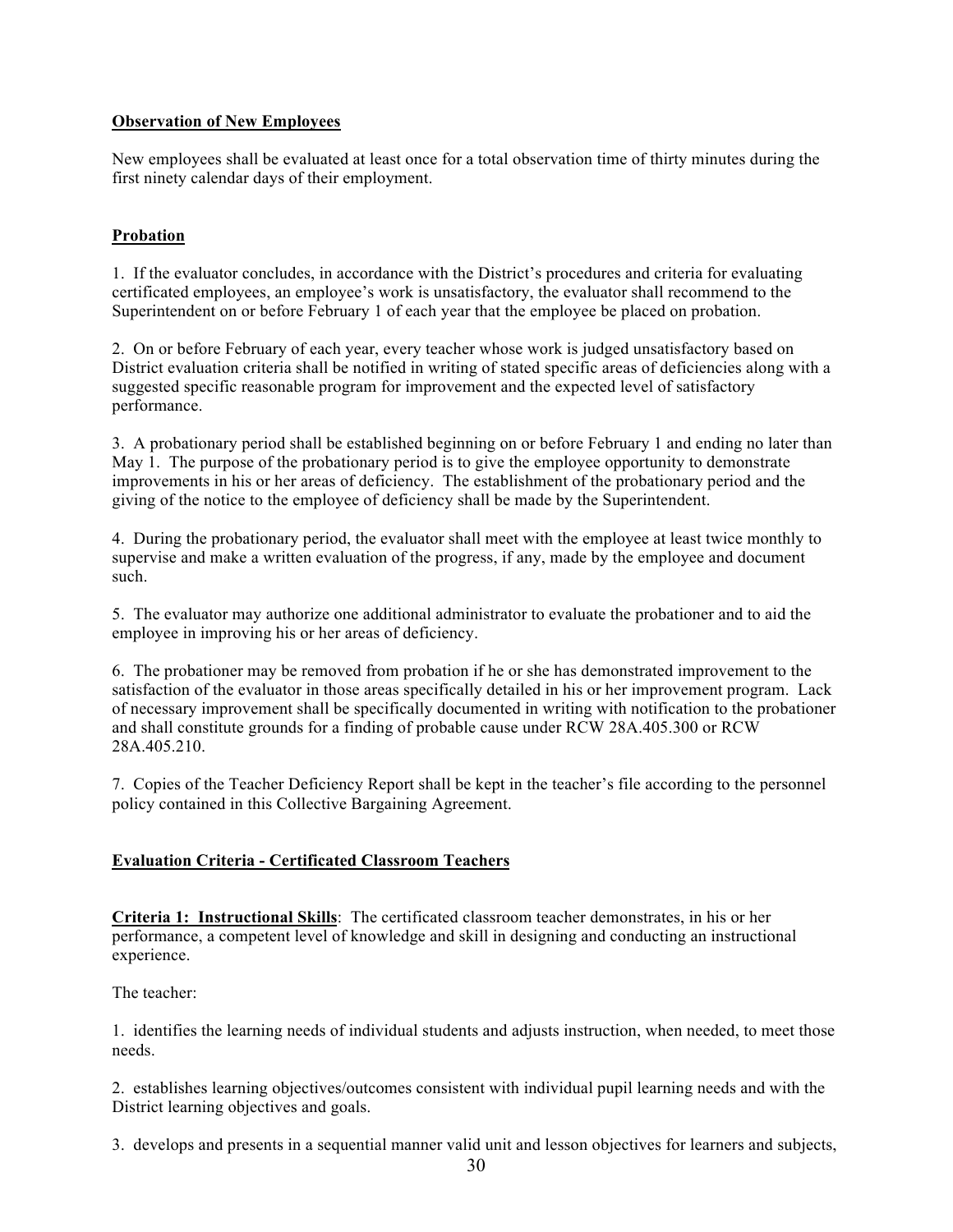4. uses appropriate and varied teaching techniques, activities, resources, and materials that encourage students to analyze, create, and think independently.

5. conducts/implements the instructional plans/experiences.

6. assesses the pupil's learning/achievement of outcomes and uses the resultant data in the design of future instructional experiences.

7. encourages learners to assess their own achievement.

8. identifies and implements school district goals, objectives and policies which affect/influence instructional decisions, curricular outcomes, school and classroom procedures, etc.

9. corrects and returns student work in a timely manner.

10. speaks clearly and distinctly while using correct English in the classroom.

**Criteria 2. Classroom Management**: The classroom teacher demonstrates, in his or her performance, a competent level of knowledge and skill in organizing the physical and human elements in the educational setting.

The Teacher:

1. selects, creates, and uses instructional/curricular materials and media appropriate to pupil(s), subject matter, and the objectives/outcomes to be achieved.

2. organizes the physical setting so that it contributes to learning.

3. identifies and appropriately uses instructional resources available throughout the school district and the community.

4. organizes individual, small group or large group learning experiences as appropriate to the pupil(s), subject matter, and outcomes desired.

5. provides a classroom climate conductive to student learning; provides appropriate intrinsic incentives, reinforcements and rewards.

6. paces instruction flexibly, in terms of feedback from learner behavior; demonstrates positive interpersonal relationships with learners.

7. establishes motivational techniques specific to the learner and subject area.

8. listens to student's views and encourages divergent student viewpoints.

9. provides opportunities for and encourages students to develop and use leadership skills.

10. encourages student in self direction, independence and formation of their own goals.

11. manages time well and is punctual.

**Criteria 3: Professional Preparation and Scholarship:** The certificated classroom teacher exhibits, in his or her performance, evidence of having a theoretical background and knowledge of the principles and methods of teaching and a commitment to education as a profession.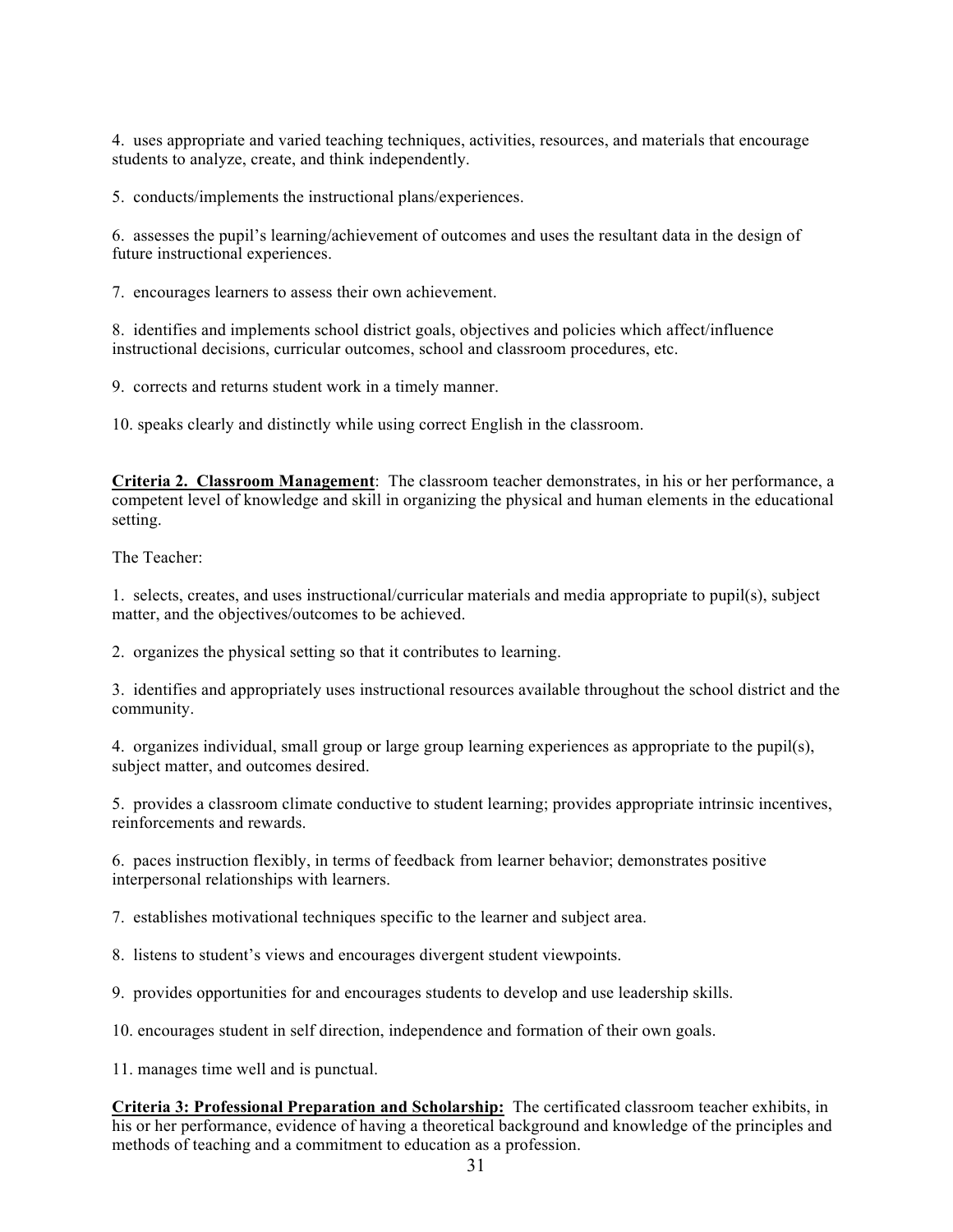The teacher:

1. keeps informed of current educational trends, practices, curriculum, and methodology in his/her primary field.

2. implements school-wide curricula.

3. works cooperatively with professional colleagues and supervisors.

4. deals with personal information and communications with students, parents, and school personnel in an ethical and professional manner.

5. follows Superintendent of Public Instruction (OSPI) and School Board Policies and Guidelines.

**Criteria 4: Effort Toward Improvement When Needed:** The certificated classroom teacher demonstrates an awareness of his or her limitations and strengths, and demonstrates continued professional growth.

The teacher:

1. participates in self-evaluation which focuses on employee goals for the school year.

2. makes appropriate referrals of students to special services provided by the district.

3. accepts and responds professionally to constructive assistance from administrators, teachers, and support personnel.

4. participates in professional and/or inservice training that leads to continued professional growth.

**Criteria 5: The Handling of Student Discipline and Attendant Problems**: The certificated classroom teacher demonstrates the ability to manage the non-instructional, human dynamics in the educational setting.

The teacher:

1. recognizes and attends to conditions which may lead to disciplinary problems.

2. establishes clear parameters for student "in-classroom" conduct and makes known these expectations.

3. establishes workable approaches for controlling learner disruptions.

4. develops appropriate strategies for preventing disciplinary problems.

5. responds appropriately to disciplinary problems when they occur.

6. resolves discipline problems in accordance with due process, laws, school board policies and administrative regulations and policies.

7. assists students toward self discipline and acceptable standards of student behavior.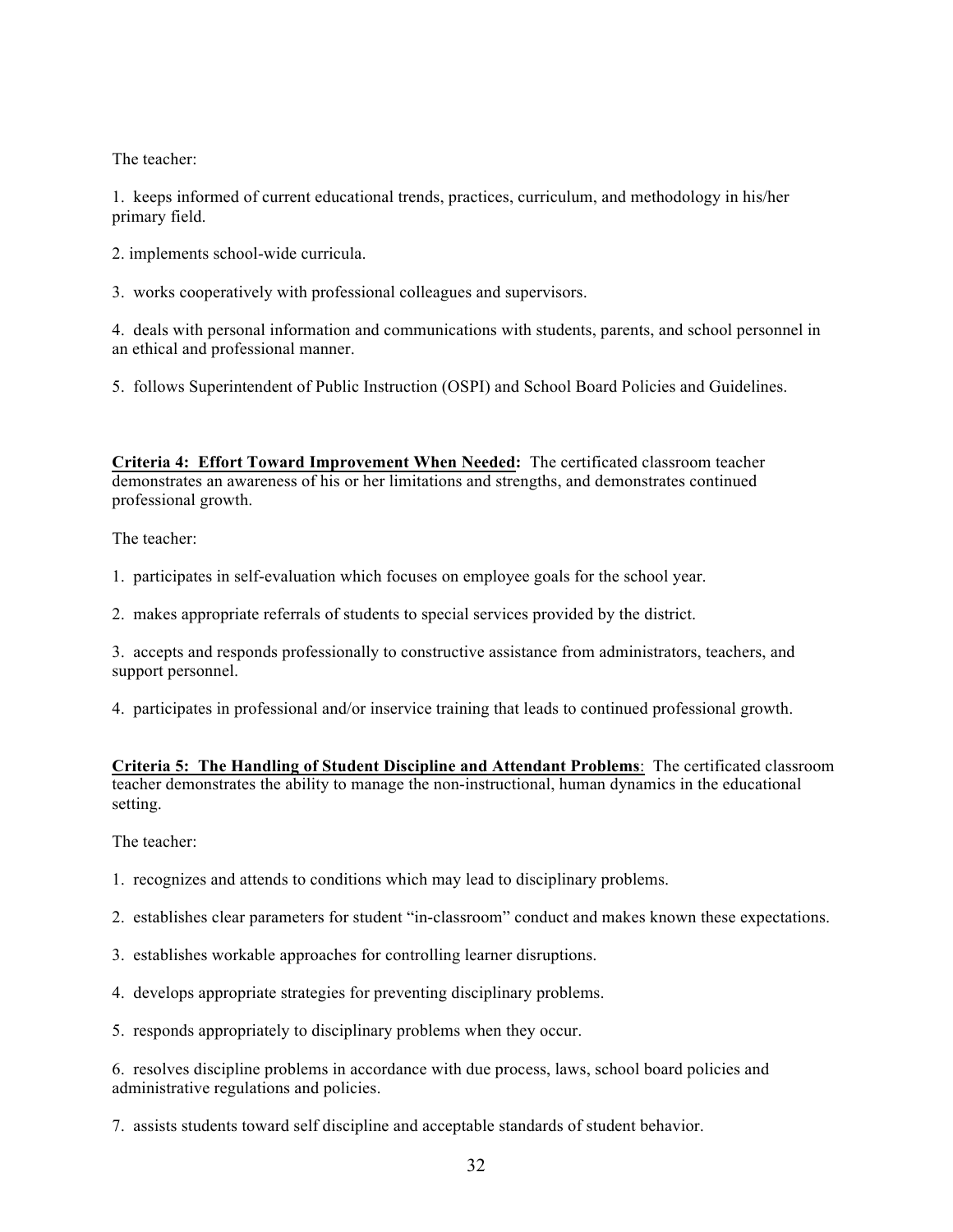- 8. assists in maintaining control and enforcing rules when students are subject to school rules.
- 9. enlists the assistance of parents, administrators, and other support personnel when necessary.

**Criteria 6: Interest in Teaching Pupils**: The certificated classroom teacher demonstrates an understanding of and commitment to each pupil, taking into account each individual's unique background and characteristics. The teacher demonstrates enthusiasm for or enjoyment in working with pupils.

The teacher:

1. demonstrates enthusiasm for and enjoyment in working with students.

- 2. recognizes the individual characteristics of each student.
- 3. is sensitive to the needs of students.
- 4. maintains a willingness to help students.
- 5. provides praise and positive reinforcement.

6. provides opportunities for each student regardless of the level of student ability, background, race, sex, or other factors.

**Criteria 7: Knowledge of Subject Matter:** The certificated classroom teacher demonstrates a depth and breadth of knowledge of theory and content in general education and subject matter specialization(s) appropriate to the elementary and/or secondary level(s).

The teacher:

1. demonstrates a depth of knowledge in his/her primary subject matter area.

2. keeps abreast of new developments, ideas, and events in the subject matter area(s).

3. shows enthusiasm for and interest in the subjects taught as reflected in continual professional development.

4. demonstrates a breadth of knowledge in general education/liberal arts or the pursuit of such knowledge.

5. demonstrates evidence of planning, good organization, and knowledge of scope and sequence of subject matter.

**Criteria 8: Teacher Relationship with Parents and Staff:** The teacher demonstrates the ability to promote positive personal interaction with those adults which surround teaching.

The teacher:

1. interacts effectively with parents, administrators, and peers in the field of education.

2. initiates contacts with parents.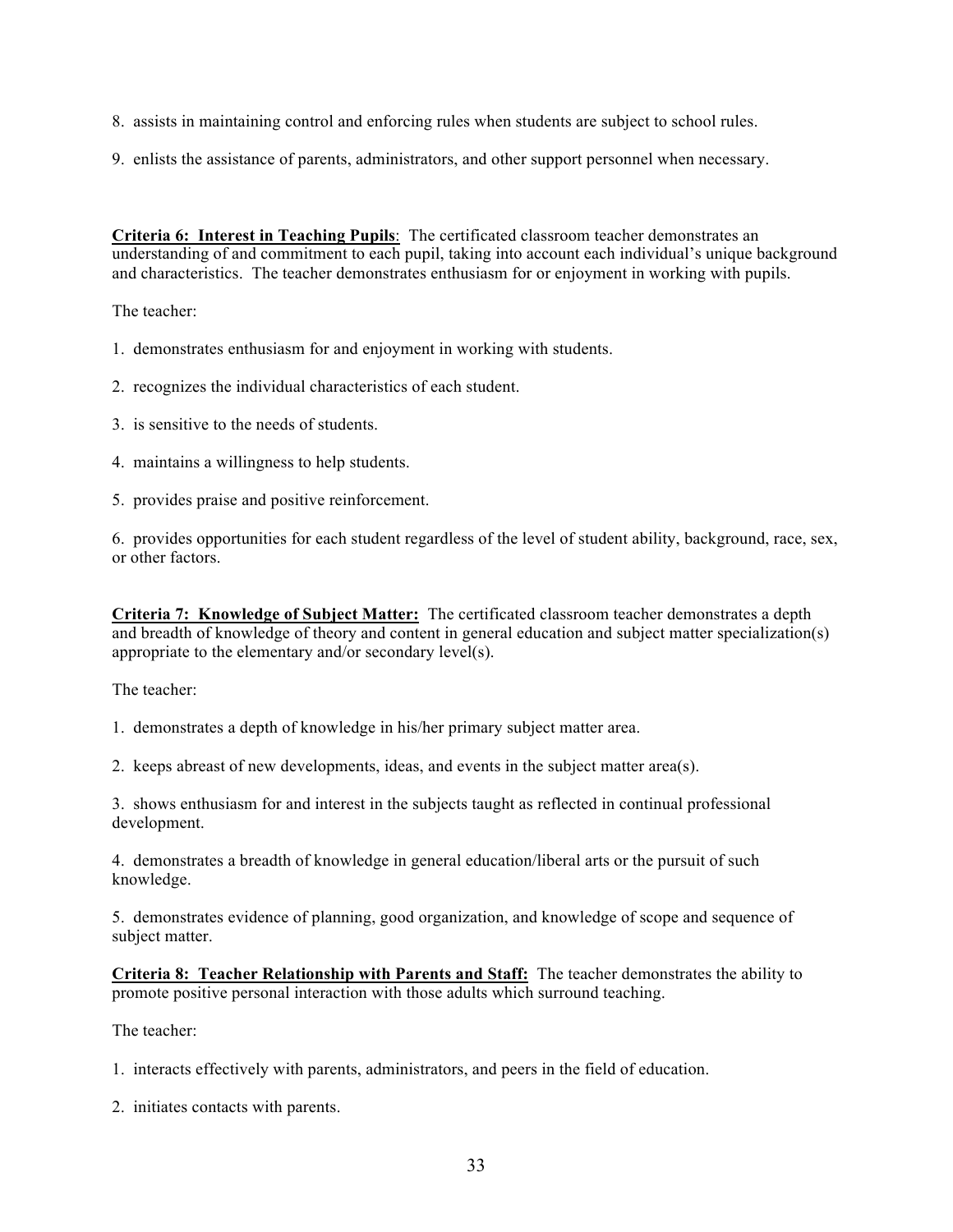3. keeps parents, students, administrators and other staff members informed about student and class activities.

4. provides prompt response to parental requests.

5. attends (during the regular work day or other contracted hours) staff meetings and other such professional work contributing to effective school service as may be required by the principal, superintendent, or the Board of Directors.

## **Evaluation Criteria - Certificated Support Personnel**

#### **Criteria 1: Knowledge and Scholarship in Special Field:**

Each certificated support person demonstrates a depth and breadth of knowledge of theory and content in the special field. He/she demonstrates an understanding of and knowledge about common school education and the educational milieu grades K-12, and demonstrates the ability to integrate the area of specialty into the total school milieu.

The specialized education support person:

1. provides a theoretical rationale for the use of various procedures.

2. demonstrates an understanding of the basic principles of human growth and development.

3. demonstrates an awareness of personal and professional limitations and has the ability and knowledge to make appropriate referrals.

4. relates to and applies knowledge, research findings and theory to the development of a program of services for students.

The library/media specialist:

1. demonstrates an understanding of the basic principles of human growth and development.

2. applies professional knowledge to the development of a program of services.

3. demonstrates educational and professional skills.

The counselor:

1. demonstrates an understanding of the basic principles of human growth and development.

2. provides a theoretical rationale for the use of various counseling procedures.

3. relates and applies knowledge, research, and theory of the counseling specialty to the development of a program of services.

## **Criteria 2. Specialized Skills**: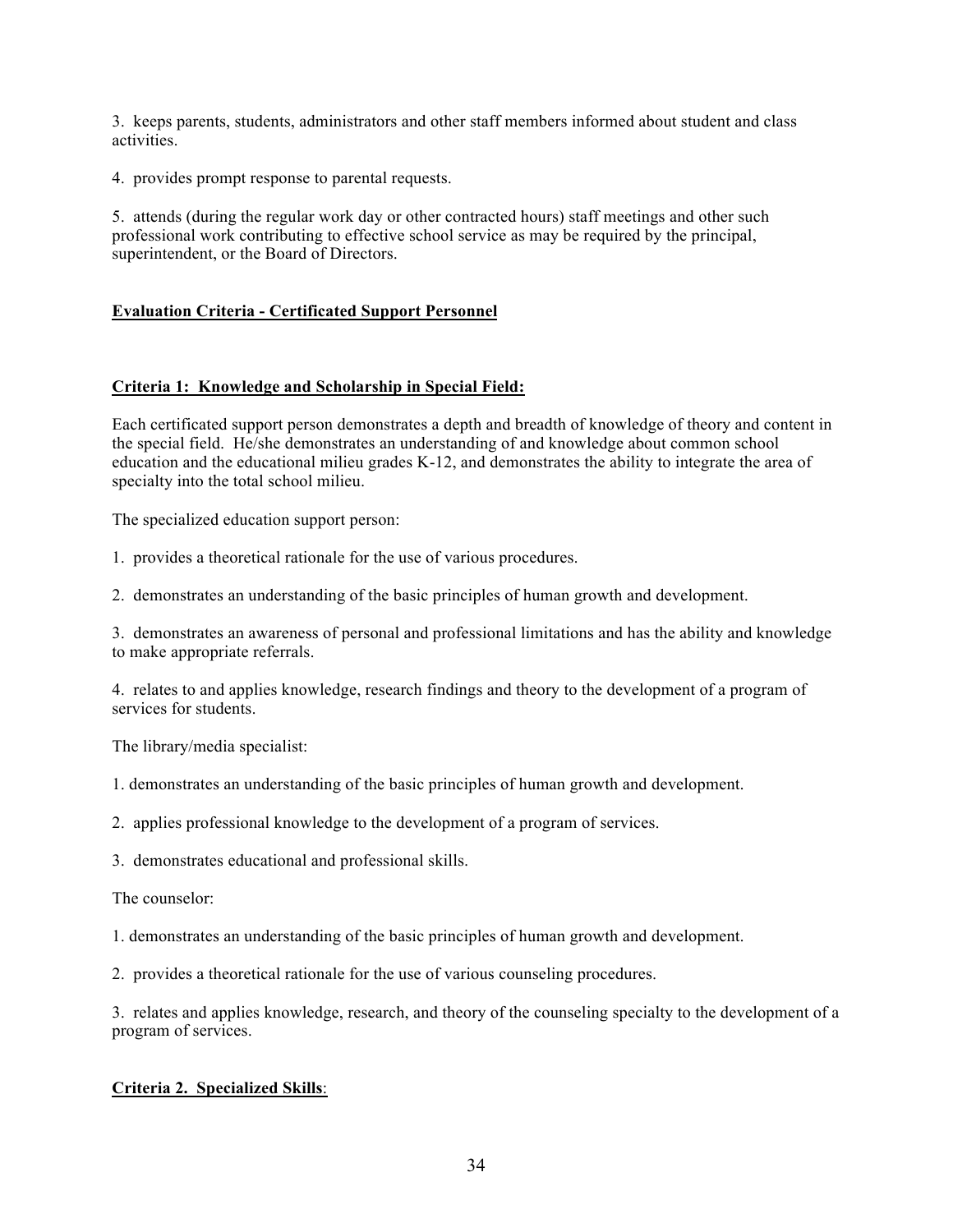Each certificated support person demonstrates in his/her performance a competent level of skill and knowledge in designing and conduction specialized programs of prevention, instruction, remediation, and evaluation.

The specialized education person:

1. designs and conducts a program providing specific and unique services within the individual's specific discipline.

2. demonstrates the ability to synthesize and integrate testing and non-testing data concerning the student.

3. helps others involved with the student interpret and use data appropriately and accurately.

4. helps other specialists by providing case study materials.

5. administers assessment procedures or organizes and prepares those who will administer assessment procedures.

6. demonstrates the ability to assist teachers and administrators integrate specialized information into the regular curricular program.

7. develops goals and objectives consistent with district-level goals and objectives which will facilitate the implementation of programs and services.

The library/media specialist:

1. designs and conducts a program providing specific library/media services.

2. helps students and teachers to locate, integrate and assimilate data.

3. demonstrates the ability to assist teachers and administrators integrate specialized library/media information into the regular curricular program.

4. assists with independent study, reference, and research work of small and large groups.

The counselor:

1. demonstrates the ability to work with the total range of students, parents, and professional staff.

2. demonstrates effective oral and written communication skills.

3. administers and interprets standardized tests and other evaluative instruments.

4. uses a variety of techniques such as, but not limited to, paraphrasing, listening, discussing, and problem solving.

## **Criteria 3. Management of Special and Technical Environment**:

Each certificated support person demonstrates an acceptable level of performance in managing and organizing the special materials, equipment, and environment essential to the specialized programs.

The specialized education person: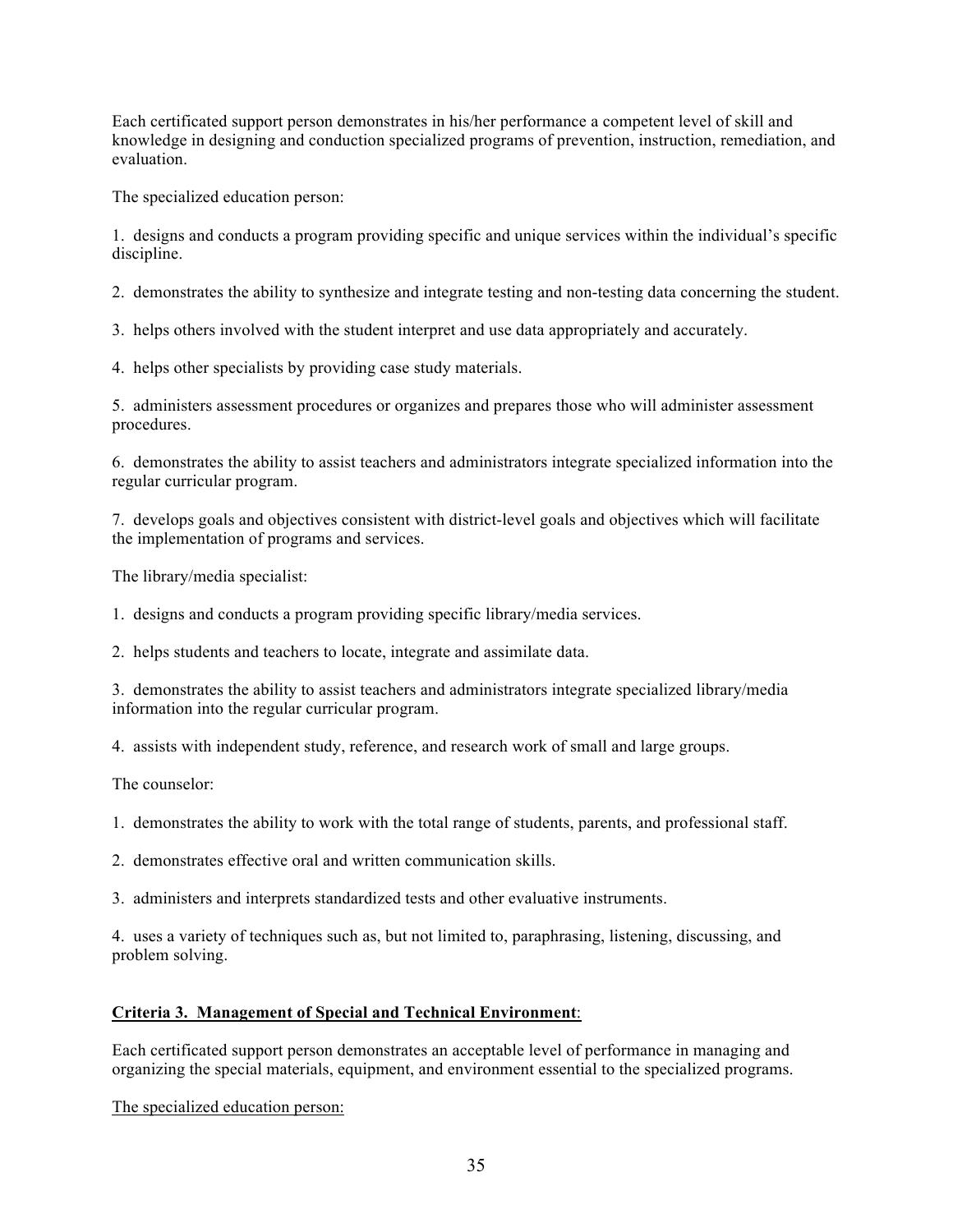1. selects or recommends testing and non-testing devices, materials, and equipment appropriate to the students' needs.

2. demonstrates the use and an understanding of the limitations and restrictions of devices, materials and procedures, etc., essential to the specialized programs.

3. uses comparative and interpretive data.

4. creates an environment which provides privacy and protects student and family information, as mandated by codes of ethics, federal and state regulations, and local district policies.

#### The librarian/media specialist:

1. allocates funds within assigned budgets that will insure the most efficient utilization of their use for inventory improvement.

2. develops a system of materials control for the library/media center.

- 3. oversees a program of maintenance of materials.
- 4. facilitates an attractive, orderly environment.
- 5. maintains a system of educational material inventory for the library/media center.

#### The counselor:

1. develops a schedule of counseling activities to provide a sound guidance program for all student seeking help with personal, vocational, and educational problems.

2. provides specific operational counseling and/or guidance objectives for the school year.

3. maintains confidential records, as necessary, reflecting ongoing counseling/guidance programs with individual groups of students, parents, staff and other significant community agencies.

4. incorporates information from testing, observations, parents, teachers, significant others in developing programs or plans of action for individual students.

5. supervises the orientation of students to the next higher grade level and to post-high school placement.

6. coordinates the process for identification of students with educational handicaps and reports these to appropriate district personnel.

7. consults with teachers and the building principal with respect to development of the curriculum to meet the identified needs of students.

8. coordinates the effort necessary for the referral of students to special in-district and out-of-district services.

#### **Criteria 4: The Support Person as a Professional:**

Each certificated support person demonstrates awareness of his/her limitations and strengths and demonstrates continued professional growth.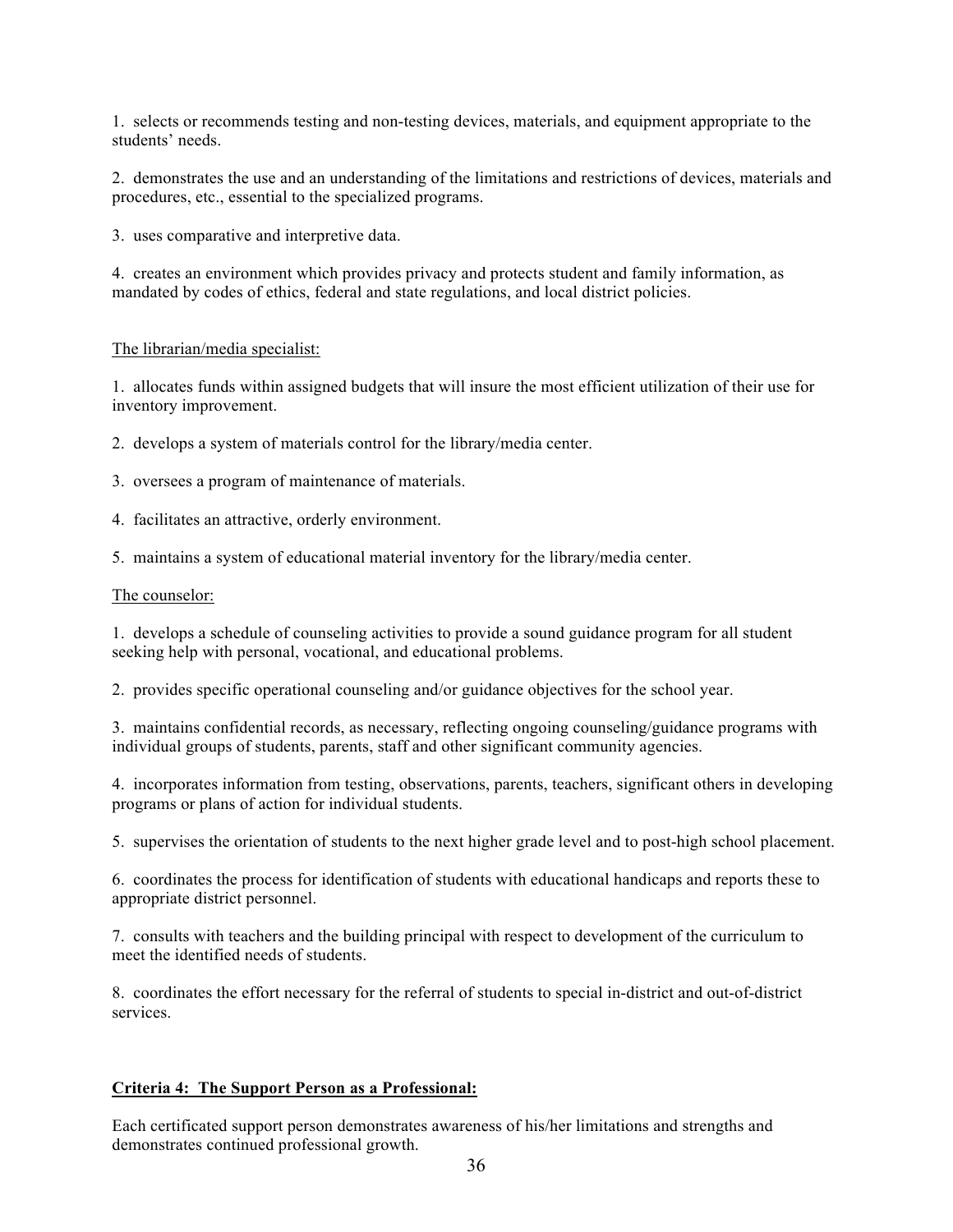The specialized education person:

1. demonstrates awareness of the law as it relates to his/her area of specialization.

2. demonstrates awareness of responsibilities to students, parents, and other educational personnel as defined by the Professional Code of Conduct and by the professional code of ethics supported by the supports person's competence area.

3. demonstrates a commitment to school and professional activities through attendance at local district and state meetings, consortium activities, participation on special committees, etc.

4. demonstrates a commitment to the concept of career-long professional growth by participation in workshops and seminars or graduate study.

The library/media specialist:

1. demonstrates an awareness of the laws and policies relating to library work.

2. demonstrates a commitment to professional activities through course work, literature, professional organizations, and workshops.

3. communicates effectively with students staff and parents.

The counselor:

1. is receptive to change and demonstrates the continual development of strategies to meet specified goals and objectives.

2. stays abreast of current trends through course work, literature, professional organizations and workshops.

3. communicates openly and honestly with students, parents, and staff.

4. demonstrates enthusiasm and self-motivation.

5. demonstrates the ability and knowledge to make appropriate referrals.

## **Criteria 5: Involvement in Assisting Pupils, Parents, and Educational Personnel**:

Each certificated support person demonstrates an acceptable level of performance in offering specialized assistance in identifying those needing specialized programs.

The specialized education person:

1. consults with other staff, school personnel, students, and parents, concerning the development, coordination, and/or extension of services to those needing specialized programs.

2. plans and develops support programs to serve the preventive and developmental needs of the school population and the special needs for some students.

3. interprets characteristics and needs of students to parents, staff and community, in group and individual settings via oral and written communications.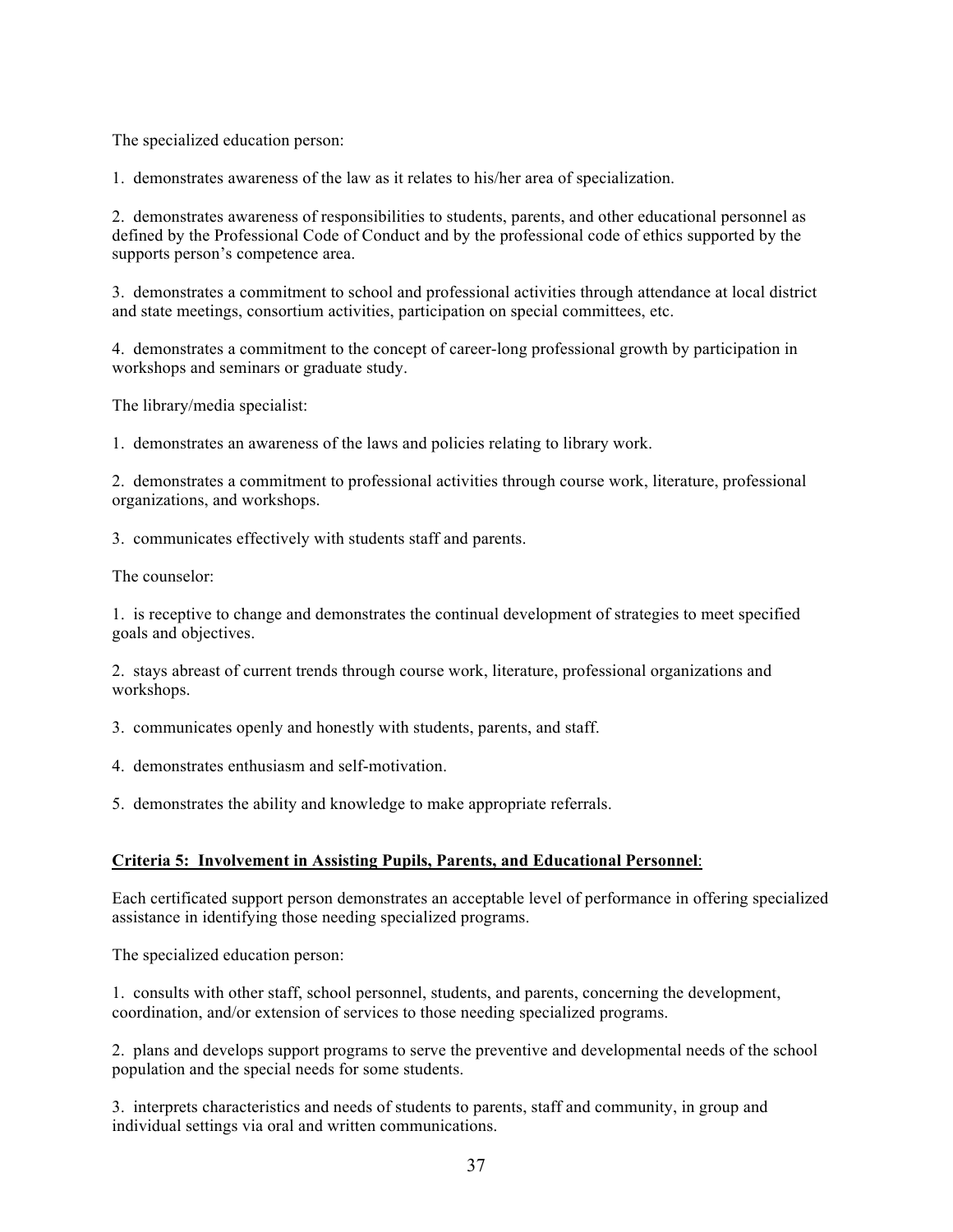4. recommends criteria for and assists in the selection of personnel.

The library/media specialist:

1. consults with staff, school personnel, and parents concerning the development, coordination and/or extension of services.

2. provides a support program to serve the needs of the school population.

3. assists the staff in interpreting the needs of students.

4. recommends criteria for and assists in the selection of personnel.

5. assists curriculum committees in the selection of appropriate materials for resource units and curriculum goals and/or guides.

6. plans and contributes to school programs and interest groups.

7. compiles materials lists for groups and individuals.

8. promotes the use of the professional library.

9. recognizes students with reading and/or study problems and seeks ways to help them.

The counselor:

1. consults with other staff, school personnel, students and parents to provide a sound guidance program for all students.

2. plans and develops support programs to serve the preventive and developmental needs of the school personnel.

3. interprets required testing results to parents staff, and community in group and individual settings via oral and written communication.

4. recommends criteria for and assists in the selection of personnel.

**Criteria 6: Professional and Personal Attributes** the support person must have those personal and professional attributes which demonstrate professional and personal integrity.

The certificated support person (specialized education support personnel, library/media specialists, counselors):

1. speaks clearly and distinctly while using correct English.

2. projects a positive self image.

3. accomplishes appropriate clerical and housekeeping duties.

4. demonstrates empathy and patience.

5. demonstrates tact and enthusiasm.

6. manages time well and is punctual.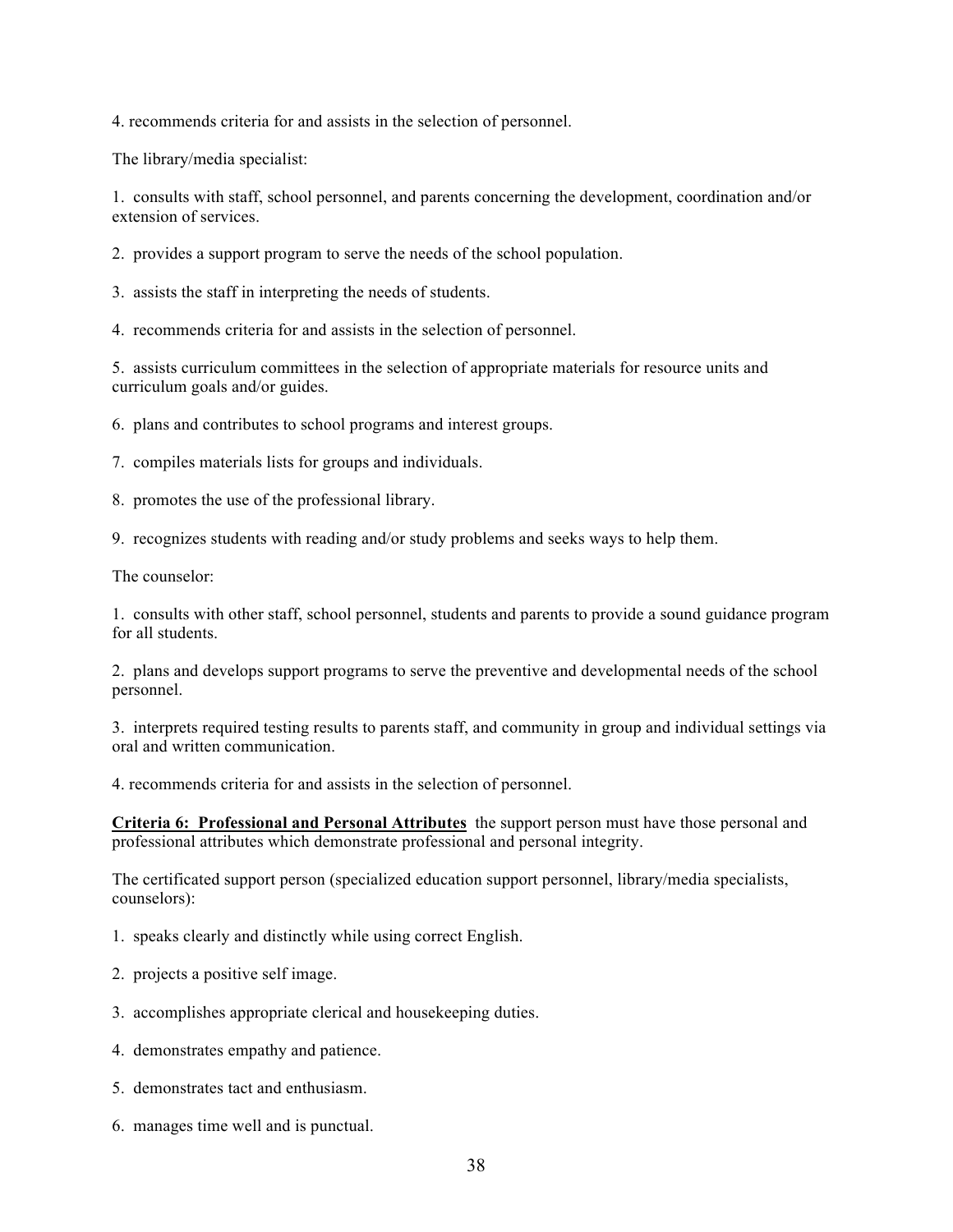## **Professional Growth Option**

At all times during the Professional Growth Option, collaborative interaction, based on trust and confidence, is encouraged. Growth is the desired outcome and the Professional Growth Option should not represent a threat.

## **Requirements**

1. The Professional Growth Option (PGO) shall be available and shall be voluntary to teachers who have successfully completed four years of satisfactory evaluations in the South Bend School District

2. A person must be evaluated via the summate program every three (3) years.

3. PGO shall encourage professional growth through goal setting and shall involve the teacher and the administrator in cooperative discussions, planning and collegial interaction for the accomplishment of goals.

4. The certificated employee shall complete an annual self-assessment, set individual professional goals and develop the outline of a plan for accomplishing them. The plan mav include observation and comments by one or more peers of the employee 's choice, comments by students and/or comments by parents of students. Comments and observations by peers, students and/or parents shall not be included as part of the certificated employee's permanent records.

5. A statement of the employee's goals shall be maintained by the administration for the current school year.

6. Thirty minutes of documented observation is required.

7. During the spring, new potential PGO participants for the following year

will be identified and shall commit to attend an inservice regarding goal setting, communication and the improvement of instruction. Tentative goals will be established at this time after cooperative discussions between the teacher and the administrator. This will allow individuals, where applicable, to plan summer activities related to their potential goals

8. During September and October teacher participants and supervisors shall meet to thoroughly discuss the potential goals and complete the planning worksheet. Teachers should have in mind the goals, the areas to be investigated, resources needed, colleagues to be involved, methods for collecting data and the methods and dates for formally evaluating growth toward the goals. During these meetings, the supervisor shall act as an advisor in order to clarify and refine the goals and the other aspects of the process mentioned above.

9. Throughout the year, the teacher and supervisor shall meet formally and informally to discuss collaboratively the progress on the goals and to refine and update any needs.

10. No later than the end of May a final meeting shall be held to analyze data and review the successes of the goals. At this meeting the Professional Growth Option Verification Form shall be completed and submitted to the district personnel file, the administrator will verify that the employee has met state statutory requirements, and the teacher shall identify the self-evaluation instrument they used.

11. Either the administrator or the teacher may opt for the summative program yearly.

## **Procedures**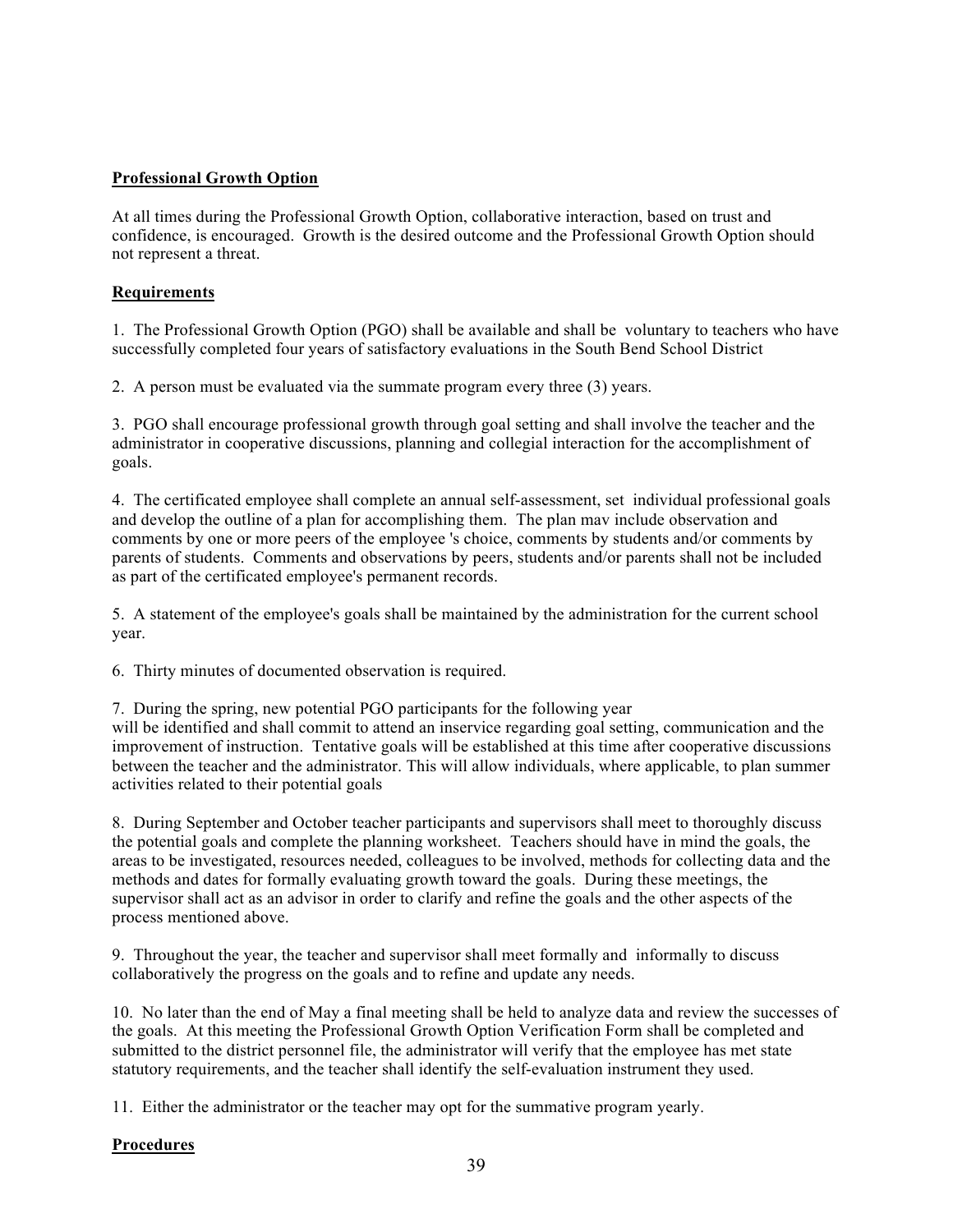1. Depending on the complexity of the goal, teachers may choose one to four goals. One goal in the teaching area is encouraged.

2. A file of all data collected during the PGO process, with the exception of the Professional Growth Option Verification Form shall be maintained by the teacher.

3. The administrator is encouraged to assist in coordinating efforts toward common goals that may exist in the work site. The administrator is further encouraged to disseminate information and resources to teachers that may have bearing on their goals.

4. Peer involvement is heartily encouraged. Teachers may elect to use colleagues, students, and/or comments by parents and students, in observations, data collecting or as collaborators. Teachers may choose to work in teams, department groups. or grade levels.

5. If the person in on the PGO, and the administrator believes they should be on the summative program after the year has processed, the administrator must notify the person in writing of the reason for this decision by March 1.

6. The Administrator acts as a coach, observer, facilitator. and/or data collector.

7. A statement of employee's goals shall be maintained by the administration for the current school year.

#### **Goal Setting**

Goal setting is the heart of the PGO option. Through research and practice more is known about effective teaching and the improvement of instruction than five years ago. The following will allow the teacher and the supervisor to establish goals that are designed to increase teacher effectiveness.

#### Step One - Establish the purpose of goal setting.

The purpose of goal setting (as required by law) in the Professional Growth Option is to focus on activities that will improve teaching skills and student learning, Goals give a workable focus that allows for the connection of descriptive data that is appropriate for use in a formative sense. The number of goals is less important than the quality of the goal(s) that are set.

#### Step Two - Establish appropriate attitudes toward goal setting

Goals say "'This is what the teacher and the supervisor will be looking for together to see if they are reached." It is important to avoid extraneous critiques on criteria other than those established by the goals (obviously there could be certain exceptions to this, particularly in regards to teaching behaviors that could be physically or emotionally damaging to students).

Once goals have been established, they become the parameters which serve to focus the supervisor on what is happening in the classroom situation.

#### Step Three - Prioritizing goals

While allowing for flexibility in determining what would be most appropriate in each situation, it is important to have a framework to use in determining what kinds of goals would be more worthwhile.

There seem to be three general categories of goals that teachers and supervisors may set. They are prioritized based upon the assumption that since the average teacher/supervisor contact during an evaluation period is less than 1% of the teacher's time in the building, the highest priorities should be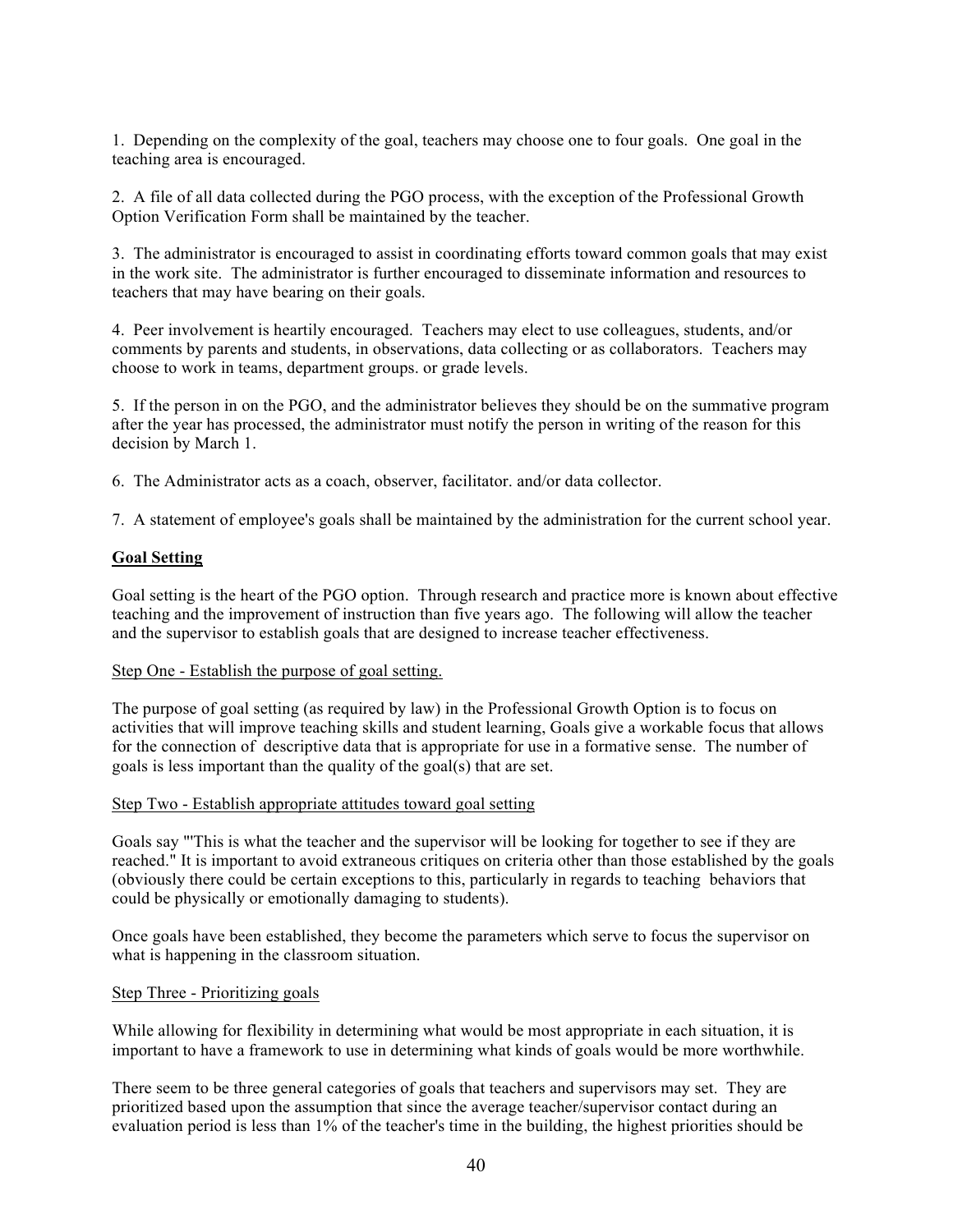those which would seem to pay the greatest dividends in regard to teacher growth for the amount of time expended. Priority should be given to teacher goals.

Priority One goals are Teacher Goals Priority Two goals are Learner Goals Priority Three goals are program Goals

## Step Four - Negotiating Goals

If instructional improvement is the primary purpose of the professional Growth Option, experience clearly indicates the importance of the goal setting activity being a mutually developed, cooperative venture. for experienced teachers this is particularly true. It is the supervisor's responsibility to establish an atmosphere in the conference that will allow both the teacher and supervisor the opportunity to be an equal participant in the process. It is the teacher's responsibility to contribute to the discussion. It is important that both the teacher and the supervisor determine which goals offer the greatest opportunity for commitment on the part of both parties. The primary focus of the Professional Growth Option is to improve the teaching and learning opportunities for children.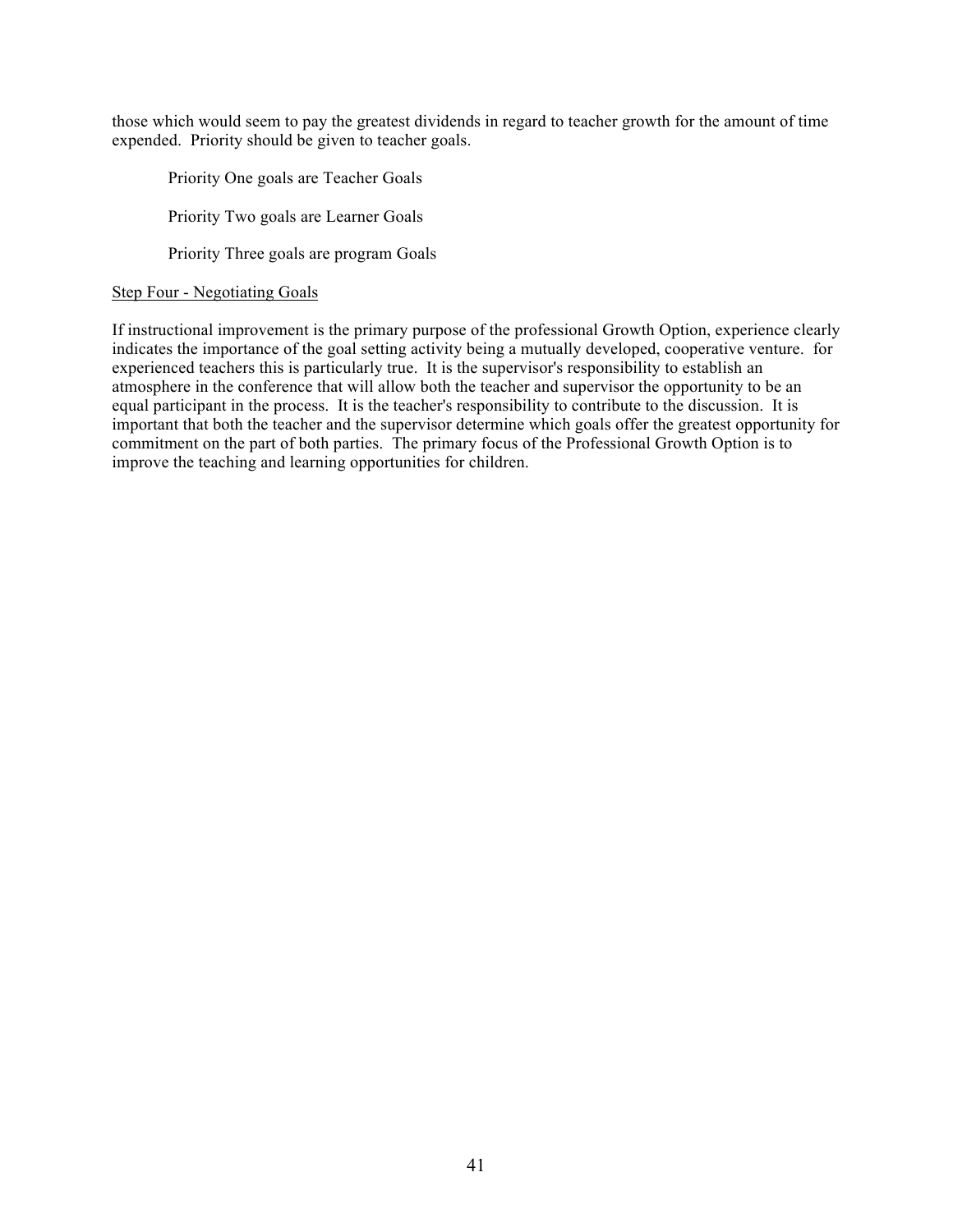## **SOUTH BEND SCHOOL DISTRICT #118**

## **FORMAL EVALUATION REPORT - CERTIFICATED TEACHER**

NAME: TYPE OF EVALUATION: ANNUAL:

90 DAY: OTHER:

## TEACHING ASSIGNMENT:

It is my judgment, based upon adopted criteria, that this certificated employee's overall performance has been (satisfactory/unsatisfactory) during the evaluation period.

Evaluator's Signature

This evaluation is based upon observations which occurred on the dates and for the duration as follows, as a minimum:

#### CRITERIA: (REFER TO LIST OF ADOPTED CRITERIA) STRENGTHS; WEAKNESSES; SUGGESTIONS FOR IMPROVEMENT:

INSTRUCTIONAL SKILLS:

CLASSROOM MANAGEMENT:

PROFESSIONAL PREPARATION & SCHOLARSHIP:

EFFORT TOWARD IMPROVEMENT WHEN NEEDED:

HANDLING OF STUDENT DISCIPLINE AND ATTENDANT PROBLEMS: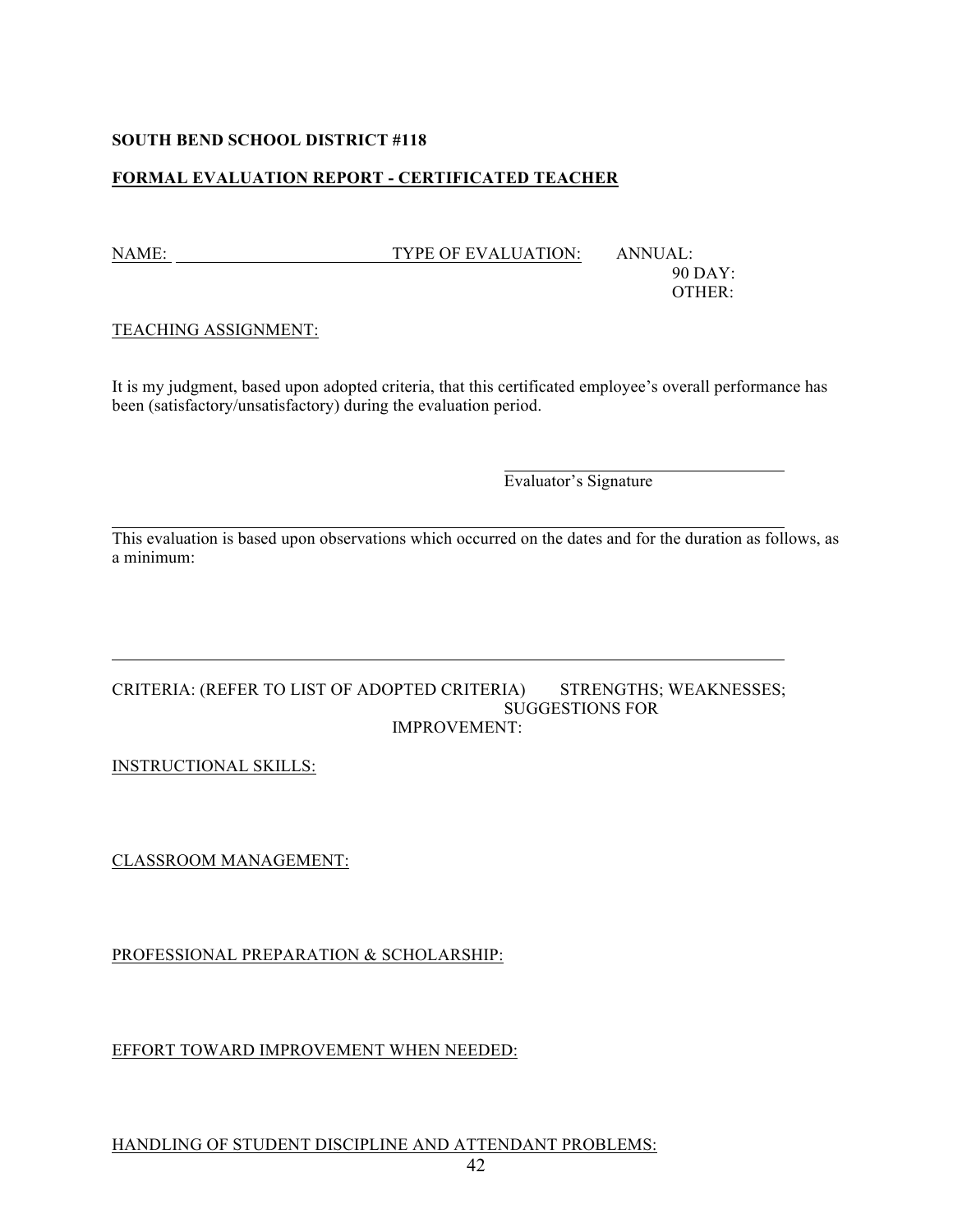INTEREST IN TEACHING STUDENTS:

## KNOWLEDGE OF SUBJECT MATTER:

## TEACHER RELATIONSHIP WITH PARENTS AND STAFF:

ADDITIONAL COMMENTS:

My signature below indicates that I have seen this evaluation. It does not necessarily indicate agreement with the findings.

DATE DATE CERTIFICATED EMPLOYEE

I DISAGREE WITH THIS EVALUATION. (SEE ATTACHMENT)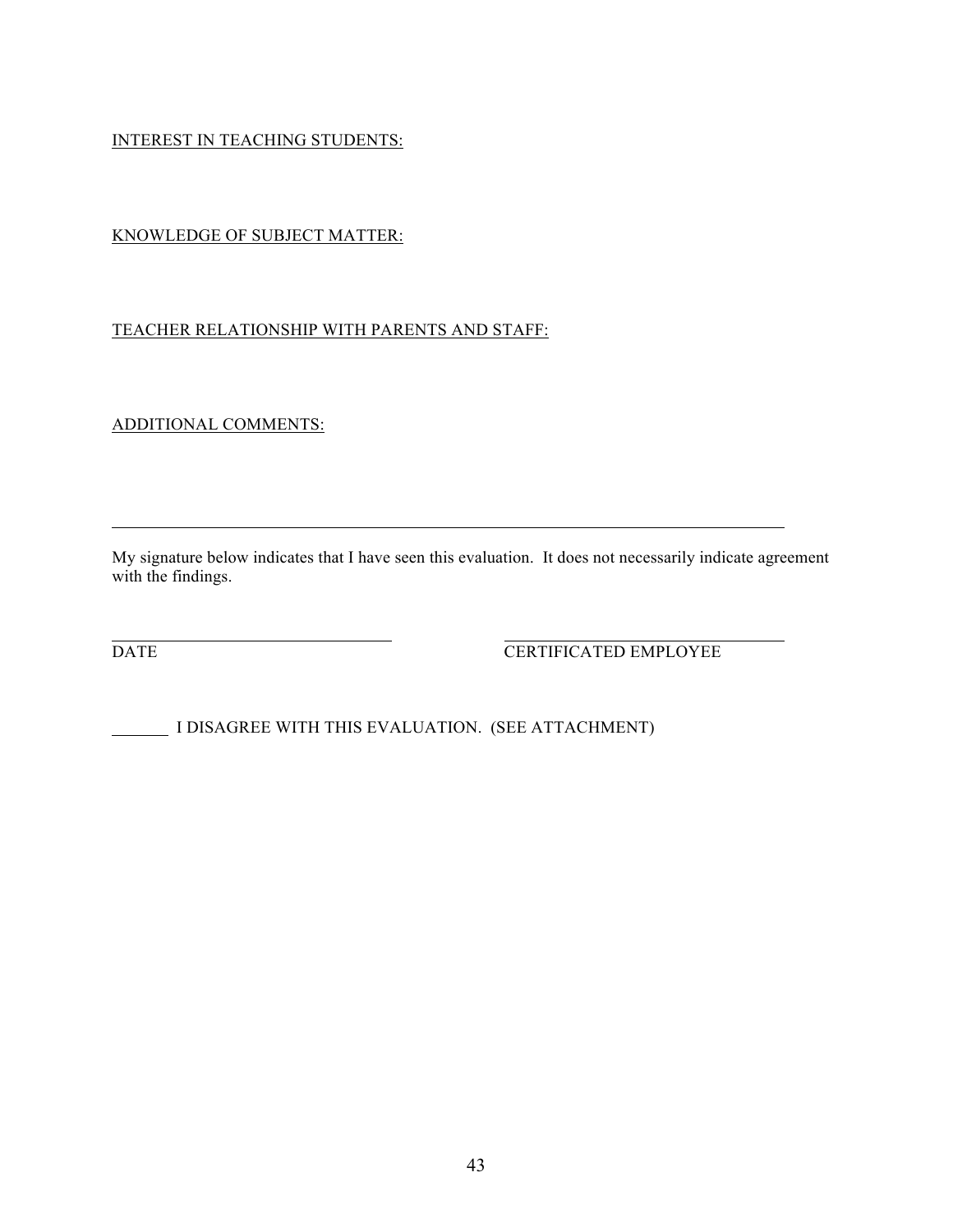## **SOUTH BEND SCHOOL DISTRICT #118**

## **FORMAL EVALUATION REPORT - CERTIFICATED SUPPORT PERSON**

#### NAME: TYPE OF EVALUATION: ANNUAL:

90 DAY: OTHER:

## CERTIFICATED SUPPORT ASSIGNMENT:

It is my judgment, based upon adopted criteria, that this certificated employee's overall performance has been (satisfactory/unsatisfactory) during the evaluation period.

Evaluator's Signature

This evaluation is based upon observations which occurred on the dates and for the duration as follows, as a minimum:

#### CRITERIA: (REFER TO LIST OF ADOPTED CRITERIA) STRENGTHS; WEAKNESSES; SUGGESTIONS FOR IMPROVEMENT:

## KNOWLEDGE AND SCHOLARSHIP IN SPECIAL FIELD:

SPECIALIZED SKILLS:

MANAGEMENT OF SPECIAL AND TECHNICAL ENVIRONMENT:

THE SUPPORT PERSON AS A PROFESSIONAL:

## INVOLVEMENT IN ASSISTING PUPILS, PARENTS AND EDUCATIONAL PERSONNEL: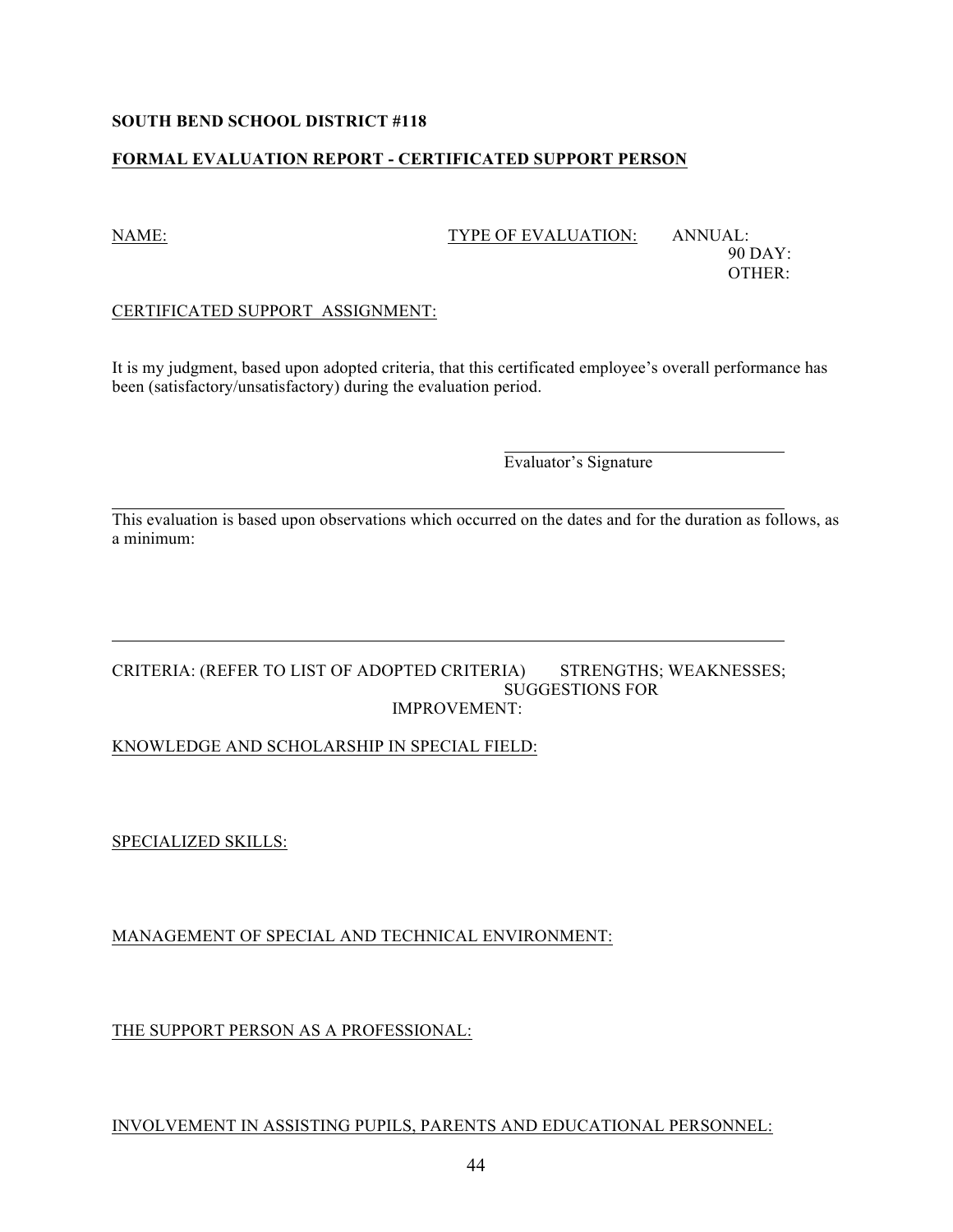## PROFESSIONAL AND PERSONAL ATTRIBUTES:

## ADDITIONAL COMMENTS:

My signature below indicates that I have seen this evaluation. It does not necessarily indicate agreement with the findings.

DATE CERTIFICATED EMPLOYEE

I DISAGREE WITH THIS EVALUATION. (SEE ATTACHMENT)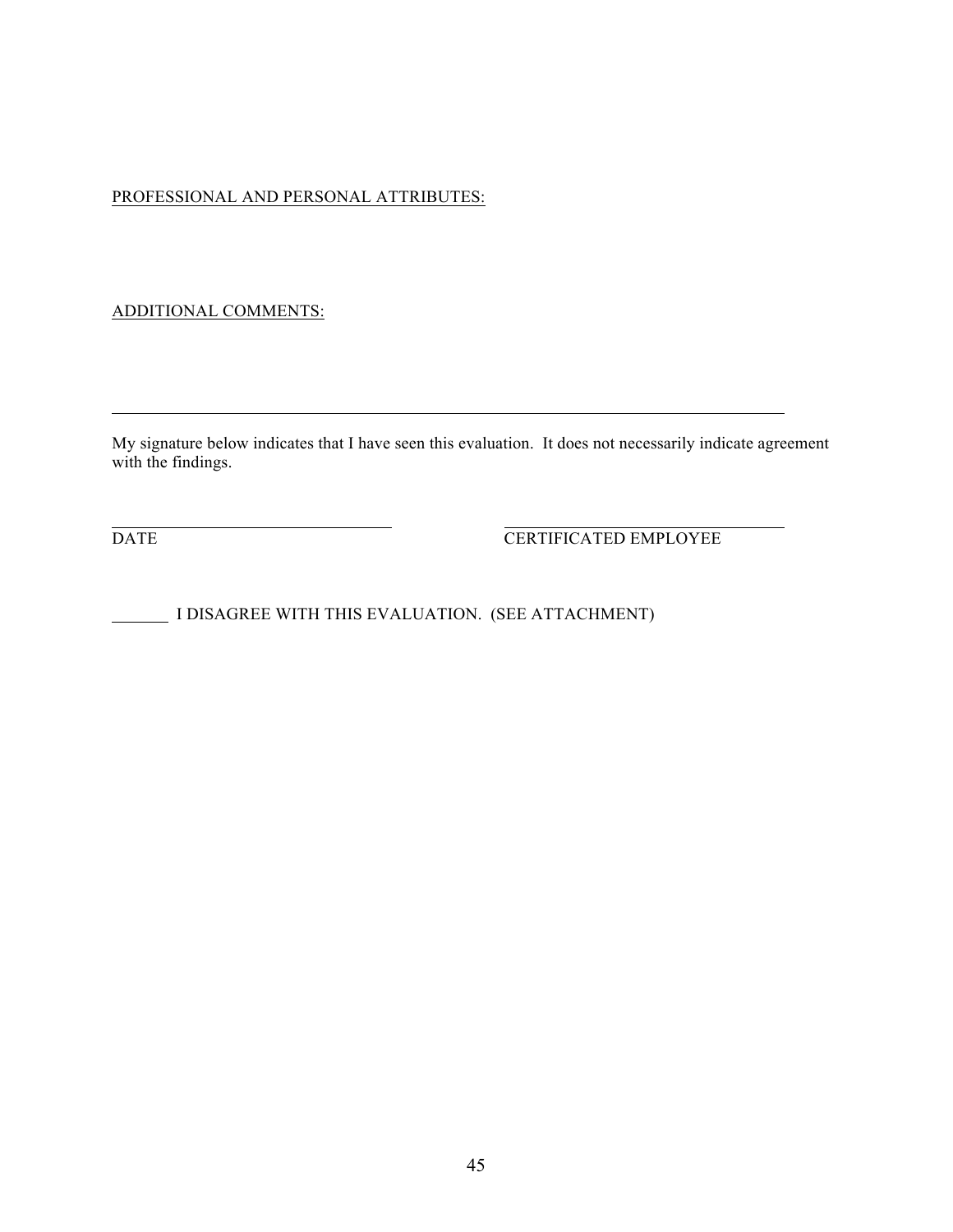## **SOUTH BEND SCHOOL DISTRICT #118**

PROFESSIONAL GROWTH OPTION

PLANNING WORKSHEET

Staff Member Date

Assignment School Year

Administrator<sub>\_</sub>

Conference Dates:

(To be agreed upon jointly by teacher and Supervisor)

<u> 1989 - Johann Barbara, martin amerikan basar dan basar dan basar dalam basar dalam basar dalam basar dalam ba</u>

 $Goal(s)$ :

Objectives, Activities, Procedures, Resources, Timelines etc. for Goal(s) Accomplishment:

Indicators of Goal(s) Attainment:

**Staff Member** Date

 $\begin{array}{c} \begin{array}{c} \begin{array}{c} \begin{array}{c} \end{array} \\ \end{array} \end{array} \end{array}$ 

Supervisor Date